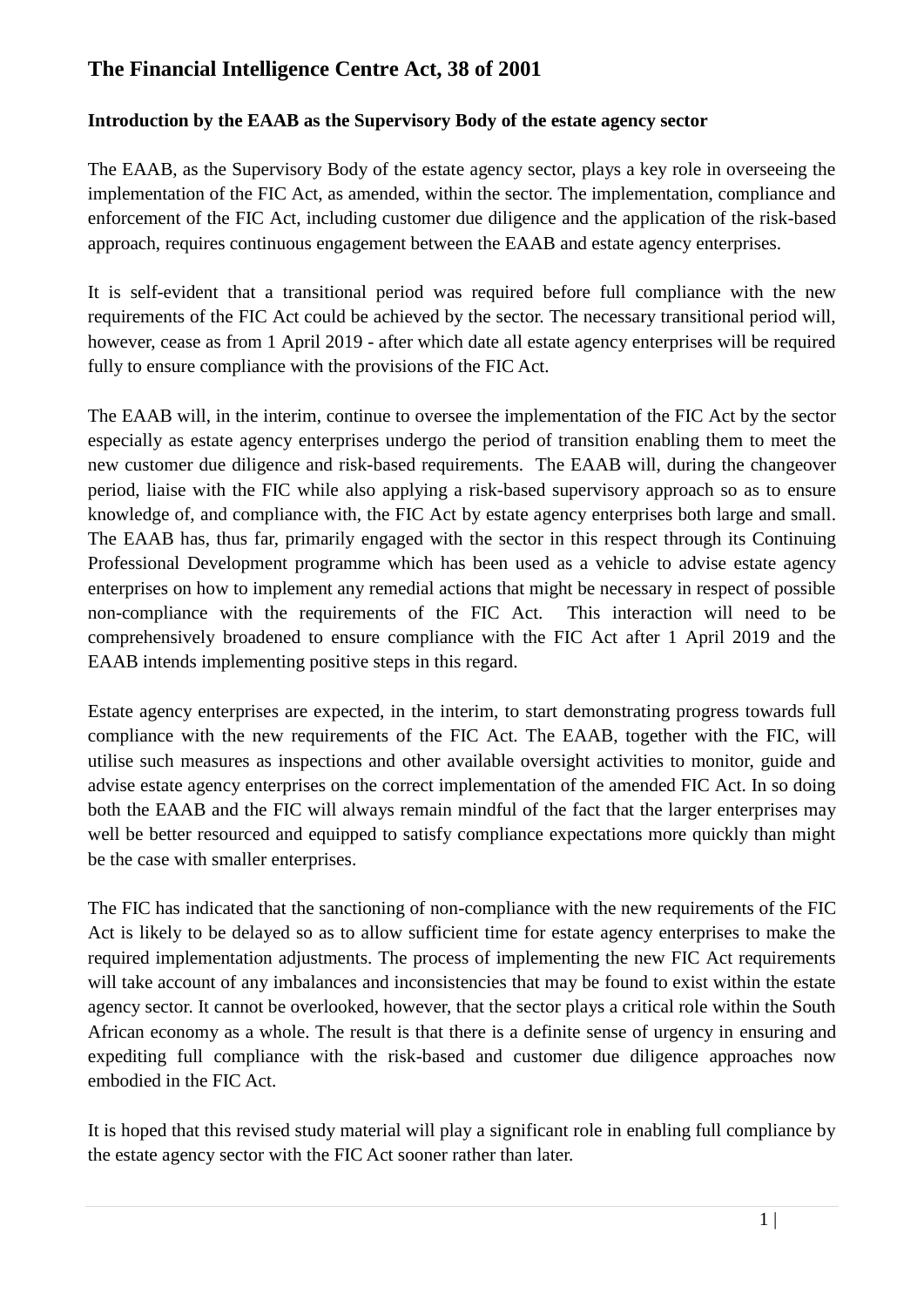# **The Financial Intelligence Centre (FIC)**

The Financial Intelligence Centre (the FIC), established by the Financial Intelligence Centre Act, 38 of 2001 (the FIC Act), is the national point for the gathering, analysis and dissemination of financial intelligence. The FIC identifies the proceeds of crime and combats both money laundering and the financing of terrorism with its primary role being to protect the integrity of the South African financial system.

### **Discharging the important anti-money laundering and terrorist financing legislative mandate**

The FIC discharges this important legislative mandate by:

- developing and providing financial intelligence to a range of agencies; and
- supporting the investigation and prosecution of criminal activity; by
- identifying the proceeds of crime and combating money laundering and the financing of terrorism.

The FIC Act is a key component in the regulatory architecture and legal framework designed both to protect the integrity of the South African financial system and enhance the administration of the criminal justice system.

Other noteworthy legislation relevant to achieving this objective includes:

- the Prevention of Organised Crime Act, 121 of 1998; and
- the Prevention of Constitutional Democracy against Terrorism and Related Activities Act, 32 of 2004.

#### **Ensuring that the South African financial system is as transparent as possible**

It is self-evident that, to achieve efficacy in the combating of money laundering and terrorist financing, the South African financial system must be as transparent as possible. The financial system should, ideally, be based on the introduction and implementation of robust client due diligence measures that ensure the timeous capture of adequate information in the records of financial, and other, enterprises and make possible the real-time sharing of information which is essential to the further investigation of money laundering and terrorist financing.

#### **Creating the required level of transparency**

The provisions of the FIC Act are, therefore, designed to create the required level of transparency within the South African financial system.

In so doing the FIC Act:

- renders it extremely difficult for criminals to hide the illicit proceeds of their activities in the formal financial sector;
- prevents criminals from profiting from their criminal activities; and
- cuts off the resources that might otherwise be available for terrorist financing.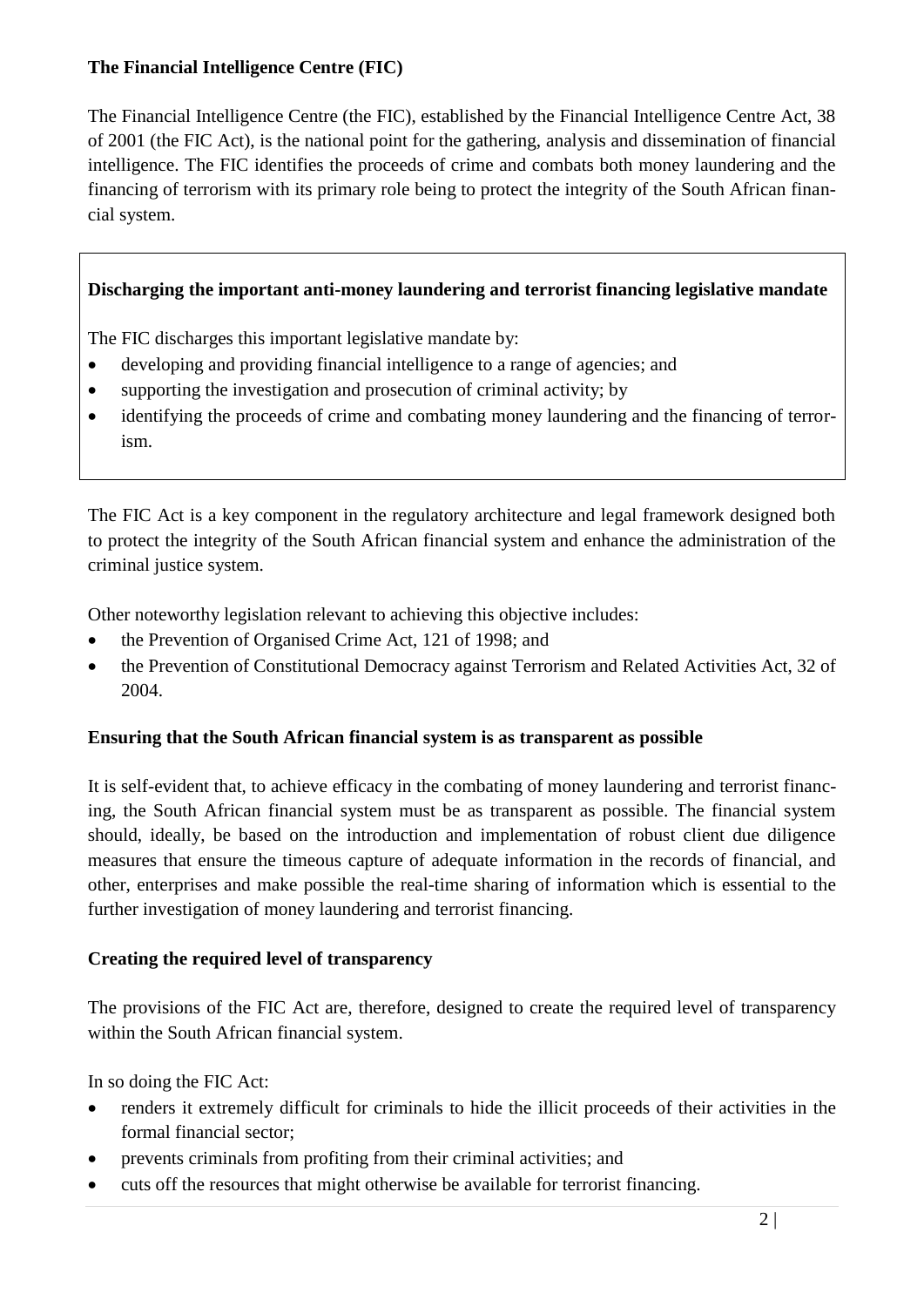#### **Implementing the risk-based approach**

The FIC Act presently incorporates a **risk-based approach** to such necessary compliance elements as, for instance, client due diligence (CDD), into the regulatory framework. Estate agency enterprises, as accountable institutions in terms of the FIC Act, must not only fully understand but also appreciate their potential exposure to money laundering and terrorist financing risks in the sector within which they operate. Through understanding, and effectively managing, such identified money laundering and terrorist financing risks, estate agency enterprises will be placed in a better position not only to protect and maintain the integrity of their enterprise activities but also materially to contribute to the integrity of the South African financial system as a whole.

### **Glossary of acronyms and common terms**

It is desirable, at the outset, to be aware of some of the more common acronyms and terms found in the FIC Act and which are also generally used by the Financial Intelligence Centre.

**'Accountable institution'** means a person referred to in Schedule 1 of the FIC Act which schedule includes, inter alia, an estate agent as defined in the Estate Agents Act, 112 of 1976.

**'Controlling ownership interest'** refers to the ability, by virtue of voting rights attached to share holdings, to take relevant decisions within a legal person and to pass resolutions by the legal person.

**"CTR"** refers to a cash threshold report submitted in terms of section 28 of the FIC Act.

**"CTRA"** refers to a cash threshold report submitted in terms of section 28 of the FIC Act where the transaction values have been aggregated and add up to total of the prescribed threshold value.

**'Effective control'** means the ability to materially to influence key decisions relating to a legal person or the ability to take advantage of capital or assets of a legal person.

**"FATF"** refers to the Financial Action Task Force, to which South Africa belongs, an international standard-setting body that is headquartered in France and which seeks effectively to combat money laundering and terrorism financing worldwide.

**"The FIC"** means the Financial Intelligence Centre established in terms of section 2 of the FIC Act.

**"FIC Act"** refers to the Financial Intelligence Centre Act, 38 of 2001.

**"IFTR"** means the International Funds Transfer, referred to in section 31 of the FIC Act, which must be reported to the FIC.

**"MLTFC Regulations"** refer to the Money Laundering and Terrorist Financing Control Regulations made in terms of section 77 of the FIC Act.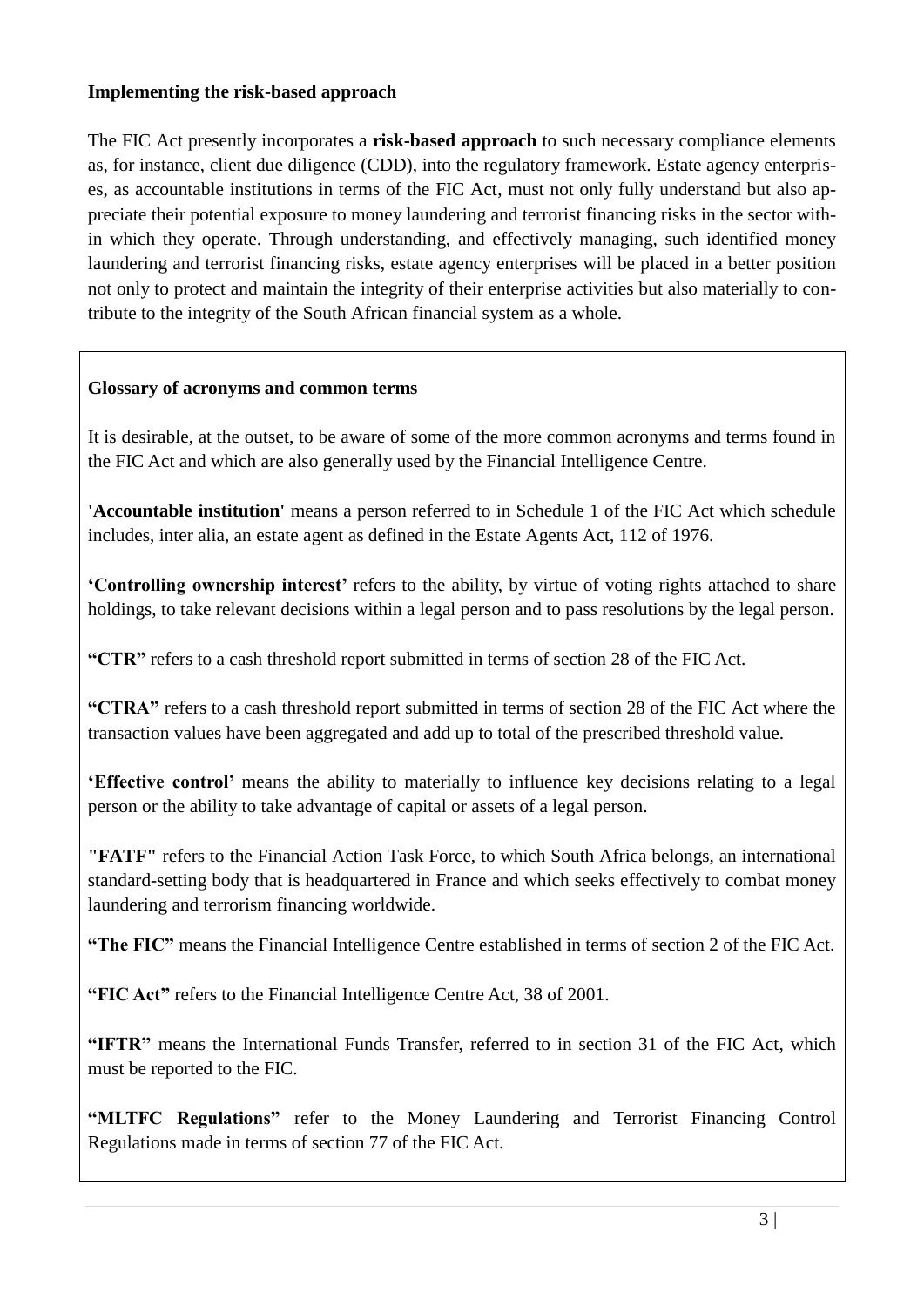**"POCDATARA"** means the Protection of Constitutional Democracy Against Terrorism and Related Activities Act, 33 of 2004.

**"Prospective Client"** means a person who has indicated a wish to enlist the estate agency services of an estate agency enterprise but who is unlikely either to transfer any value to the enterprise or has not firmly indicated a readiness to transfer value to the enterprise.

**'Risk'** means the impact and likelihood of money laundering and terrorist financing taking place. Risk refers to the **inherent risk**, or the level of risk that exists before mitigation, and not the **residual risk**, or the level of risk that still remains after mitigation.

**'Risk-based approach'** means the approach pursuant to which an accountable institution identifies, assesses and understands the money laundering and terrorist financing risks to which enterprises are exposed and implements appropriate anti-money laundering and counter-terrorist financing measures proportionate to those risks.

'**Risk factors'** means variables that, either on their own or together, may increase or decrease the money laundering and terrorist financing risk posed by a enterprise relationship or a single transaction.

'**RMCP'** refers to the Risk Management and Compliance Programme of an accountable institution in terms of section 42 of the FIC Act.

**'Senior management'** in an accountable institution is determined by the size, structure, and nature of the enterprise. The senior manager whose approval is required for purposes of the FIC Act must have sufficient seniority and oversight to take informed decisions concerning the enterprise's compliance with the FIC Act that will actually bind the enterprise to those decisions.

**'Source of funds'** means the origin of the funds involved in an enterprise relationship or a single transaction and includes the activities that generated the funds used in the enterprise relationship.

**'Source of wealth'** means the activities that have generated the total net worth of the client such as, for instance, the activities that produced the client's funds and property. These may, for instance, be derived from an inheritance or savings.

**'Supervisory body'** means a functionary or enterprise referred to in Schedule 2 of the FIC Act, which schedule includes, inter alia, the Estate Agency Affairs Board, established in terms of the Estate Agency Affairs Act, 112 of 1976.

**"The POC Act"** refers to the Prevention of Organised Crime Act, 121 of 1998.

**"Reporter"** means the person or entity that makes a report to the FIC.

**"SAR"** refers to a Suspicious or Unusual Activity Report submitted to the FIC in terms of section 29(1) or 29(2) of the FIC Act.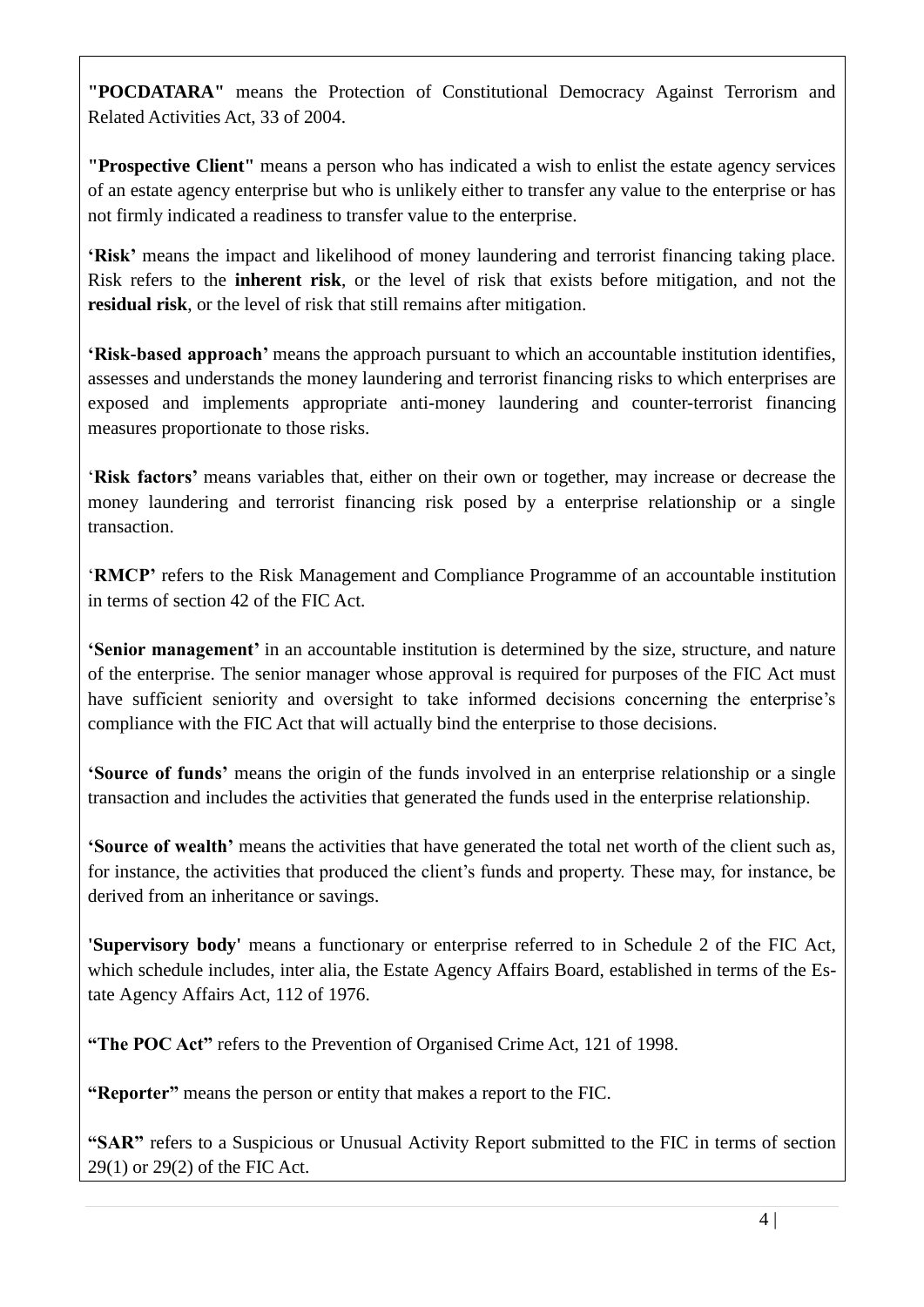**"STR"** refers to a Suspicious or Unusual Transaction Report submitted to the FIC in terms of section 29(1) of the FIC Act.

**"TFAR"** refers to a Terrorist Financing Activity Report submitted to the FIC in terms of section 29(1) or 29(2) of the FIC Act.

**"TFTR"** refers to a Terrorist Financing Transaction Report which must be submitted to the FIC in terms of section 29(1) of the FIC Act.

**"TPR"** refers to the Terrorist Property Report which must be submitted to the FIC in terms of section 28A of the FIC Act.

### **The seven pillars of compliance**

It is important, at the outset, for estate agency practitioners and enterprises both to understand and appreciate that the amended FIC Act relies, for its efficacy in eradicating the twin scourges of money laundering and terrorist financing, on the application of **the seven pillars of compliance**, as reflected in the diagram hereunder.

Each separate pillar forms an integral component in the successful application of the risk-based approach that has now been adopted by the FIC Act. Each of the seven pillars of compliance is more comprehensively dealt with in the course of the study material. It is suggested, moreover, that the diagram be continuously referred to as a guide to the implementation of the risk-based approach contained in the FIC Act and also used as a valuable aid in assimilating the study material in context.

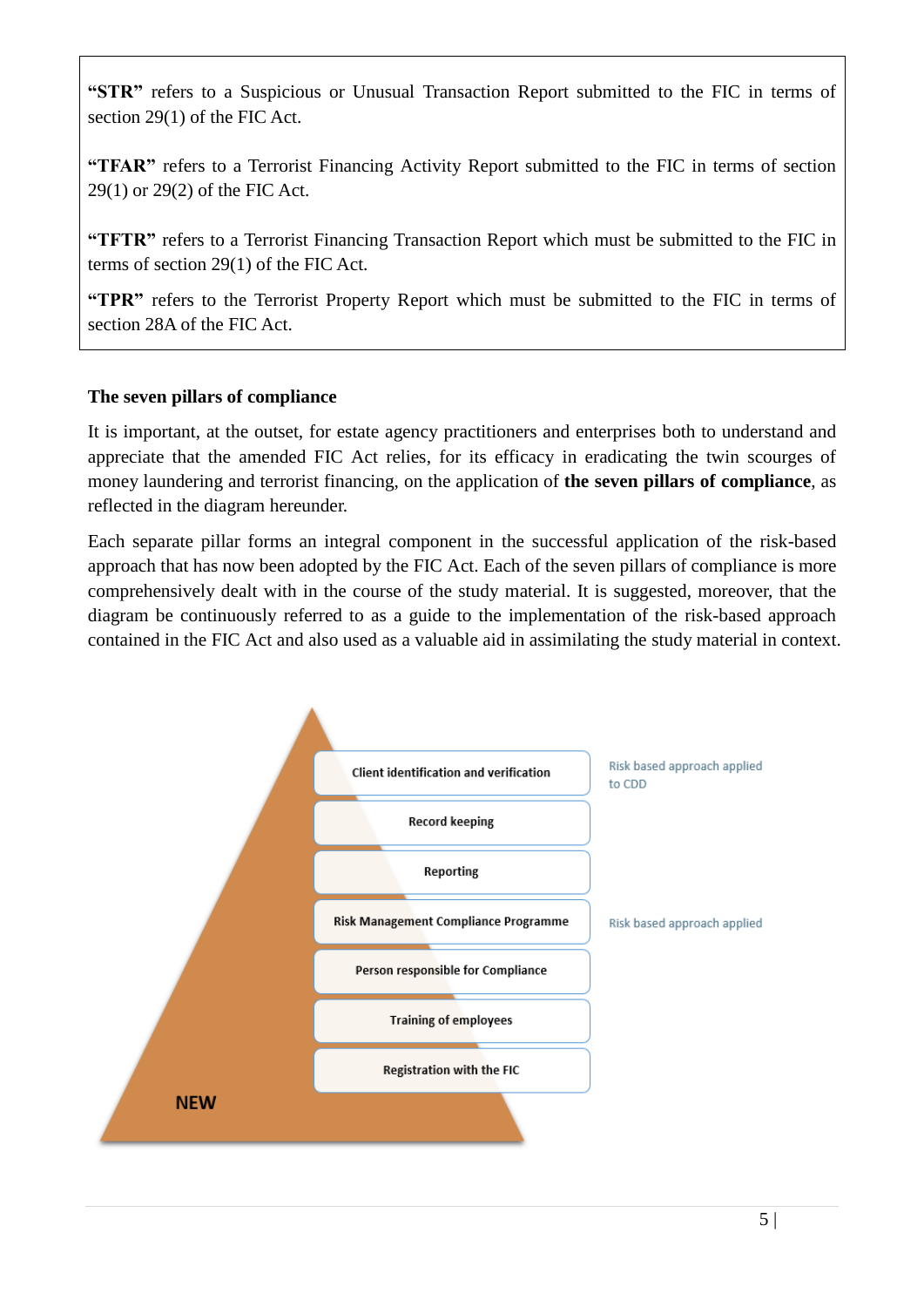#### **The concept of money laundering**

The FIC defines money laundering as "... the manipulation of money or property in order to disguise its true source."

The FIC, furthermore, notes that criminal activities, such as, inter alia, drug trafficking, human trafficking, racketeering and corruption, generate significant profits for the individuals or groups who engage in these unlawful activities. When seeking to utilise the illegal funds, however, criminals risk drawing the attention of the authorities to their criminal activities. This has the further effect of exposing them to prosecution and the possible forfeiture of the unlawful proceeds of crime. If, thus, criminals are to benefit from their ill-gotten gains they must strive to conceal the origins of those funds. They attempt to do precisely this by engaging in money laundering activities.

### **The financing of terrorism**

The FIC describes the financing of terrorism as involving "… the solicitation, collection and the providing of funds and other assets with the intention that it may be used to support terrorist acts, terrorist organisations or individual terrorists. The funds and assets may stem from both legal and illicit sources. The primary goal of persons involved in the financing of terrorism is not to conceal the sources of the funds and assets, as with money laundering, but to conceal both the financing and the nature of the activity being financed."

### **Risk**

It must, at the outset, be noted that the FIC Act requires estate agency enterprises, as accountable institutions referred to in Schedule 1 of the FIC Act, to apply a risk-based approach when performing mandatory client due diligence measures. Risk, in this respect, refers to the likelihood, and the consequent impact, of uncertain events on set objectives. Risk, thus, derives mainly from threat, vulnerability and consequence.

- **Threat** can, potentially, cause harm and, in the context of money laundering and terrorist financing, includes criminals, terrorist groups and their facilitators, their funds, as well as the past, present and future money laundering or terrorist financing activities.
- **Vulnerability** comprises those things which can be exploited by the threat or which may support or facilitate that threat. When identifying vulnerabilities the focus will necessarily be on, for example, the factors representing weaknesses or the features that can be exploited in a given system, enterprise, product or service.
- **Consequences** are the impacts of a threat, or the exploitation of vulnerability, if this impact were actually to materialise.

In the context of money laundering or terrorist financing, therefore, risk may be thought of as the likelihood and impact of money laundering or terrorist financing activities that could materialise due to a combination of threats and vulnerabilities manifesting themselves in an estate agency enterprise.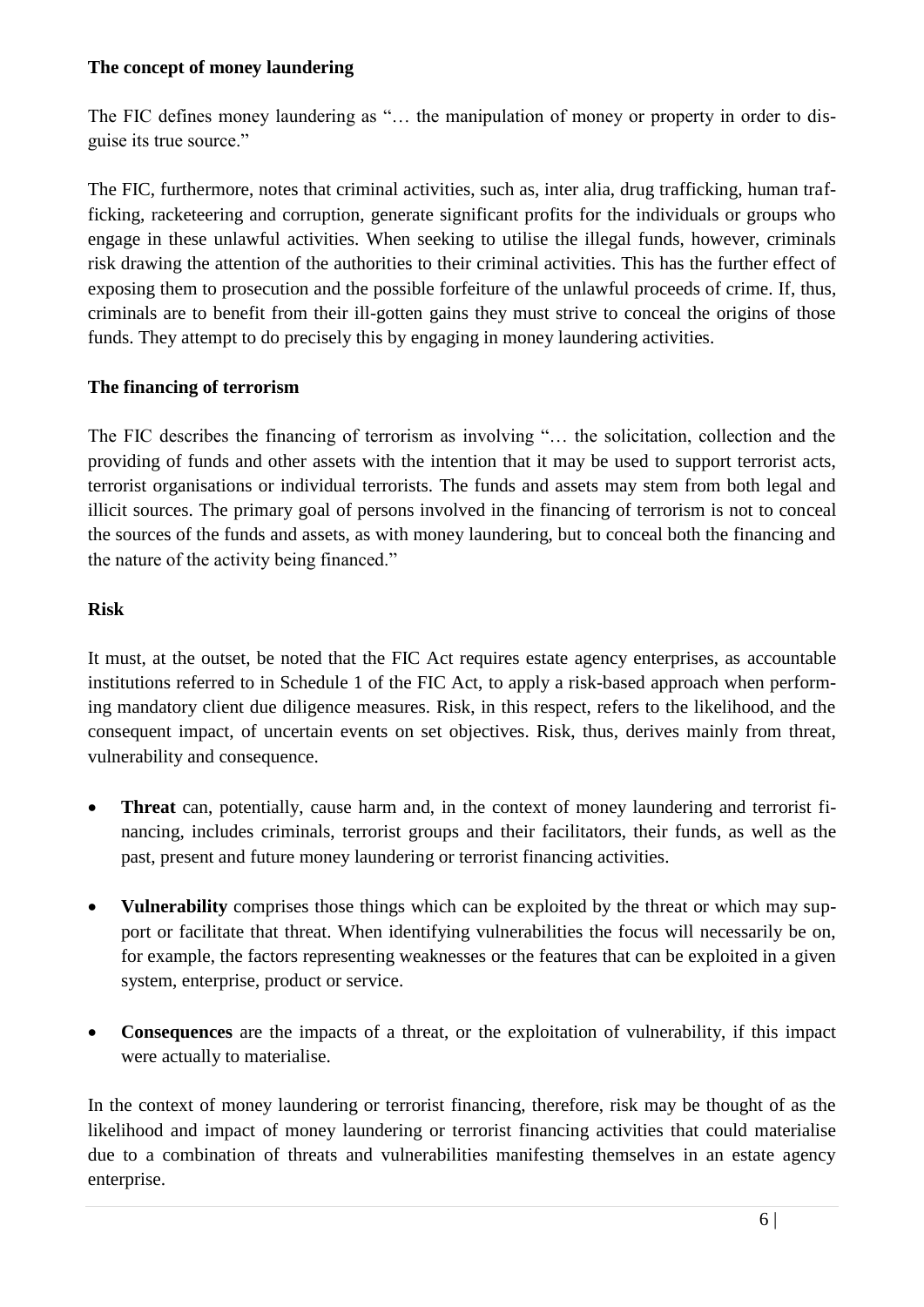#### **Inherent and residual risks**

For the purpose of money laundering it is important to distinguish between **inherent** and **residual** risks. The inherent risk is the risk that an event or circumstance will exist before the application of the necessary controls or mitigation measures designed to address that risk. A residual risk refers to level of remaining risk once the necessary controls and mitigation measures have been implemented.

In this context money laundering and terrorist financing risks refer to:

- the threats and vulnerabilities that promote the laundering of the proceeds of unlawful activities or the financing of terrorism; or
- risks that may jeopardise the detection, investigation or prosecution of money laundering and terrorist financing activities; or
- the possibility of the forfeiture of the proceeds of such unlawful activities.

# **Estate agency enterprises are vulnerable to being abused for money laundering and terrorist financing activities**

It is these very threats and vulnerabilities which, on the one hand, place the integrity of South Africa's financial system at risk and, on the other, negatively impact the administration of criminal justice. It has been empirically shown that estate agency enterprises are at a particularly high risk of being abused for money laundering and terrorist financing activities in that estate agency services, by their very nature, lend themselves to being used to facilitate such nefarious activities. Criminals have frequently sought, and will no doubt continue to seek, to use estate agency products and services to exploit estate agency enterprises in promoting money laundering and/or terrorist financing activities.

Bearing this in mind estate agency enterprises must ensure that they have robust money laundering and terrorist financing risk management systems in place. Enterprises must be able convincingly to show that they have internally contextualised the concepts of money laundering and terrorist financing where their operational, line management and strategic objectives are concerned. It is essential, furthermore, that estate agency enterprises ensure that controls have been purposefully built and/or adapted to address all identified money laundering and terrorist financing risks which they are likely to face.

#### **Money laundering and terrorist financing risk management**

Money laundering and terrorist financing risk management is a process which includes:

- identifying risks;
- assessing those risks; and
- developing appropriate methods to manage and mitigate the identified risks.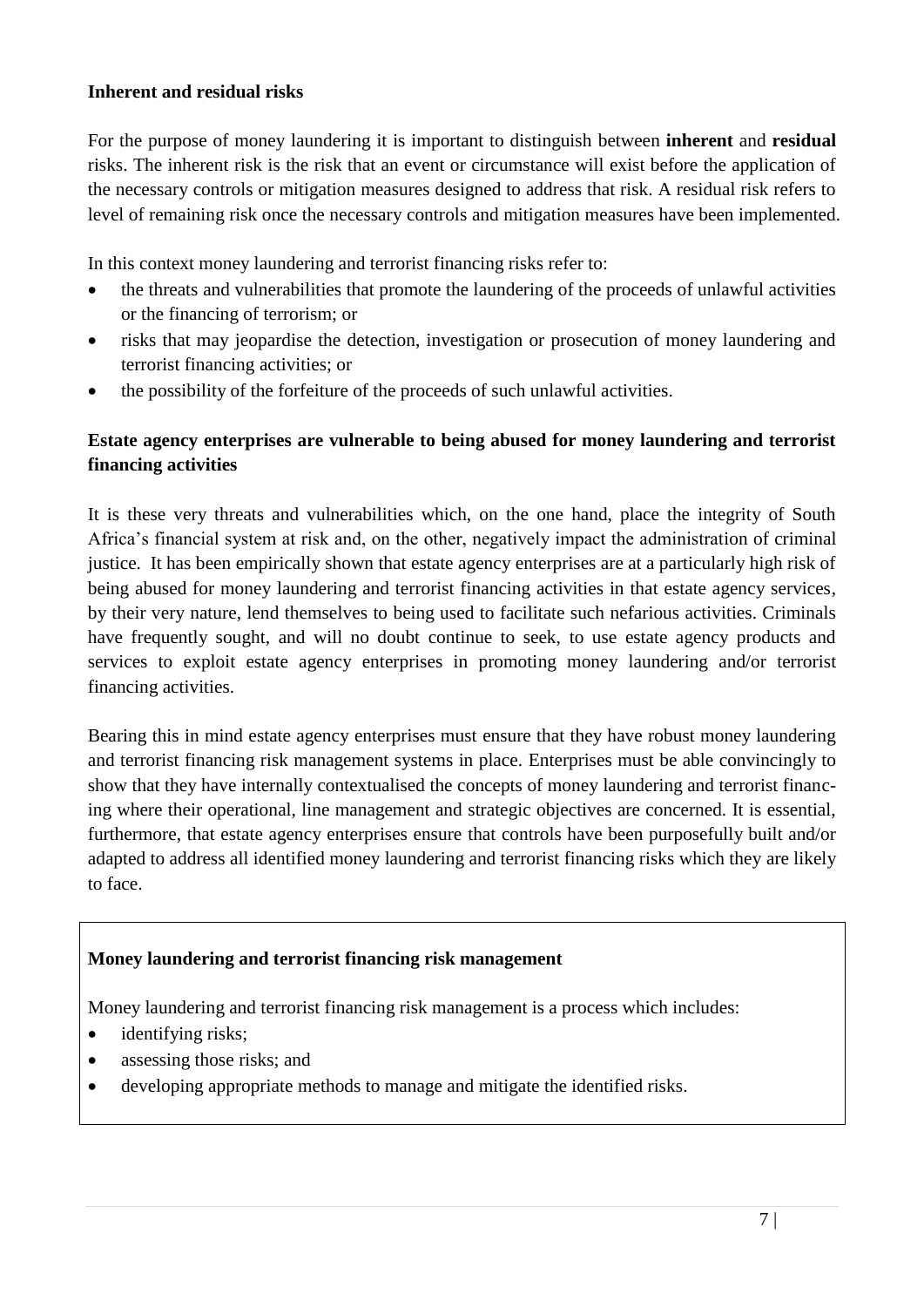### **International Organization for Standardization - ISO 31000:2009**

The International Organization for Standardization has, in ISO 31000:2009, provided an indication of how risks may be dealt with, or managed, as follows:

- avoid the risk by deciding not to start or to continue with the activity giving rise to the risk;
- accept or even increase the risk to pursue an opportunity;
- remove the source of the risk;
- change the likelihood of the risk;
- change the consequences of the risk;
- share the risk with another party or parties (including contracts and risk financing);
- retain the risk by informed decision.

ISO 31000:2009 applies equally to money laundering and terrorist financing risks. The risk appetite of an estate agency enterprise is a key determining factor in its risk management decisions and, also, the extent to which the enterprise will:

- apply resources to avoid or mitigate risks;
- tolerate certain risks; and
- avoid or terminate risks.

The management and mitigation of money laundering and terrorist financing risks also entails the treatment of those risks that have been identified within the estate agency enterprise itself. The enterprise must, accordingly, develop appropriate systems and controls to manage, or mitigate, such identified risks and which will comprise all relevant risk mitigation measures that may be the disposal of the enterprise in dealing with particular risks.

# **Possible risk mitigation measures**

Risk mitigation measures could, for instance, include:

- the application of client due diligence measures;
- the monitoring of business relationships with clients;
- managing delivery channels for particular products and services; and
- structuring the features of particular products and services.

#### **The process of managing money laundering and terrorist financing risk is a continuous one**

The FIC emphasises that the process of managing money laundering and terrorist financing risk must be a continuous one. Estate agency enterprises must constantly seek to satisfy themselves that their money laundering and terrorist financing risk management systems and controls are adequate, especially having regard to possibly changing circumstances in a continuously developing and volatile real estate environment and the emergence of new threats and vulnerabilities, product innovations, target markets and changes in circumstances of individual clients or classes of clients.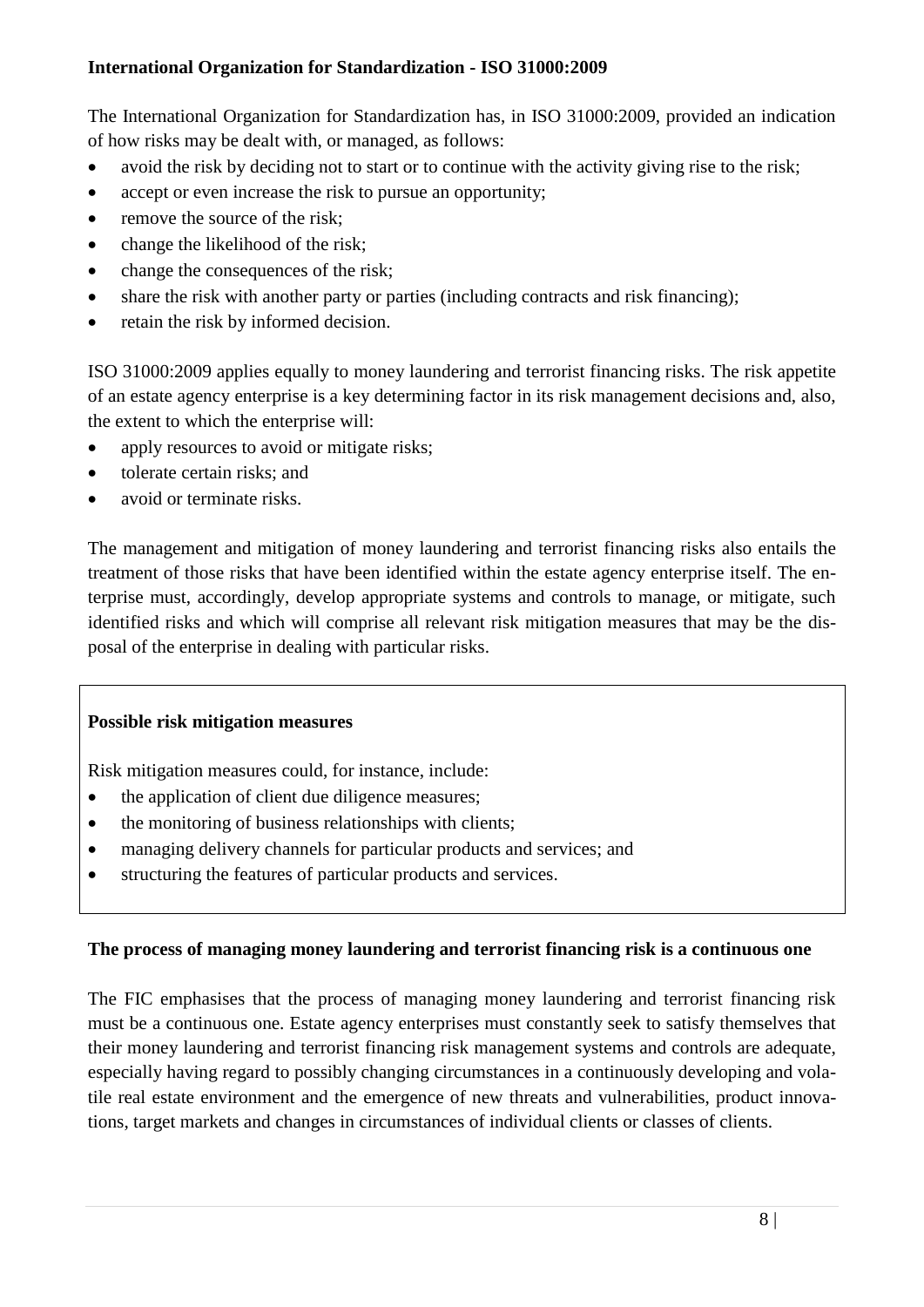Estate agency enterprises must, consequently, ensure that their money laundering and terrorist financing risk management systems and controls are also well known and strictly adhered to within the enterprise itself. Estate agency enterprises are, to this end, required to consistently reassess their money laundering and terrorist financing risks at regular intervals.

# **Reassessing money laundering and terrorist financing risks**

In the process of reassessing money laundering and terrorist financing risks enterprises should, in particular:

- reconsider the residual risks after the implementation of the money laundering and terrorist financing risk management systems and controls; and
- review the continued adequacy of money laundering and terrorist financing management systems and controls on the basis of the performance of such regular re-assessments.

# **Applying the risk-based approach**

By applying a risk-based approach estate agency enterprises can ensure that appropriate measures to prevent, or at the very least mitigate, money laundering and terrorist financing are commensurate with the identified risks and also that available organisational resources are utilised in accordance with established priorities so that the highest risks receive the most attention.

The risk-based approach gives estate agency enterprises the flexibility to:

- use a wider range of mechanisms to establish and verify the identities of clients;
- create opportunities to explore innovative ways of offering estate agency services to a broader range of clients; and
- bring previously excluded sectors of society fully into the formal economy.

If applied correctly, the risk-based approach improves the efficacy of measures for the combatting of money laundering and terrorist financing while simultaneously promoting financial inclusion without in any way undermining the primary anti-money laundering and terrorist financing objectives.

The risk-based approach allows estate agency enterprises to simplify due diligence measures where the risk of money laundering and terrorist financing seems to be lower. Instead of relying on rigidly imposed requirements estate agency enterprises have been afforded a greater discretion in determining appropriate compliance steps for themselves.

#### **Creating processes to identify and assess money laundering and terrorist financing risks**

Estate agency enterprises must, in any event, ensure that adequate processes, proportionate to the size and complexity of the enterprise, are in place to identify and assess money laundering and terrorist financing risks.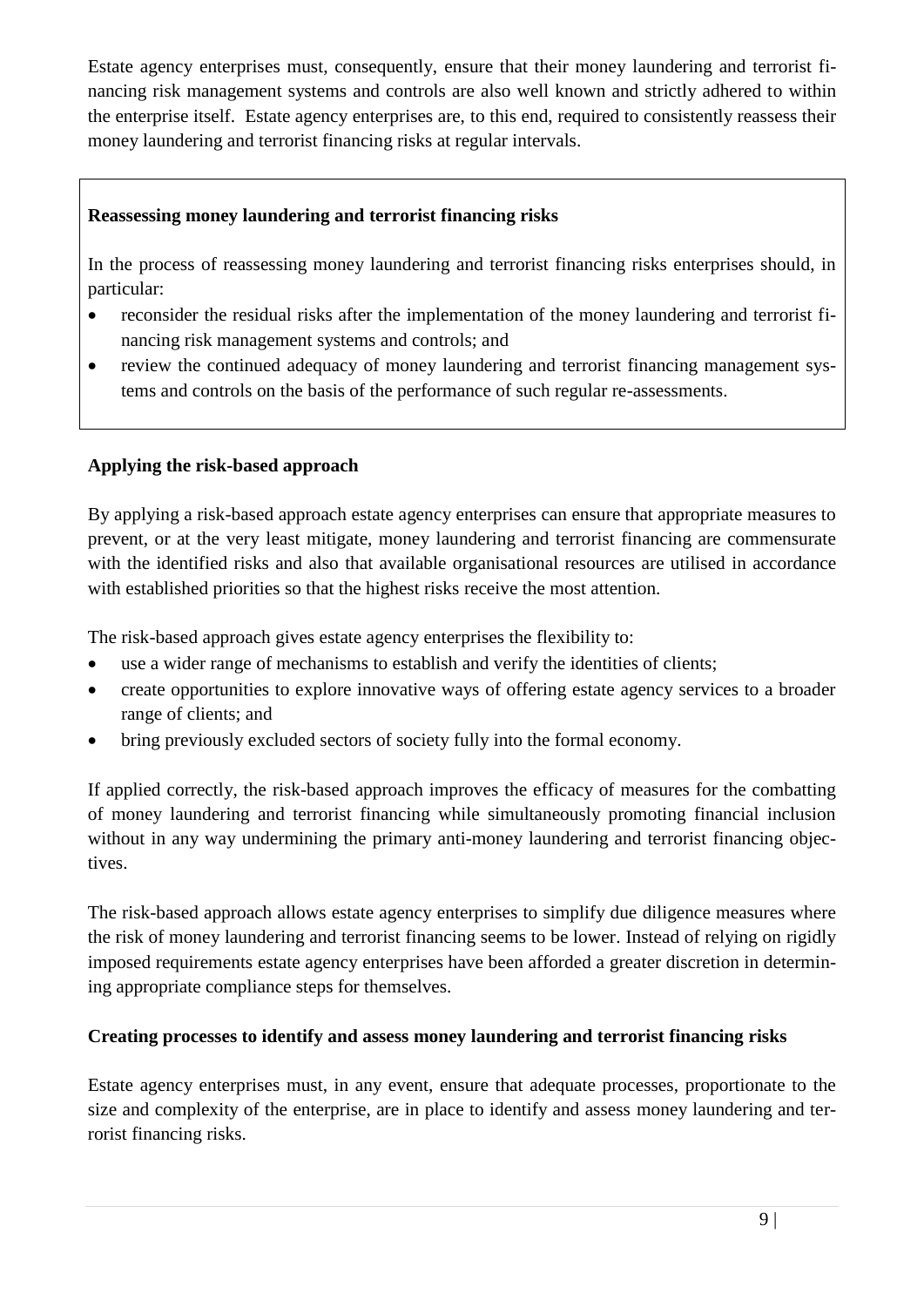### **The range of the risk assessment process**

Depending on the size and structure of the enterprise, as well as the nature and variety of products and services that it offers, the risk assessment process could range from the very simple at one end of the spectrum to the highly sophisticated at the other.



The risk assessment processes, however, must take account of a whole gamut of factors that could indicate greater or lesser threats and vulnerabilities to money laundering and terrorist financing. Identified factors indicating an increased threat or vulnerability will tend more readily to lend themselves to criminal abuse.

Estate agency enterprises must, in their own risk assessment processes, also decide on the weight that they will give to the risks that have been identified at the national level.

# **The enterprise Risk Management and Compliance Programme**

The enterprise Risk Management and Compliance Programme must fully identify and describe the sources of information on risk indicators and the processes by which the enterprise will consider those information sources.

# **Factors that may indicate money laundering and terrorist financing risks**

The FIC has identified various factors which may be indicative of money laundering and terrorist financing risks. Such factors should, however, not be regarded as being either exhaustive or prescriptive.

Estate agency enterprises must, in addition to the factors provided by the FIC, take account of any other factors that may be particularly relevant to their own organisations or sector. Estate agency enterprises must be able conclusively to show how the various indicators were brought to bear on given scenarios thereby enabling them to reach valid and appropriate risk classification levels.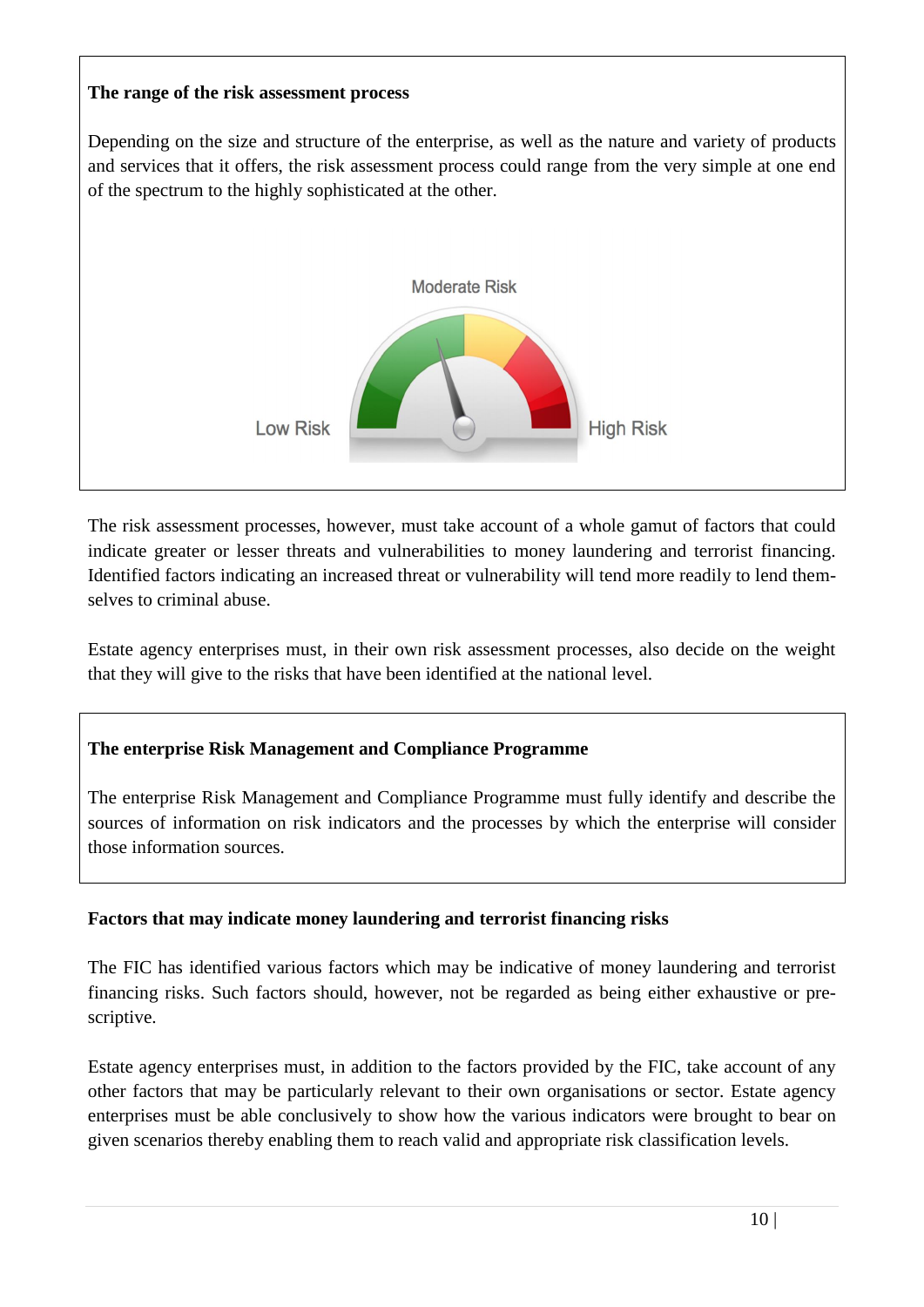#### **Products and services**

- To what extent does the product provide anonymity to the client?
- Does the product enable third parties who are not known to the enterprise to make use of it?
- Does the product allow for third party payments?
- Is another estate agency enterprise involved in the usage of the product?
- Can the product be funded with cash or must it be funded only by way of a transfer to or from another financial enterprise?
- How easily and quickly can the funds be converted to cash?
- Does the product facilitate the cross-border transfer of funds?
- Is the offering of the product subject to regulatory approval and/or reporting?
- What does the product enablement processes entail and to what extent does it include additional checks such as credit approvals, disclosure of information, legal agreements, licensing, regulatory approvals, registration, involvement of legal professionals, etc.?
- To what extent is the usage of the product subject to parameters set by the enterprise such as, for instance, value limits, duration limits, transaction limits, etc., or to what extent is the usage of the product subject to penalties when certain conditions are not adhered to?
- Is the usage of the product subject to reporting to regulators and/or to "the market"?
- Does historic transaction monitoring information indicate a lower or higher prevalence of abuse of the product for money laundering or terrorist financing purposes?
- What is the intended target market segment for the product, for example:
	- "entry-level", "retail" or "high net worth individuals";
	- **a** larger corporates, SMEs, etc;
	- **specific industries, sectors or professions;**
	- salaried versus self-employed individuals;
	- minors?
- Is the usage of the product subject to additional scrutiny from a market abuse or consumer protection perspective?
- What is the time duration for the conversion of funds, property, etc., through the usage of the product?
- Is the product an industry regulated product?
- Does the product allow for the flow of physical cash?
- Are there specific conditions that must be met or events that must happen for clients to have access to funds, property. etc.?
- Does the usage of the product entail structured transactions such as periodic payments at fixed intervals or does it facilitate an unstructured flow of funds?
- What is the transaction volume facilitated by the product?
- Does the product have a "cooling off" period which allows for a contract to be cancelled without much formality and a refund of moneys paid?
- Are the products offered short term or longer-term contractual relationships?
- Do products require a payment from a same name account/facility to facilitate the opening of a product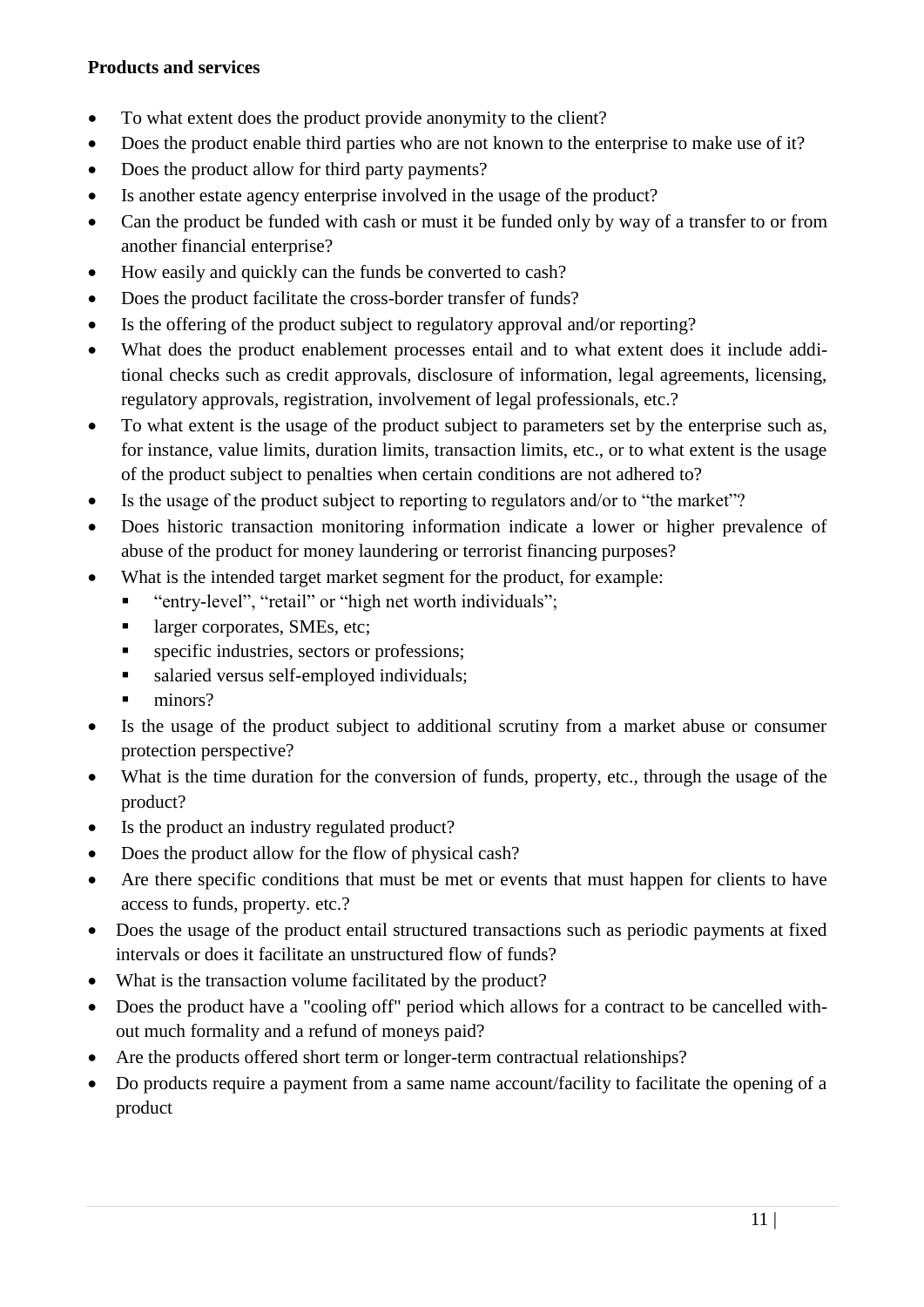**Delivery channels** (or the means by which enterprises and clients interact with each other in the offering of products and services, on-boarding of clients and the usage of the products and services)

- Is the product offered to prospective clients directly or through intermediaries?
- Are prospective clients on-boarded through direct interaction or through intermediaries?
- Do clients transact by engaging with the enterprise directly or through intermediaries?
- Where clients interact through intermediaries, are the intermediaries subject to licencing and/or other regulatory requirements?
- Are products and services acquired or transactions performed through an exchange?
- Are products and services traded in secondary markets?
- To what extent does the usage of the product require the participation of the enterprise or the application of the enterprises' systems and transaction platforms?
- What are the payment systems or other technological platforms that support the functioning of the product?
- Are prospective clients on-boarded through non-face-to-face processes and/or do they use the enterprises products and services through non-face-to-face transactions?

# **Geographic locations**

- Is the client domiciled in South Africa or in another country or does the client operate in another country?
- Do clients who are domiciled outside of South Africa or operate outside South Africa engage with the enterprise in South Africa or through branches, subsidiaries or intermediaries outside South Africa?
- Have credible sources identified geographic locations from where clients engage with an enterprise as high-risk jurisdictions?
- Are the geographic locations from where clients engage with an enterprise subject to sanctions regimes?
- If the client is a corporate vehicle, has it been incorporated in a country which has been identified by credible sources as a high-risk jurisdictions or in a country which is the subject of a sanctions regime, or does it operate in such a country?
- Has an international body, a domestic regulator or supervisory body or other credible source expressed concern with weak regulatory measures against money laundering and terrorist financing, weak transparency requirements for beneficial ownership of corporate structures or weak enterprise frameworks such as supervisory, law enforcement and prosecuting agencies in relation to a geographic location from where clients engage with an enterprise?
- Are the geographic locations from where clients engage with an enterprise known to applying excessive client confidentiality?

# **Not all clients pose the same money laundering or terrorist financing risk**

It is self-evident that not all clients of an estate agency enterprise will necessarily pose exactly the same money laundering or terrorist financing risk. Enterprises must, accordingly, adopt a holistic view of the information gathered concerning clients across all the points of engagement between the enterprises and their clients.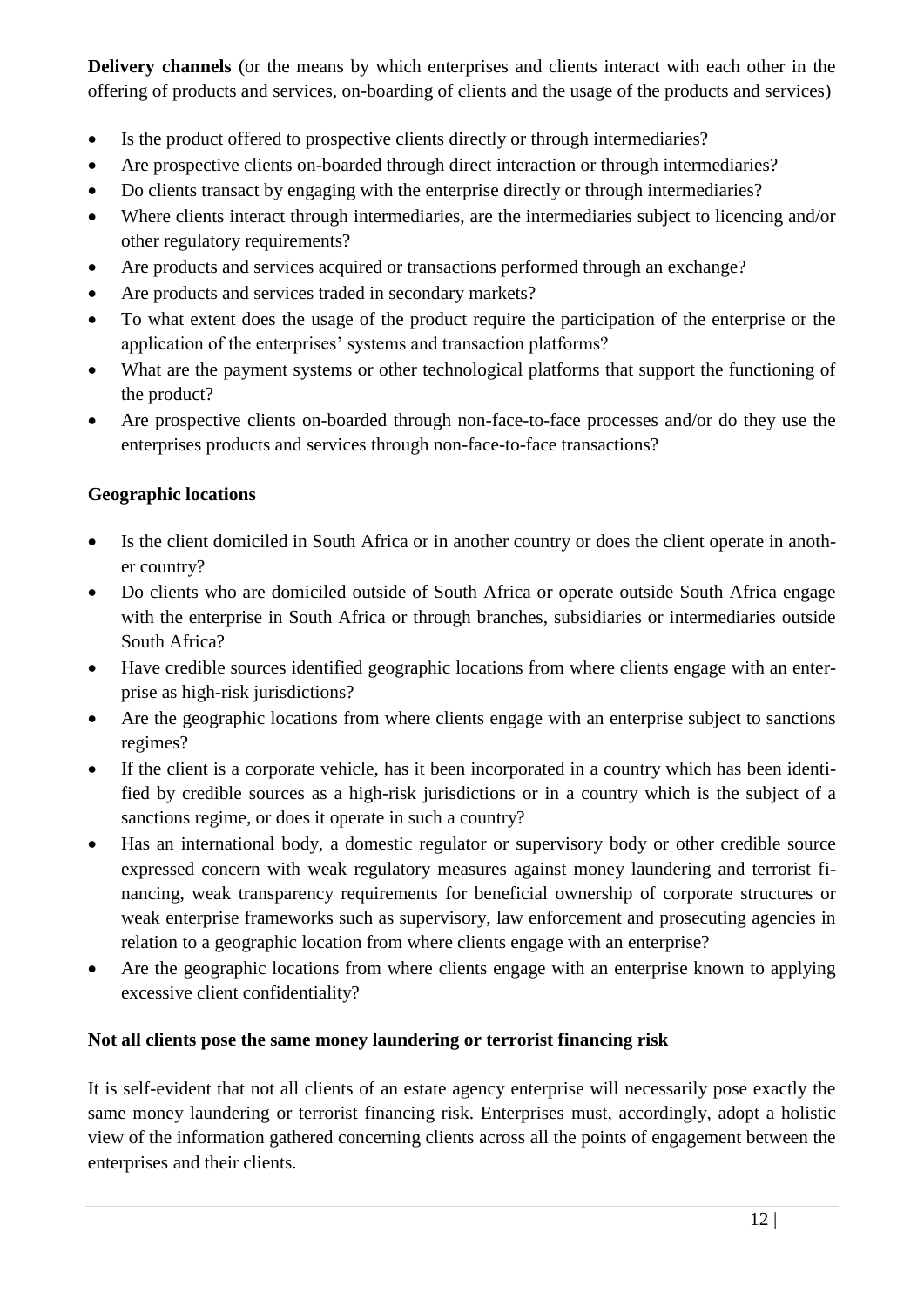Enterprises should, thus, consider the different engagements with particular clients in relation to the different estate agency products and services that they offer. It may, for instance, sometimes be necessary for the enterprise to conduct a separate risk assessment for each individual client while, on other occasions, whole groups of clients could all fit the same risk profile. If an enterprise is evaluating the characteristics of a group of clients as part of its risk assessment it should take great care to ensure that any individual client to whom the characteristics of the group are ascribed actually does meet the profile of that group.

# **Some of the factors to be taken into account when engaging with clients**

- Is the client a natural person or a corporate vehicle?
- If the client is a corporate vehicle is it part of a complex or multi-layered structure of ownership or control?
- What information does the client provide concerning their source(s) of income?
- What is the nature of the client's enterprise activity, e.g., does the activity involve transacting in large amounts of cash, cross-border movements of funds, trading in sensitive, controlled or sanctioned commodities, etc.?
- What is the nature of the type of the products and services offered by the client?
- Does the client operate solely within the country or have cross-border operations?
- Is the client's product selection rational with a view to support their enterprise or personal needs?
- Does the client occupy a prominent public position or perform a public function at a senior level or does it have such individuals within its ownership and control structure?
- Is there any adverse information about the client available from public or commercial sources?
- Is the client known to be subject to financial sanctions?
- Does the client operate in a sector or industry that is subject to specific standards, market entry or market conduct requirements, other regulatory requirements?
- Is the client supervised for compliance with anti-money laundering and terrorist financing measures?
- Has the client been penalised or subjected to adverse findings relating to failures to implement money laundering and terrorist financing measures?
- Has the client been in an enterprise relationship with the enterprise for a period of time?
- What have been the patterns of transaction behaviour (e.g., speed, frequency, size, volume, etc.) of a client who has a history of an enterprise relationship with an enterprise?
- Has the enterprise previously observed suspicious or unusual activities or transactions on the part of the client?

Various other contextual factors need also to be taken into account regarding particular business relationships or categories of relationships or to assist in determining the risk appetite of an enterprise in relation to particular business relationships or categories of relationships.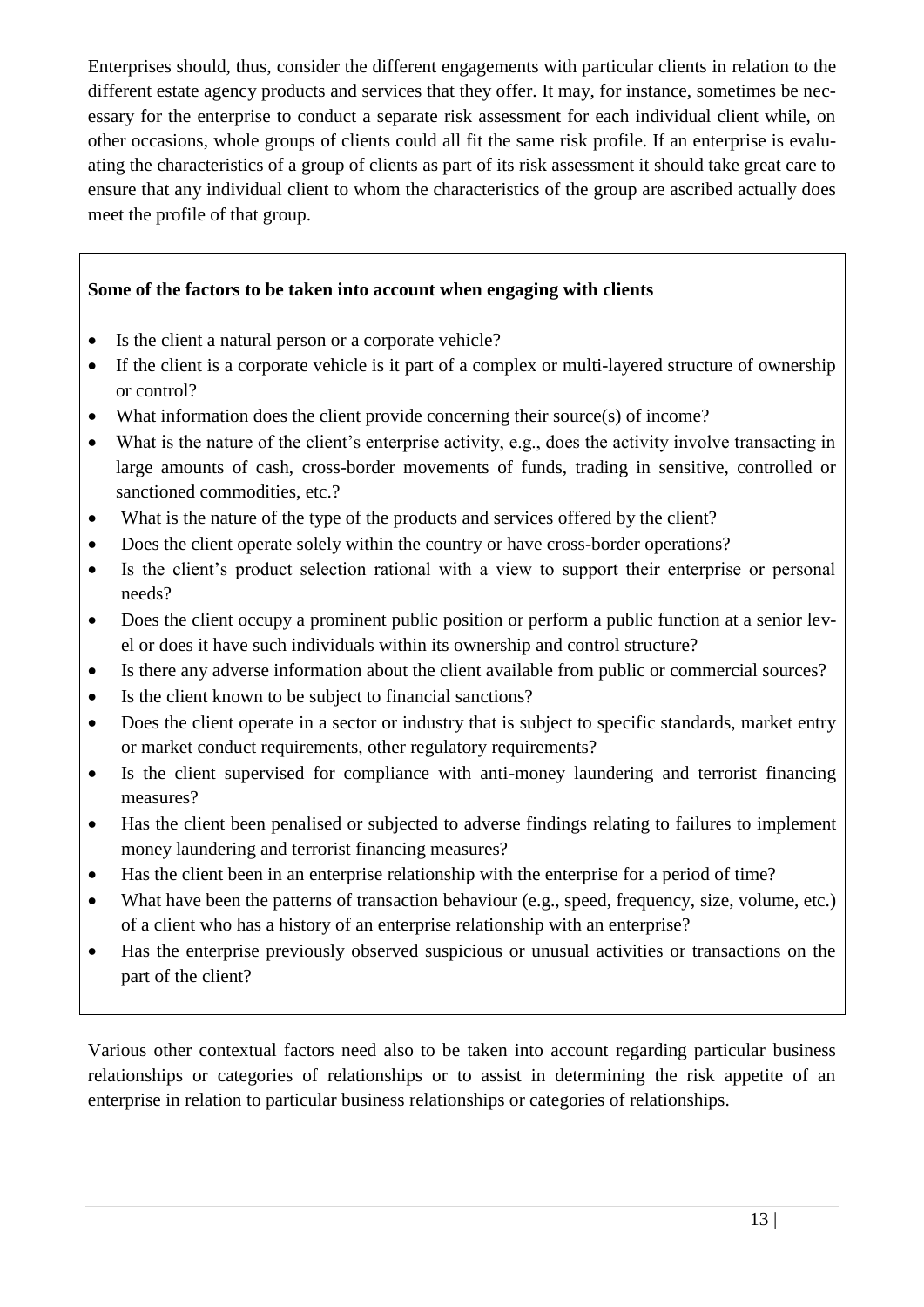#### **Relevant contextual factors**

- The demographics of a society, its social and economic circumstances, trade dependencies and Gross Domestic Product.
- Financial inclusion objectives and how particular products and services contribute to this.
- The impact of the enterprise's business strategy on its money laundering and terrorist financing risk profile.
- The money laundering and terrorist financing impact on the enterprise as a result of having operations in particular jurisdictions (i.e., jurisdictional risk associated with the estate agency enterprise itself and not its clients).
- The communication of risk factors by authorities based on their understanding of money laundering and terrorist financing risks at a national or sectoral level.
- Trends and typologies identified by the Financial Action Task Force and other international bodies which indicate jurisdictions, structures, products and services, etc., favoured by money launderers and terrorist financiers.
- Anti-fraud measures that may be in place in an estate agency enterprise.
- The consideration of previous regulatory fines.
- The frequency of internal audit findings and the outcomes thereof.

# **Undertaking a risk-rating assessment of the money laundering and terrorist financing risk**

When undertaking a risk-rating assessment different categories will be assigned to different levels of money laundering and terrorist financing risk according to the risk scale that is used. The risk scale must be tailored to the size and circumstances of the estate agency enterprise. Consideration should also be given in the risk scale to the criteria established by international best practice. The complexity of the risk scale will ultimately reflect the size and complexity of the enterprise as well as its nature and the range of products and services that it offers.

Thus, estate agency enterprises that:

- offer a relatively homogeneous range of products and services;
- use only a limited range of delivery channels;
- $\bullet$  operate in one or only a few geographic location(s); or
- engage with a relatively homogeneous range of clients;

will generally require only relatively simplistic risk scales that enable it to distinguish between two or three risk categories.

Enterprises that:

- offer a more diverse and complicated range of products and services;
- use a wider range of delivery channels;
- operate in a larger number of geographic locations; or
- engage with a highly diverse range of clients;

will, however, need to use more finely calibrated risk scales which are able to distinguish between a larger number of identified risk categories.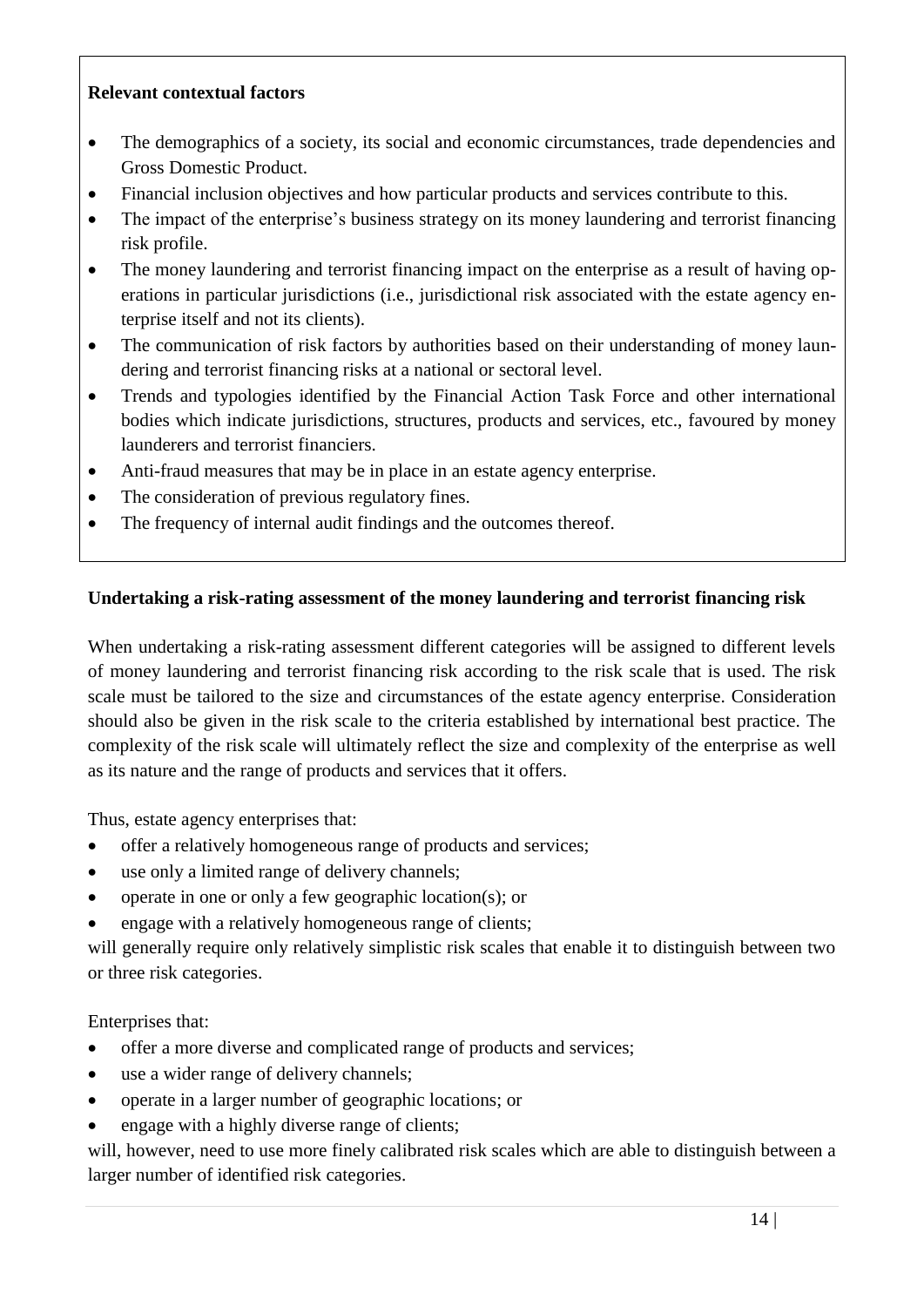It is likely, in addition, that the factors underlying any given risk-rating will undergo change over time. Estate agency enterprises must, accordingly, ensure that they continually assess and reevaluate the relevance of particular risk factors and also investigate the appropriateness of previous risk-ratings.

### **The enterprise Risk Management and Compliance Programme**

The enterprise Risk Management and Compliance Programme must fully document the money laundering and terrorism financing risk-rating methodology and procedures that it will apply, the criteria and the intervals for the re-evaluation of such risk-ratings and the conclusions reached through the implementation of these processes.

The assessment of the money laundering and terrorist financing risk should, ultimately, draw together all factors deemed to be relevant to an engagement with particular clients. A risk matrix, which provides an objective basis for assessing the different risk indicators, might need to comprise different components in evaluating clients, transactions, products or services in their entirety.

### **Developing a risk management framework**

In developing a meaningful risk management framework estate agency enterprises must be mindful of:

- events, products and services, clients and so forth that lead to inherent money laundering and terrorist financing risks;
- internal control activities necessary to mitigate money laundering and terrorist financing risks; and
- residual risks to indicate levels of comfort as to whether or not the enterprise is sufficiently managing the probability and impact of the risk occurring.

#### **Risk mitigation**

Risk mitigation, in the context of money laundering and terrorist financing, refers to the activities and methods used by estate agency enterprises to control and minimise identified money laundering and terrorist financing risks. The risk assessment process also assists estate agency enterprises to determine the nature and extent of the resources that will be required to mitigate these risks.

#### **Managing risks**

It may be said that a particular risk will have been adequately addressed once the level of residual risk is acceptable to, and within the risk appetite of, the estate agency enterprise. Notwithstanding the implementation of the risk-based approach, estate agency enterprises are still required always to apply effective money laundering and terrorist financing controls.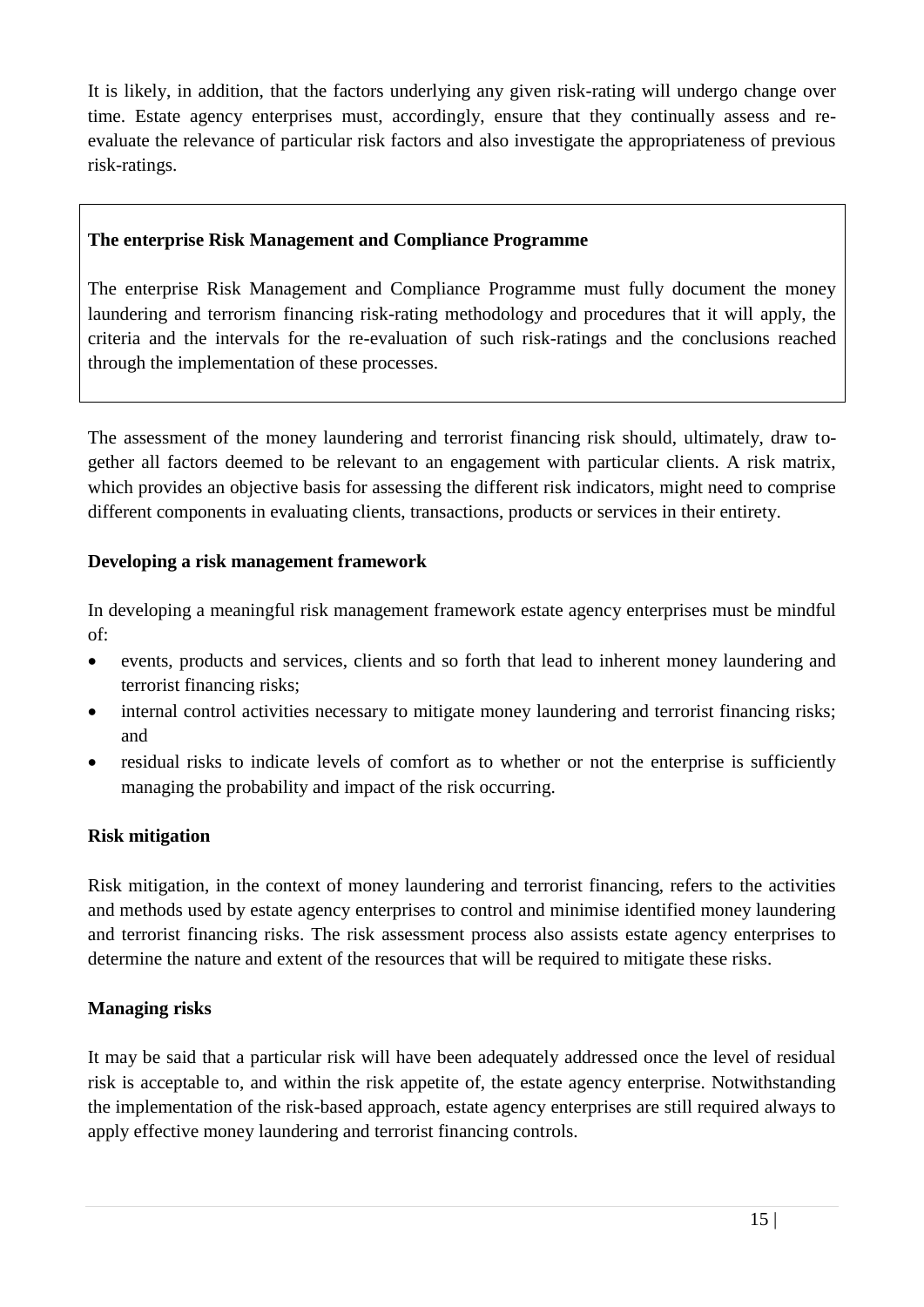Enterprises remain fully responsible to ensure that all money laundering and terrorist financing risks are properly and effectively managed. The controls that are implemented by enterprises should, therefore, be sufficient to detect any money laundering and terrorist financing and to respond appropriately thereto, as and when the identified risks materialise.

# **Identifying higher and lower money laundering and terrorist financing risks**

Higher money laundering and terrorist financing risks will necessarily imply the implementation of enhanced measures to mitigate those risks. In such a scenario the range, degree, frequency or intensity of preventive measures and controls will have to be stronger. Where, on the other hand, money laundering and terrorist financing risks are assessed as being lower, more simplified measures may be applied in the sense that the degree, frequency and/or intensity of the controls conducted will be relatively lighter.

Pursuant to enhanced due diligence requirements estate agency enterprises must ensure that implemented systems and controls provide for:

- the obtaining of necessary additional information about clients;
- applying secure confirmation of clients' information; and
- conducting closer scrutiny regarding clients' transaction activities;

in cases where the risk of money laundering and terrorist financing abuse is assessed to be higher.

A simplified due diligence requirement implying systems and controls allowing for less:

- information to be obtained;
- secure confirmation of information to be applied; and
- frequent scrutiny to be conducted;

may well be sufficient in cases where the risk of money laundering and terrorist financing abuse has been assessed to be lower.

Estate agency enterprises must, in any event, always be able to provide valid and acceptable grounds to justify decisions taken in striking the appropriate risk assessment balance in the given circumstances.

# **The enterprise Risk Management and Compliance Programme**

The enterprise Risk Management and Compliance Programme must fully document both the systems and controls it will adopt in managing money laundering and terrorist financing risks and identifying higher or lower money laundering and terrorist financing risks as well as the levels of due diligence that it will apply in respect of the various identified risk levels.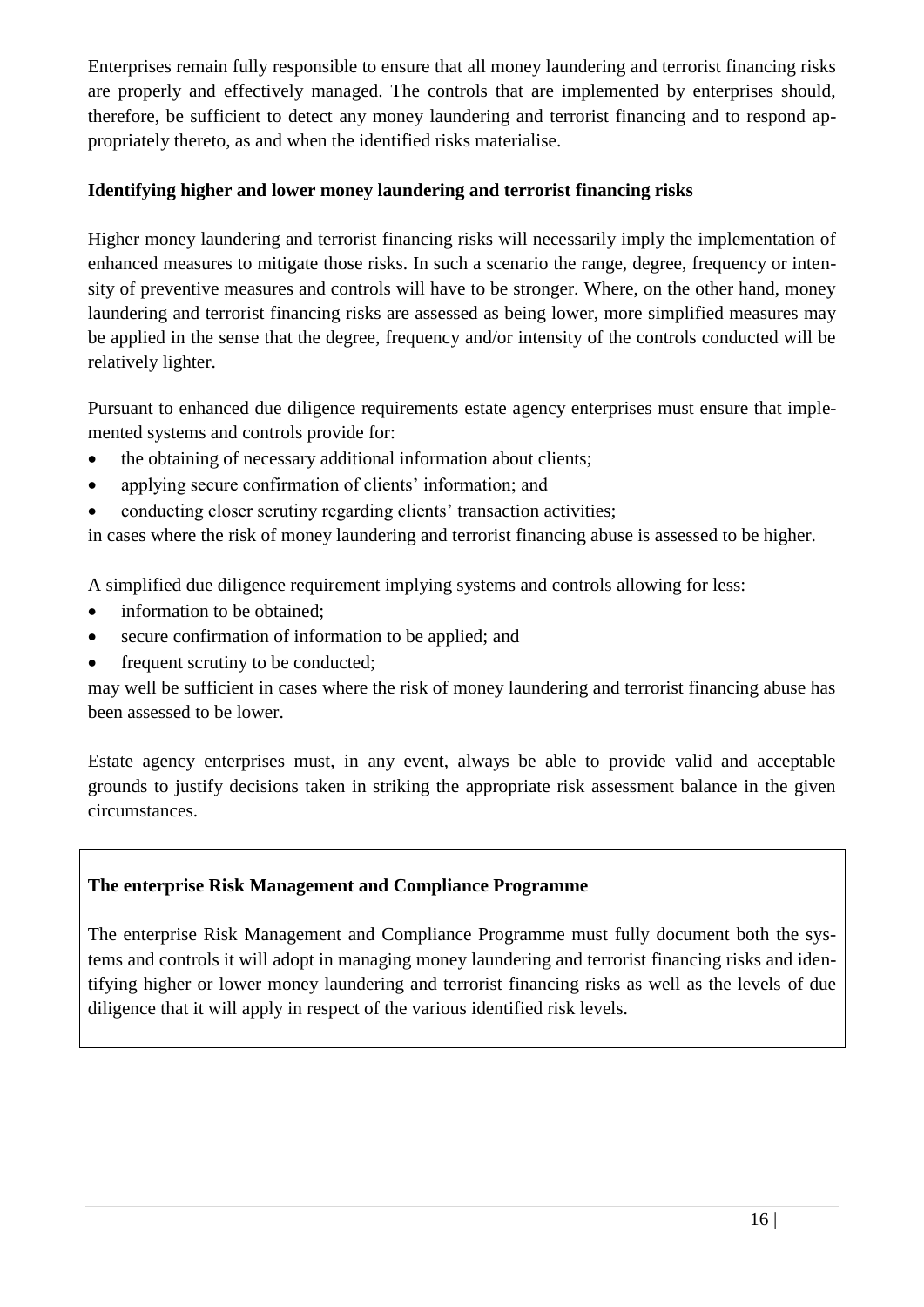#### **Detection and reporting measures**

It may happen that, despite having adopted and implemented all reasonable measures to identify and mitigate money laundering and terrorist financing risks, an estate agency enterprise is still exploited for money laundering or terrorist financing purposes. It is essential, therefore, that each enterprise have sufficient detection and reporting measures in place to address any and all money laundering and terrorist financing risks that may theoretically arise.

#### **Possible detection and reporting measures**

- Systems, policies and procedures which are included in the Risk Management and Compliance Programme.
- Awareness training for staff members.
- Reporting channels.
- Client analytics.
- Processes to exit from high risk relationships.
- Approval procedures for higher risk transactions and relationships.
- Adequate supervision for higher risk activities.
- Appropriate screening tools.

#### **Customer due diligence (CDD)**

As one of the available measures, the client due diligence process serves a valuable purpose in mitigating the money laundering and terrorist financing risk often associated with either a proposed business relationship or single transactions.

The client due diligence process provides estate agency enterprises with the necessary information so as to ensure that they:

- know who they are doing business with;
- know who benefits from the business done with clients;
- understand the nature of the business done with clients; and
- can determine when the business with clients seems to be suspicious or unusual.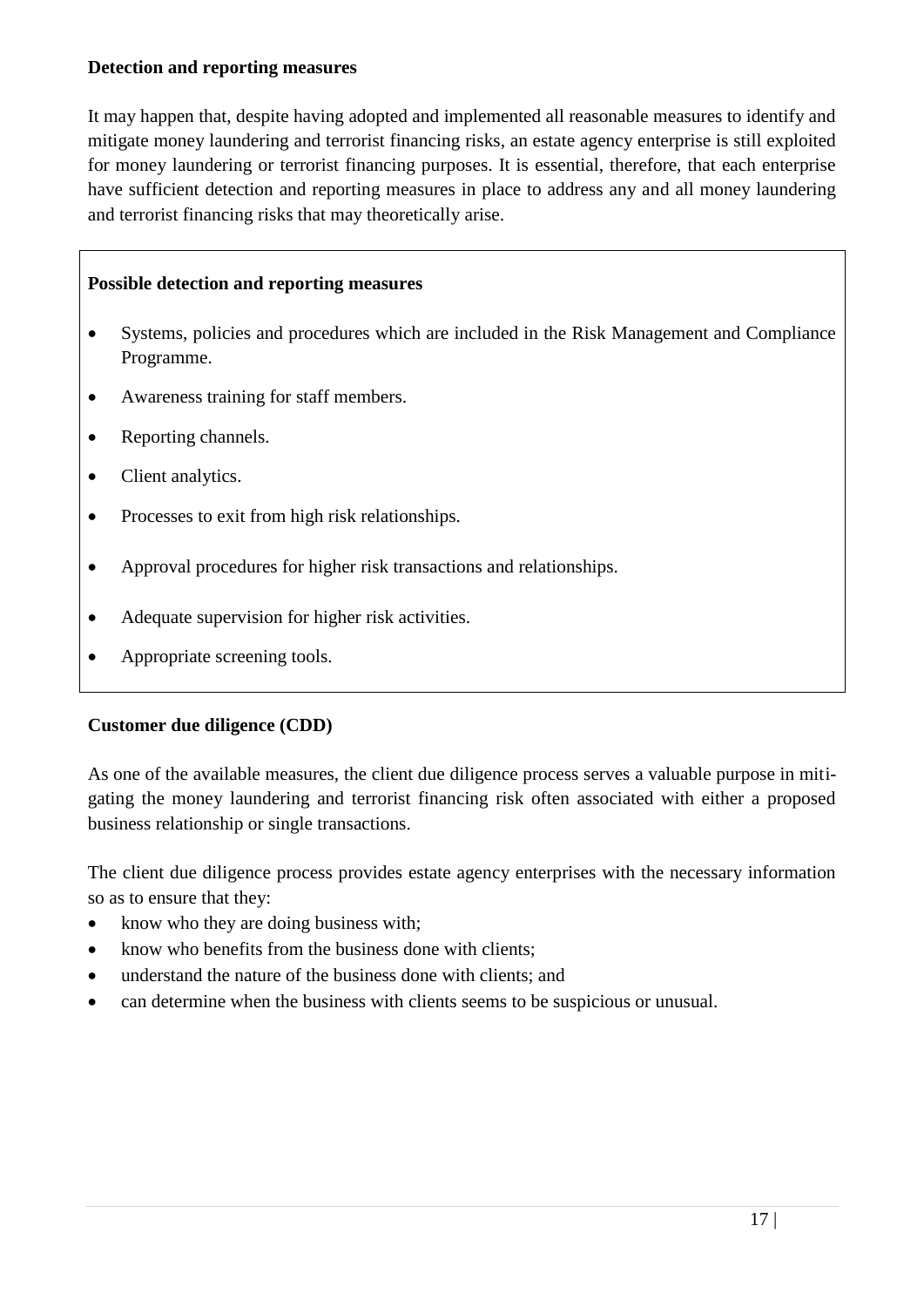#### **CDD where a higher money laundering and terrorist financing risk has been identified**

In cases where a higher money laundering and terrorist financing risk has been identified the following measures could be usefully applied by estate agency enterprises:

- increased automated transaction monitoring:
- increased intensity of client due diligence measures;
- increased review periods of client information;
- utilising more, or higher quality, sources for the vetting of information;
- increased senior management involvement in decisions made to take on clients;
- dedicated specialist staff to manage enhanced due diligence for specifically identified clients;
- limiting reliance on the control measures of other estate agency enterprises.

It is to be emphasised that defining clients and products or services as being high-risk for money laundering and terrorist financing purposes does not in any way reflect negatively on the estate agency enterprise or the clients, products and services of that particular enterprise.

#### **When client relationships must be terminated**

The risk assessment process does not envisage or encourage the practice of estate agency enterprises, in an endeavour entirely to avoid money laundering and terrorist financing risks, terminating all client relationships falling within certain sectors. Doing so, in fact, may pose a greater threat to the financial integrity of the enterprise in general as well as to the implementation of the risk-based approach in particular. If, as a result of being overly risk averse, all client relationships were to be terminated there would be a total lack of information regarding the affairs or financial conduct of the affected persons and/or entities. This would actually reduce the possibility of effectively treating money laundering and terrorist financing risks. The blanket refusal of services, or the termination of services, to any class of clients, is likely to create a financial exclusion risk and also give rise to severe reputational risk.

### **The wholesale termination or restriction of enterprise relationships may be counterproductive**

The FIC, counter-intuitively, views such a wholesale termination or restriction of enterprise relationships as an example of inadequate risk management. Estate agency enterprises are encouraged, rather, to:

- take specific account of the level of money laundering and terrorist financing risk for each individual client; and
- implement the appropriate risk mitigation measures that are applicable to that client.

Avoiding the risk by refusing services or terminating or restricting business relationships should only be used a measure of last resort when an estate agency enterprise is forced finally to concede that the money laundering and terrorist financing risks in respect of specific clients cannot be adequately or effectively mitigated.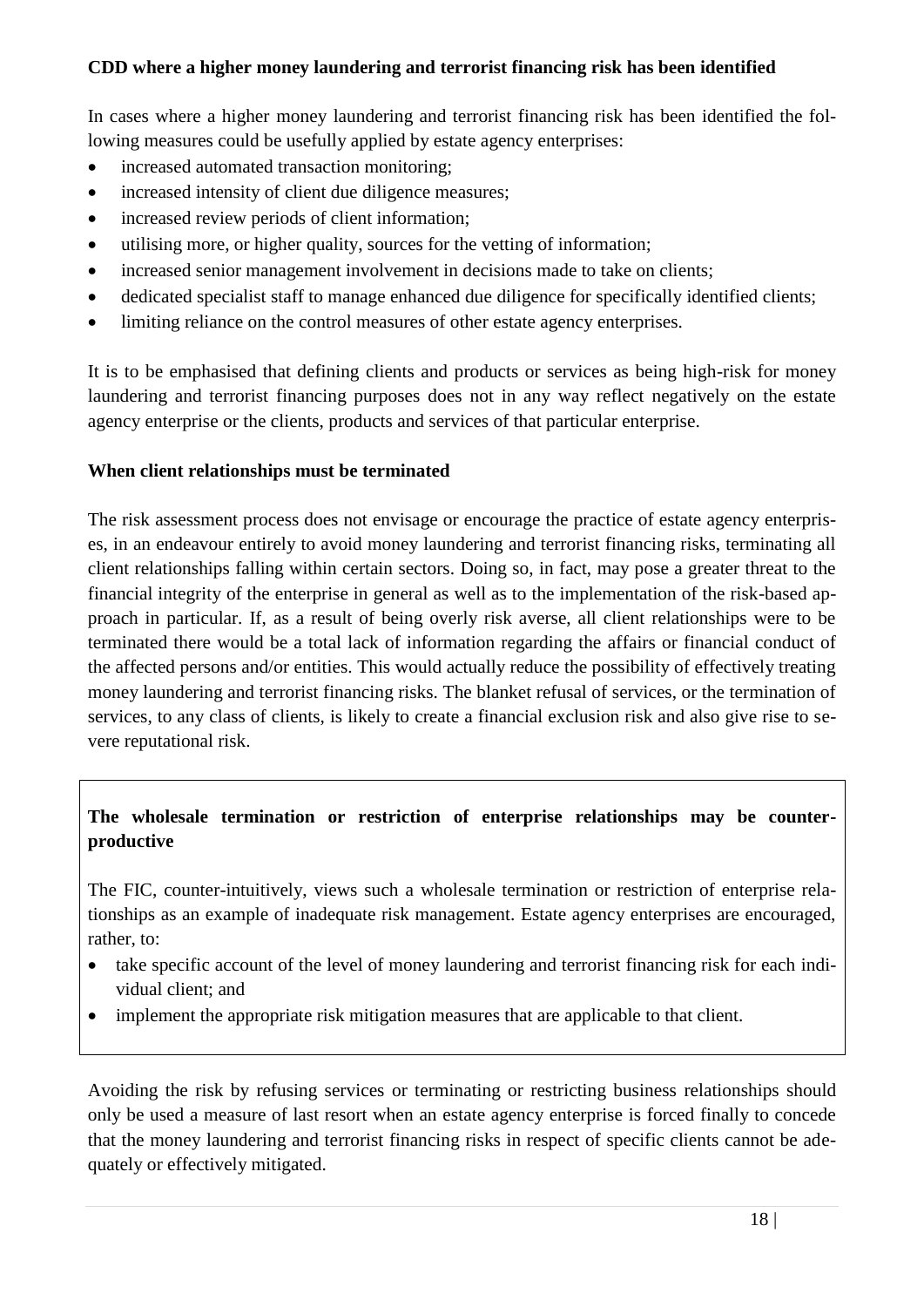#### **CDD and knowledge of the client**

Client due diligence refers to the knowledge that an estate agency enterprise has of its clients as well as the understanding by the enterprise of the business that the client is conducting with it. Where CDD measures are properly implemented estate agency enterprises are in a better position to manage their relationships with clients and timeously identify possible attempts by clients to exploit the estate agency products and services of enterprises for illicit purposes. The effective application of CDD, thus, constitutes a key element in the combating of money laundering and terrorism financing.

#### **Estate agency enterprises must conduct CDD**

The FIC Act has considerably expanded the principle of client identification and verification by imposing an obligation on estate agency enterprises themselves to conduct CDD. Both the application of CDD and the obligation placed on estate agency enterprises to apply a risk-based approach means that an increased discretion has been granted to enterprises to determine the implementation of appropriate anti-money laundering and terrorism financing measures in different circumstances.

Flexibility is now granted to enterprises to choose not only the type of information they will use to establish the identities of clients but also the means by which they will verify the identities of those clients. The mandatory risk assessment process enables estate agency enterprises themselves to decide on the appropriate level, and type, of CDD that is to be applied to clients and/or business relationships and/or single transactions. Estate agency enterprises will also determine when they consider persons to be prospective clients in respect of whom CDD measures must be applied always bearing in mind that the lower the risk is perceived to be the less CDD will be required and vice versa.

#### **The enterprise Risk Management and Compliance Programme**

The enterprise Risk Management and Compliance Programme must clearly indicate, and fully describe, the CDD measures which the enterprise will apply when establishing and verifying the identity of clients and how these measures may either be weakened or strengthened having regard to identified money laundering and terrorism financing risks.

#### **Enterprise relationship**

An enterprise relationship is considered to be:

- an arrangement between a client and an estate agency enterprise;
- for the purpose of concluding transactions;
- on a regular basis.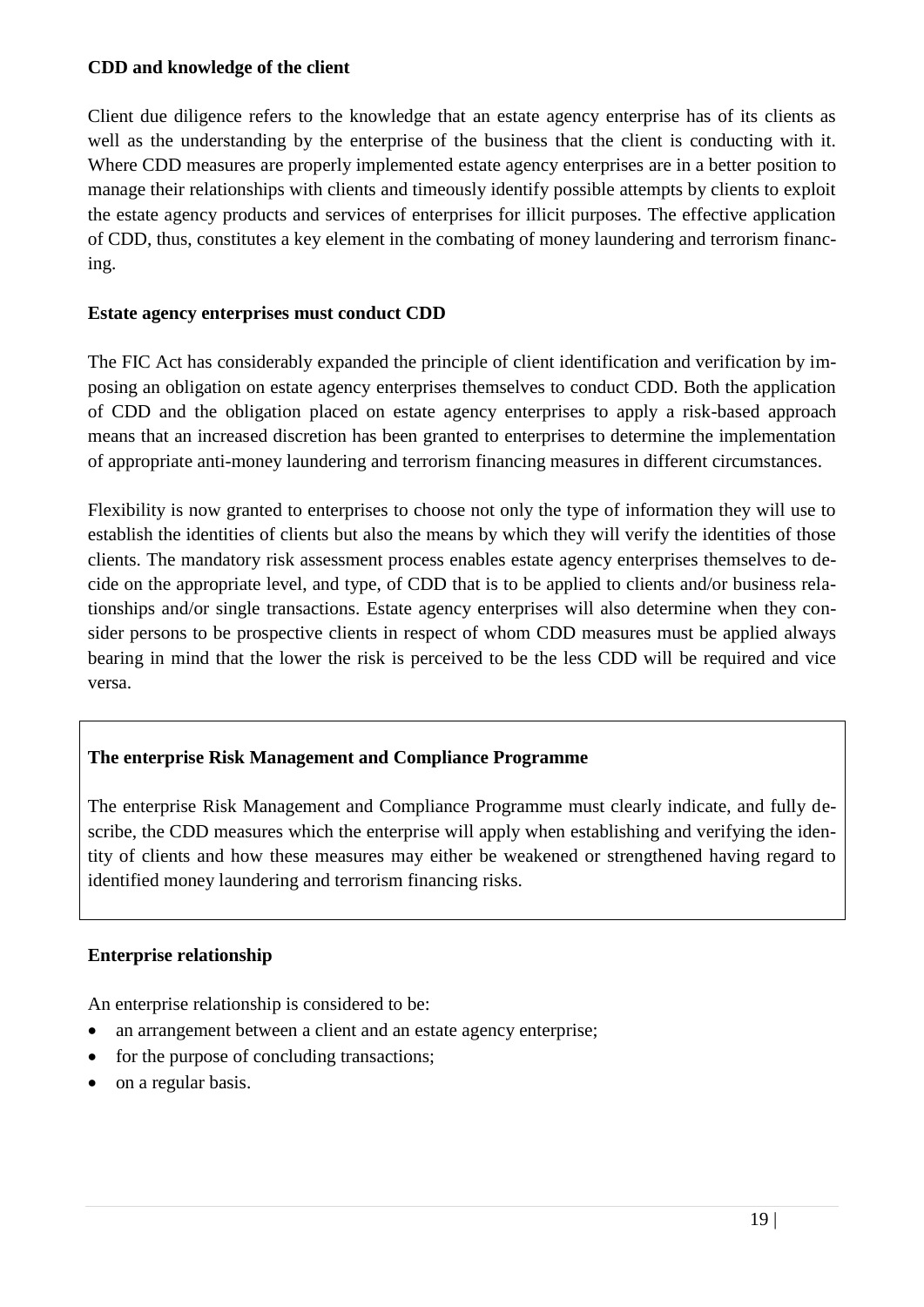A time duration element in respect of the engagement by the enterprise with the client is, thus, contained in the definition. Estate agency enterprises must themselves determine what will constitute a business relationship and a transaction within the specialised context of their particular business model.

### **The enterprise Risk Management and Compliance Programme**

The enterprise Risk Management and Compliance Programme must clearly indicate the manner and the time when the enterprise will determine that a particular person is a prospective client or a client, both in respect of a business relationship as well as a single transaction.

### **The single transaction threshold**

The FIC Act defines a single transaction as:

- a transaction;
- other than a transaction concluded in the course of a business relationship;
- where the value of the transaction, which value is determined by the Minister of Finance in the regulations from time to time, is presently **not less than R5 000,00**.

A single transaction, thus, is regarded:

- an occasional or 'once-off' enterprise transaction of less than R5 000;
- where there is no expectation, on either side, that engagements will reoccur over a period of time.

Estate agency enterprises must themselves determine what constitutes a single transaction in the context of the conduct of their particular enterprise. Enterprises need not carry out the full scope of CDD measures in respect of clients who conduct a single transaction as defined.

Such a single transaction might, for instance, occur where a consumer simply requests an estate agency enterprise to provide a valuation of a single residential property without that consumer giving, or intending to give, the estate agency enterprise a mandate to market the property for sale.

#### **Anonymous clients and clients acting under false or fictitious names**

The single transaction threshold does not affect the obligations prescribed by section 20A. Even where a single transaction is below the threshold of R5 000 an estate agency enterprise may still not deal with an anonymous client or with a client using an apparently false or fictitious name. The enterprise should, in such cases, obtain and record at least some information describing the identity of the client, even if that information is not verified. This would include, for example, the full name and identity number of the client and a contact number. The enterprise should also request sight of the client's identification document and make and retain a copy thereof.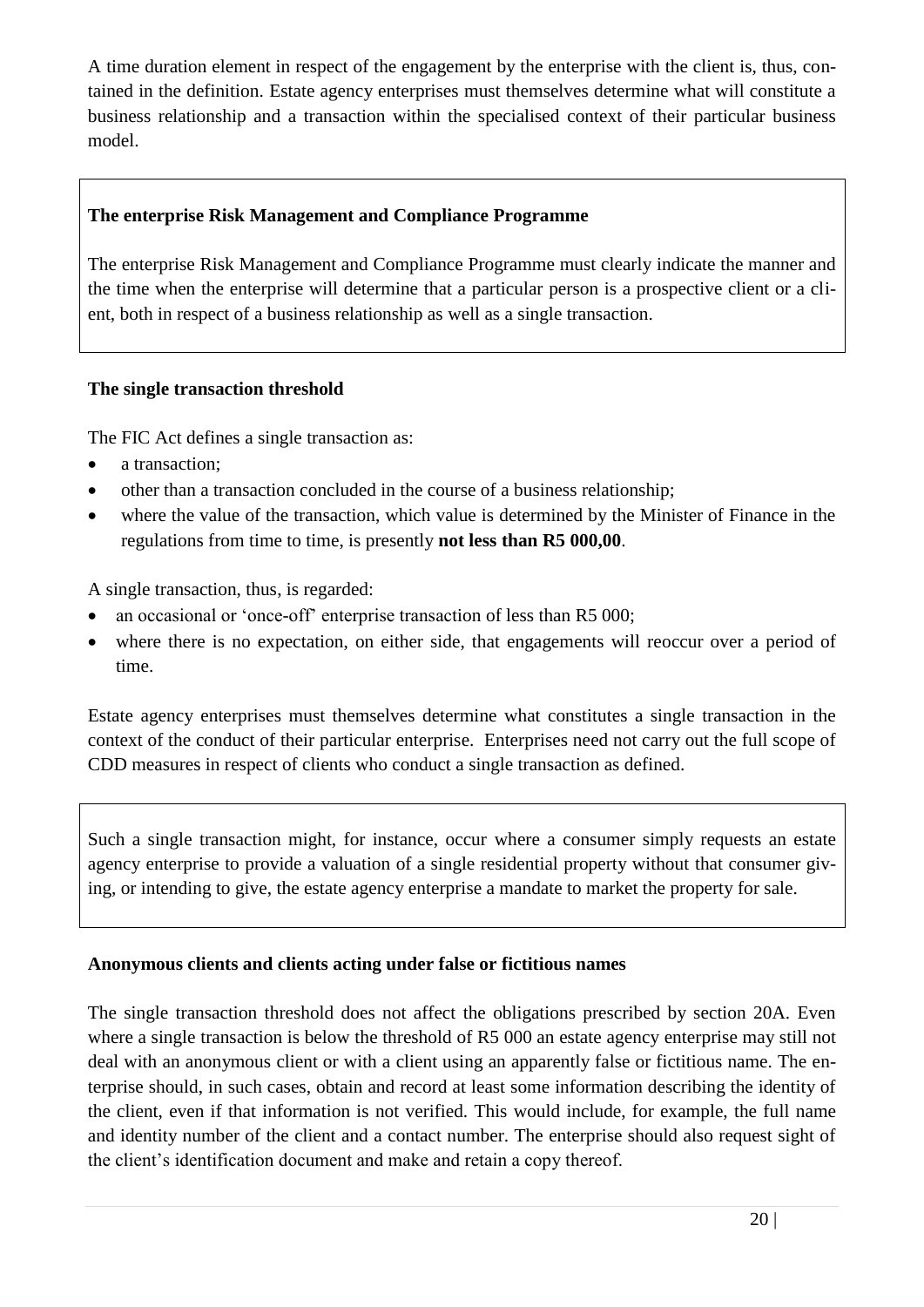# **The enterprise Risk Management and Compliance Programme**

The enterprise Risk Management and Compliance Programme must record the manner in which it will comply with section 20A in dealing with anonymous clients or with clients using apparently false or fictitious names in respect of enterprise relationships and single transactions whether above or below the R5 000 threshold.

### **Establishing and verifying the identity of clients**

Section 21 provides that estate agency enterprises must, when establishing a business relationship or entering into a single transaction, establish and verify the identity of:

- the client: and
- any person representing the client; as well as
- any other person on whose behalf the client is acting, if applicable.

Enterprises, after applying their processes to establish and verify a client's identity, should feel confident that they know, with sufficient certainty, precisely who the client is in the context of the enterprise risk assessment for that client engagement.

In establishing a client's identity the enterprise must obtain a range of information concerning the client. The necessary information will generally be provided by the client in responding to questions posed by the enterprise as an intrinsic part of its client on-boarding process, in the case of a business relationship, or its client engagement process, in the case of a single transaction.

The estate agency enterprise must also corroborate the identity of the person by comparing this information with information contained in source documents or electronic data issued, or created, by reliable and independent third-party sources.

Estate agency enterprises must choose the type of information by means of which they will establish and verify the identity of clients. The nature and extent of these two processes will be determined by taking account of the assessed money laundering and terrorism financing risks associated with the relevant business relationship or single transaction.

# **The enterprise Risk Management and Compliance Programme**

The enterprise Risk Management and Compliance Programme must fully describe how the enterprise will undertake the identification and verification of clients as well as how these measures may be lessened or intensified based on the assessed money laundering and terrorism financing risk of such clients.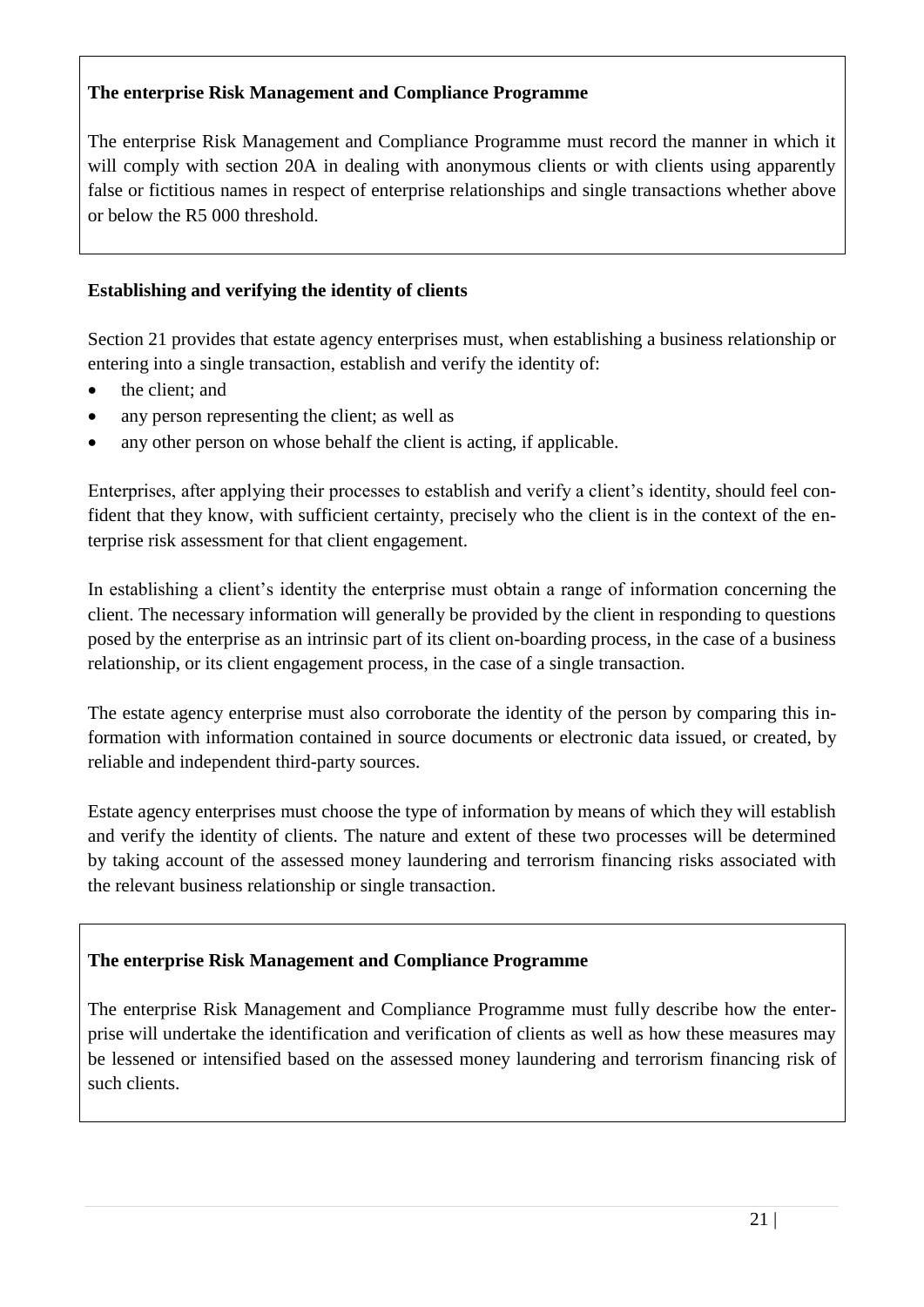### **Establishing and verifying the identity of natural persons**

A natural person's identity can be determined with reference to such basic attributes as the person's:

- full names:
- date of birth; and, in most cases,
- unique identification number issued by a government source (such as a South African identity number, a passport number or the number of a refugee permit, work permit, visitors' visa, etc.)

These basic attributes will generally be used by estate agency enterprises in their processes to establish the identity of natural persons.

This basic information may also be supplemented by other attributes including, for instance, the person's:

- physical appearance or other biometric information;
- place of birth;
- family circumstances;
- place of employment;
- enterprise and/or residential addresses;
- contact particulars such as telephone numbers, e-mail addresses and social media;
- contacts with the authorities in the form of, say, a SARS tax number;
- details held by another estate agency enterprise; and
- any other attributes that an estate agency enterprise wishes to include in its identification processes.

The nature of any other identification attributes required by an estate agency enterprise will largely depend on the extent to which the enterprise relies on the verification of the client's identity to mitigate money laundering and terrorism financing risk. Regardless of the method that is applied, it is important that identity verification be done using original information obtained from a reliable and independent third-party source.

Estate agency enterprises must carefully evaluate the adequacy of the corroboration of a person's identity attributes. They must, thus, determine the level of confidence they have that particular corroboration methods provide certainty and, particularly, accuracy regarding the relevant identity attributes. It is self-evident that information sources which have been created or generated by the client are not to be regarded as being reliable.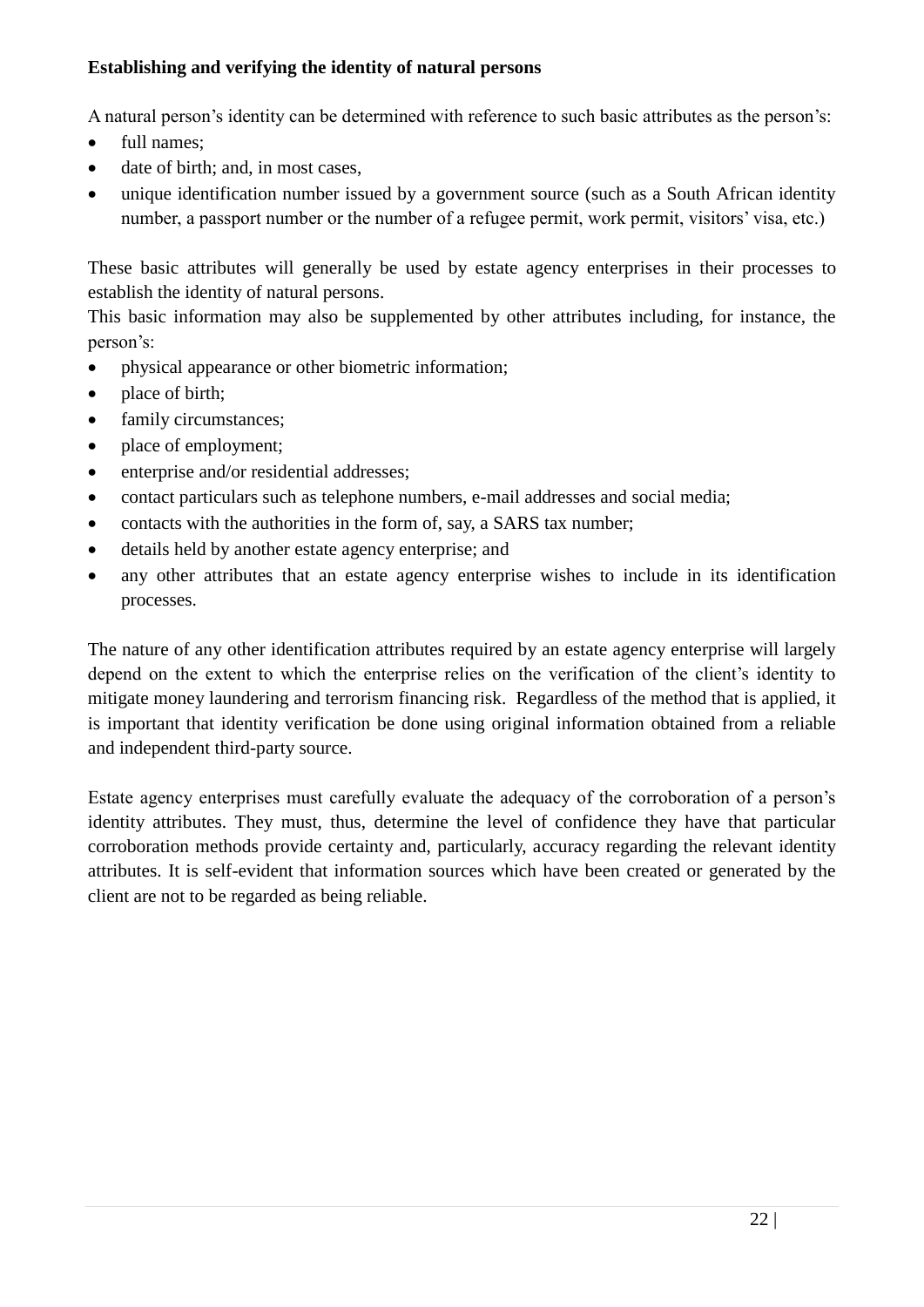### **Original sources of identity information**

Original sources of identity information are always preferable. These sources include governmentissued or controlled sources of information such as:

- South African identity documents:
- smart-card identity documents;
- drivers licenses;
- foreign identity documents;
- passports;
- asylum seeker or refugee permits;
- work permits;
- visitors visas; and
- underlying electronic databases where the information evidenced in identity documents is kept.

Original sources of this nature can undoubtedly provide a high level of confidence when corroborating the basic identity attributes of natural persons. Estate agency enterprise should, therefore, endeavour to make exclusive use of government issued or controlled sources to verify the basic identity attributes of clients. Only in exceptional cases should they use information obtained from sources other than original information sources and then only provided the enterprise is confident that, in so doing, it can still adequately manage all money laundering and terrorism financing risks.

#### **The "electronic footprint"**

The corroboration of a person's identity attributes may also be done in documentary or electronic format. Many personal identity attributes will accumulate over time and be contained in the person's "electronic footprint". The FIC, as a result, encourages estate agency enterprises to use information in electronic format to corroborate a prospective client's information against multiple third party data sources. It goes without saying that estate agency enterprises using electronic data sources to verify a prospective client's identity remain fully responsible and accountable for compliance with the FIC Act. The use of electronic data sources in the verification process does not grant an automatic indemnity from any regulatory action relating to compliance by the enterprise with these requirements. Estate agency enterprises must, therefore, apply due diligence in choosing electronic solutions to verify the identities of prospective clients.

#### **Using electronic data sources**

When using electronic data sources enterprises must apply the same test that as for documentary sources, namely, that:

- the sources are reliable and independent third-party sources; and
- as far as possible, the original source of the relevant information.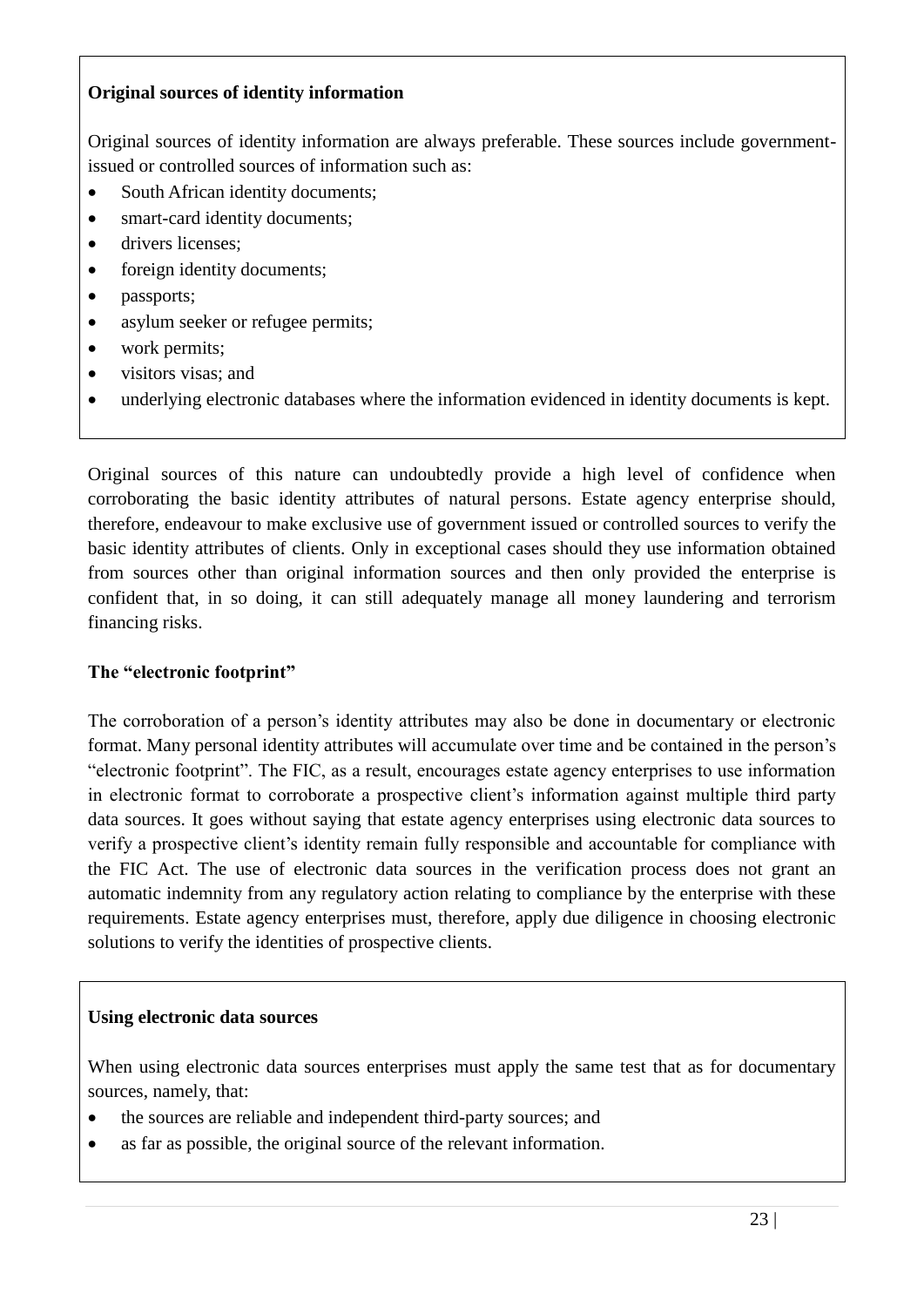Estate agency enterprises must, similarly, determine the level of confidence which they feel justified in placing in particular electronic sources of corroboratory information. Solutions that allow prospective clients in any way to manipulate source information are emphatically not to be regarded as credible information sources for the verification of the particulars of clients.

There would certainly be a greater level of confidence in corroboration from electronic sources if enterprises can use information that has been obtained from multiple sources and across time such as, for instance, records of:

- the Department of Home Affairs:
- the Companies and Intellectual Property Commission;
- the South African Revenue Service;
- eNaTIS; and
- the Master of the High Court.

# **Establishing the identity of legal persons, trusts and partnerships**

Section 21 also applies to clients who are legal persons, including companies, trusts and partnerships. Section 21B requires estate agency enterprises to apply, in addition to the section 21 requirements, a range of further due diligence measures so as to establish:

- the nature of the client's enterprise;
- the ownership and control structure of the client;
- the beneficial ownership of the client; and
- the identity of the beneficial owners of the client.

# **Legal persons**

The FIC defines a legal person as any person, other than a natural person, who establishes a business relationship or enters into a single transaction with an estate agency enterprise including a legal person incorporated as a company, close corporation, foreign company or any other form of corporate arrangement or association but excluding a trust, partnership or sole proprietorship.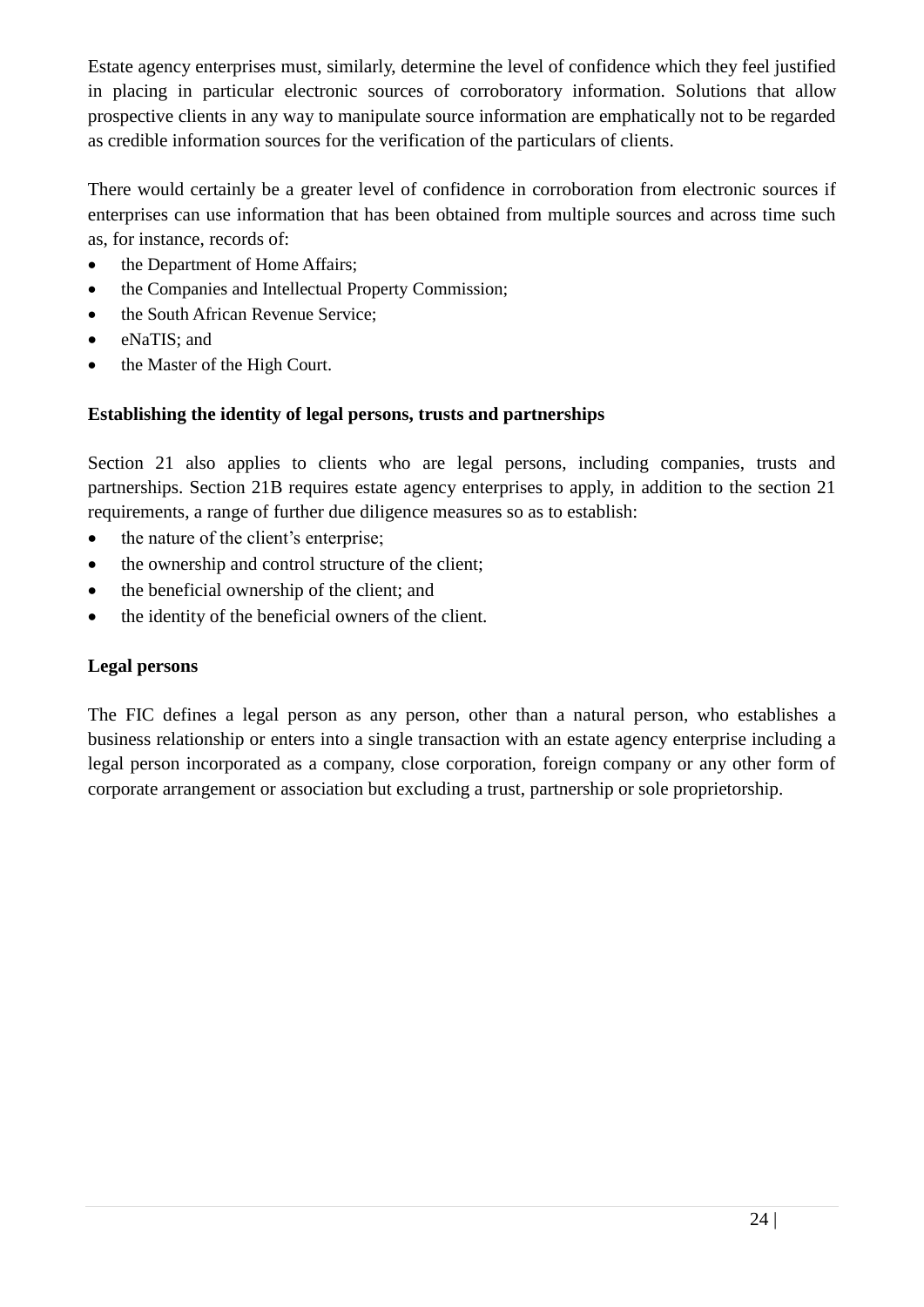# **Attributes underlying the identity of a legal person**

Attributes underlying the identity of a legal person will include:

- the name under which the legal person is incorporated;
- the form of the legal person, that is, whether the legal person is a company or a close corporation;
- the registration number under which the legal person is incorporated, if applicable;
- the address of the registered office of the legal person:
- the powers that regulate and bind the legal person;
- the directors or members of the legal person, as the case may be;
- the senior management of the legal person, such as its chief executive officer and chief financial officer;
- the trading name of the legal person if that name is different from the name under which it was incorporated;
- the enterprise address of the legal person if that address is different from the address of its registered office; and
- the income tax and/or value added tax numbers of the legal person.

The attributes used by an estate agency enterprise to establish the identity of a legal person must be sufficient to prove the existence of that legal person.

# **The enterprise Risk Management and Compliance Programme**

The enterprise Risk Management and Compliance Programme must describe the nature and amount of the attributes that it will use in establishing the identity of a legal person. This will depend on the extent to which the enterprise intends relying on the verification of the client's identity as a means to mitigate money laundering and terrorism financing risk in each particular instance.

The verification must always be done using original information that has been obtained from a reliable and independent third-party source. Estate agency enterprises should, therefore, when verifying the identity of individuals, ensure that they use sources of information that have been created, or are controlled, by the public sector enterprises that have already been listed above.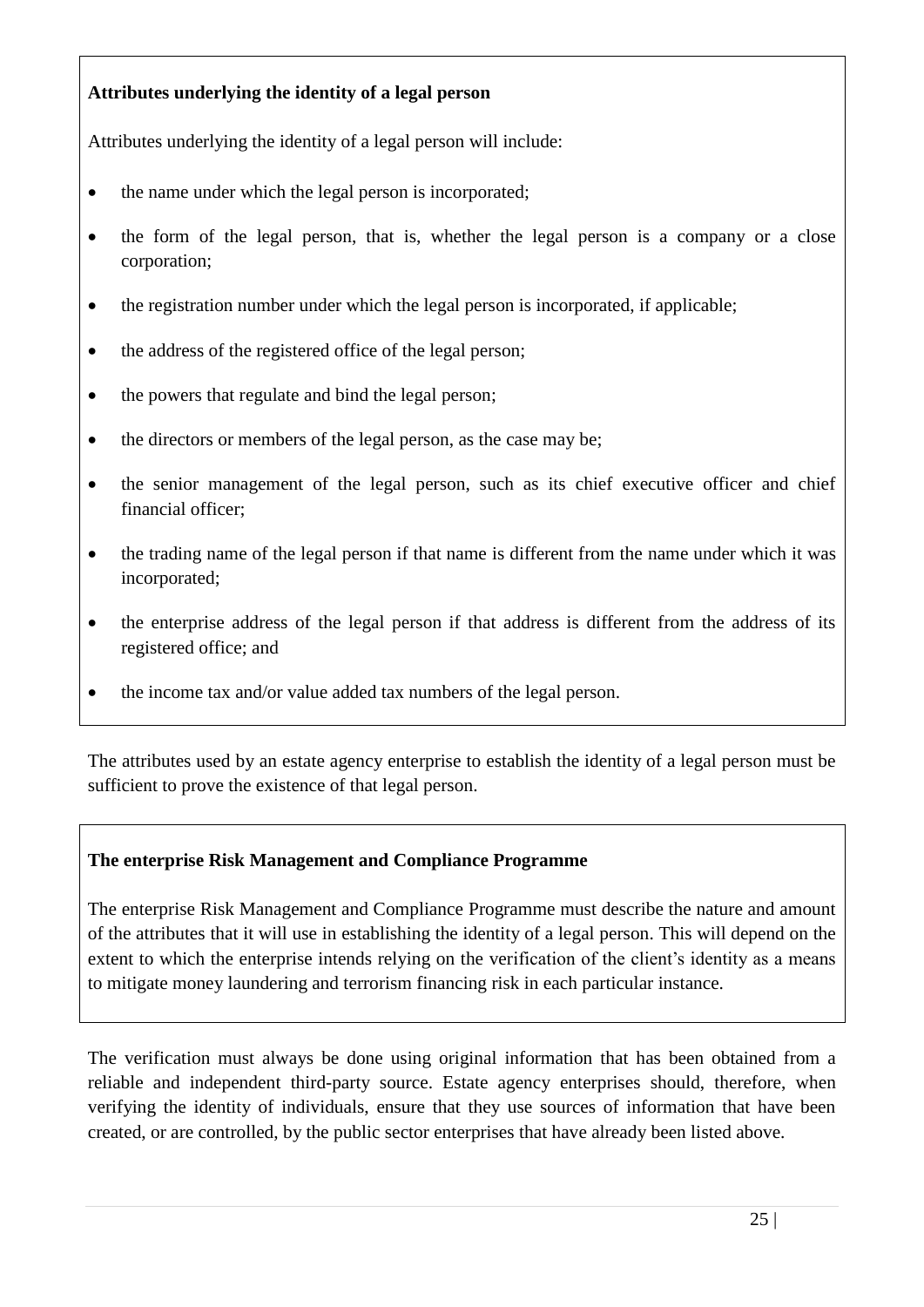Enterprises must, in addition, establish the nature of the enterprise of the legal person including its ownership and control structure as well as the identity of the beneficial owner of the legal person. Enterprises must implement all reasonable steps to verify the identity of that beneficial owner.

### **The beneficial owner of a legal person**

"Beneficial owner", in respect of a legal person, is defined in the FIC Act as the natural person(s) who, independently or together with another person or persons, own the legal person or exercises effective control over the legal person.

# **The elimination process to determine the beneficial ownership of a legal person**

Section 21B(2) provides for an elimination process to be followed by estate agency enterprises in determining the beneficial ownership of a legal person. The process is as follows:

- Enterprises must determine the identity of the natural person who, either independently or together with another person, has a controlling ownership interest in the legal person. The percentage of shareholding with voting rights in the legal person is often a good indicator of control, since a shareholder holding a significant percentage of the shareholding will, in many instances, be able to exercise control. Ownership of at least 25% of the shares with voting rights in a legal person will usually be sufficient to exercise control over the legal person.
- If the ownership interests either do not indicate a specific beneficial owner or if doubt exists as to whether the person with the controlling ownership interest is in fact the beneficial owner, the enterprise must establish the identity of the natural person exercising control over the legal person by other means. The enterprise might, for example, investigate the persons exercising control by voting rights attaching to different share classes or, perhaps, through shareholders agreements.
- If it is still not possible to identify the natural person who exercises control over the legal person, the enterprise should determine the identity of the natural person who exercises control over the management of the legal person such as investigating the capacity of an executive officer, a non-executive director or an independent non-executive director, director or manager to do so.

After determining the identity of the beneficial owner of a legal person the estate agency enterprise must take all necessary reasonable steps to verify the identity of that person. The enterprise must, again, apply such identification measures as are commensurate with the assessed money laundering and terrorism financing risk. Required information should be obtained by reasonably practical methods with reference to both the accuracy of the required verification and effort level involved in obtaining the verification.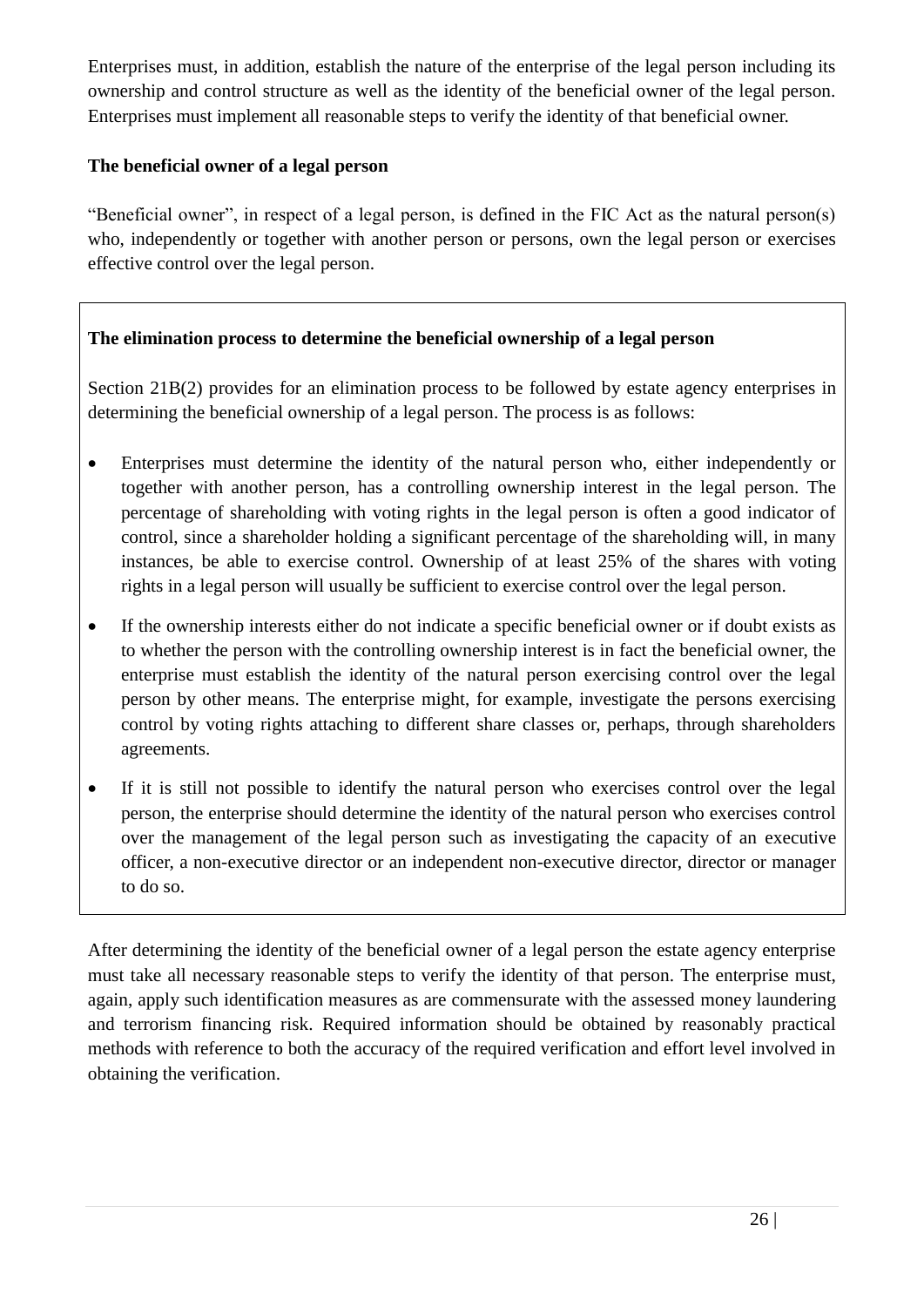# **The enterprise Risk Management and Compliance Programme**

The enterprise Risk Management and Compliance Programme must fully describe the different measures that it will use in verifying the identity of the beneficial owner of a legal person so as to ensure that it is satisfied that it knows the identity of the beneficial owner of the legal person concerned.

### **Understanding the concept of beneficial ownership**

The Financial Action Task Force (FATF) has developed a useful guidance note that assists in the better understanding the concept of ultimate beneficial ownership. In that note FATF distinguishes between the concepts of legal ownership and control as follows:

- legal ownership means the natural or legal persons who own the legal person; while
- control refers to the ability to take relevant decisions within the legal person and impose those resolutions.

If, for example, a company is a subsidiary of another company, the beneficial owners will be the natural persons behind the holding company. If there is a chain of ownership controlling the holding company, the ultimate holding company in that chain will be regarded as the beneficial owner. Persons who act on behalf of someone else are not considered to be beneficial owners since they are, ultimately, used by someone else to exercise effective control over the company.

The FATF definition of beneficial owner extends beyond legal ownership and control by taking account of the notion of ultimate, or actual, ownership and control. The definition focuses on the natural, and not the legal, persons who actually own and take advantage of the capital or assets of the legal person. The definition identifies the persons who effectively exercise control over the legal person, whether or not they occupy formal positions within that legal person, rather than simply the natural or legal persons who appear, on paper, to be legally entitled to do so.

# **Partnerships**

As partnerships are not incorporated entities they do not have separate legal personality. Estate agency enterprises are, nevertheless, required to establish the identities of any partnerships who are their clients.

The enterprise must determine how the partnership is generally known and whether it is identified by any unique name or description. Reasonable steps must be taken to verify this information and the enterprise must implement measures commensurate with the assessed money laundering and terrorism financing risk of the partnership. The enterprise might, for instance, wish to view:

- the partnership agreement establishing the partnership and governing its membership and functioning;
- business correspondence of the partnership;
- promotional material advertising the business of the partnership, etc.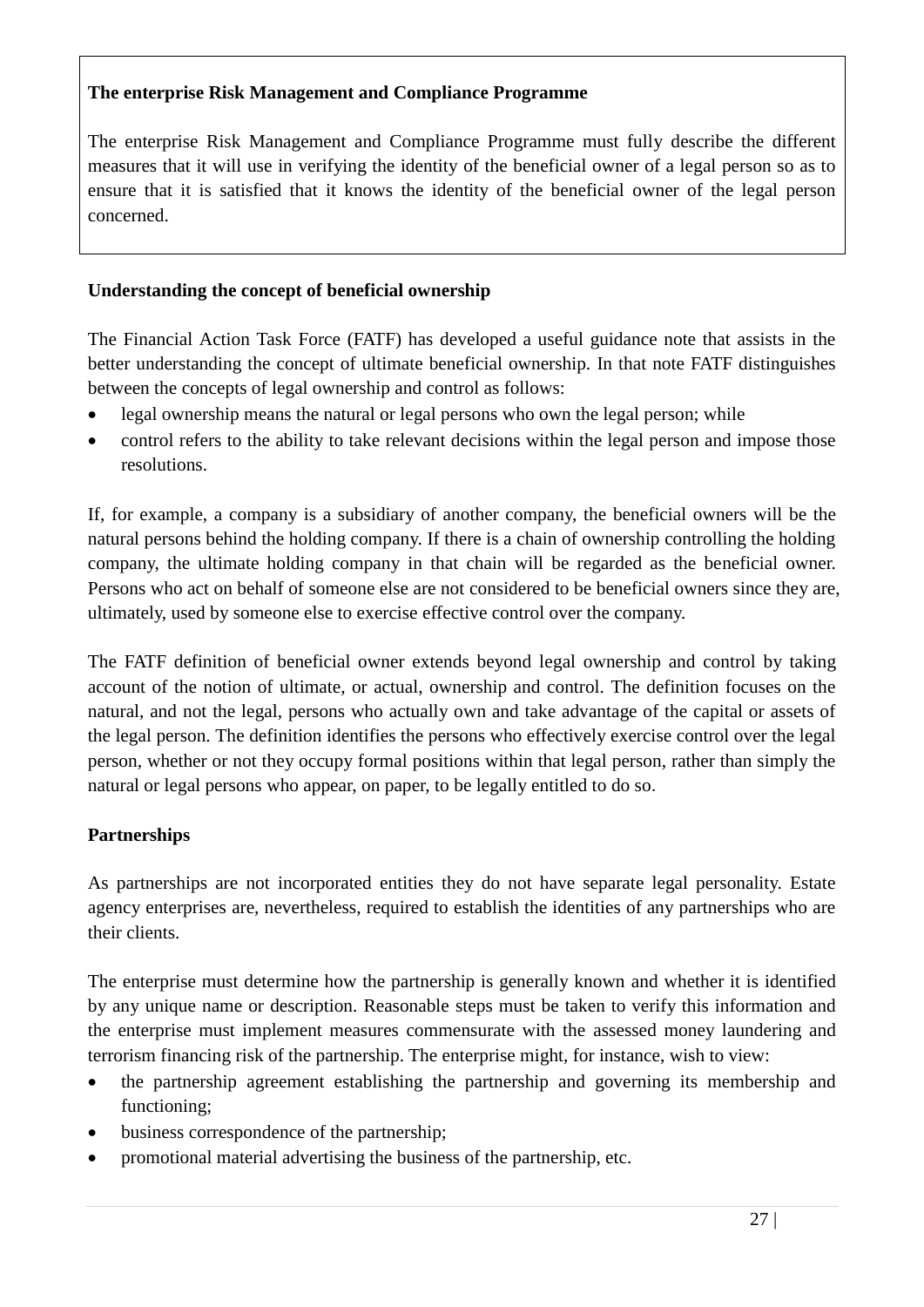### **The enterprise Risk Management and Compliance Programme**

The enterprise Risk Management and Compliance Programme must fully describe the measures that the enterprise will use in verifying the identity of partnerships who are its clients.

#### **Establishing the identity of the partners in a partnership**

All the partners in a partnership are the beneficial owner of that partnership. Section 21B(3), thus, requires estate agency enterprises, in addition to fulfilling the requirements of sections 21 and 21A, to establish the identity of every partner in a partnership including, specifically, members of:

- partnerships *en commandite* (where the liability of certain partners, who contribute a fixed amount but remain undisclosed as partners, is limited according to the partnership agreement establishing and governing the partnership);
- anonymous partnerships (where the names of the partners are not disclosed to non-partners); or
- any similar partnership.

The express reference by the FIC Act to these latter types of partnership clearly indicates the intention that estate agency enterprises must establish the identity of every person who either contributes to a partnership or may benefit from a partnership when the enterprise does business with such a partnership. Probably the most reliable source document for indicating the details of the various partners is the partnership agreement concluded between them since this agreement establishes the partnership and governs its membership and functioning.

Section 21B(3), in addition, requires estate agency enterprises to establish the identity of the partner, if any, who exercises executive control over the partnership. Enterprises should, thus, determine the notion of 'control over', as opposed to 'benefit from', in a partnership. They need, furthermore, to establish the identity of each natural person who is authorised to enter into a single transaction or establish a business relationship with the enterprise on behalf of the partnership. Estate agency enterprises must take reasonable steps to verify the names of such natural persons in light of the assessed money laundering and terrorism financing risk in each individual case so that the enterprise is satisfied that it knows the identities of the relevant natural persons.

# **The enterprise Risk Management and Compliance Programme**

The enterprise Risk Management and Compliance Programme must fully describe the different verification measures that it will implement in establishing the identity of each individual partner of a partnership.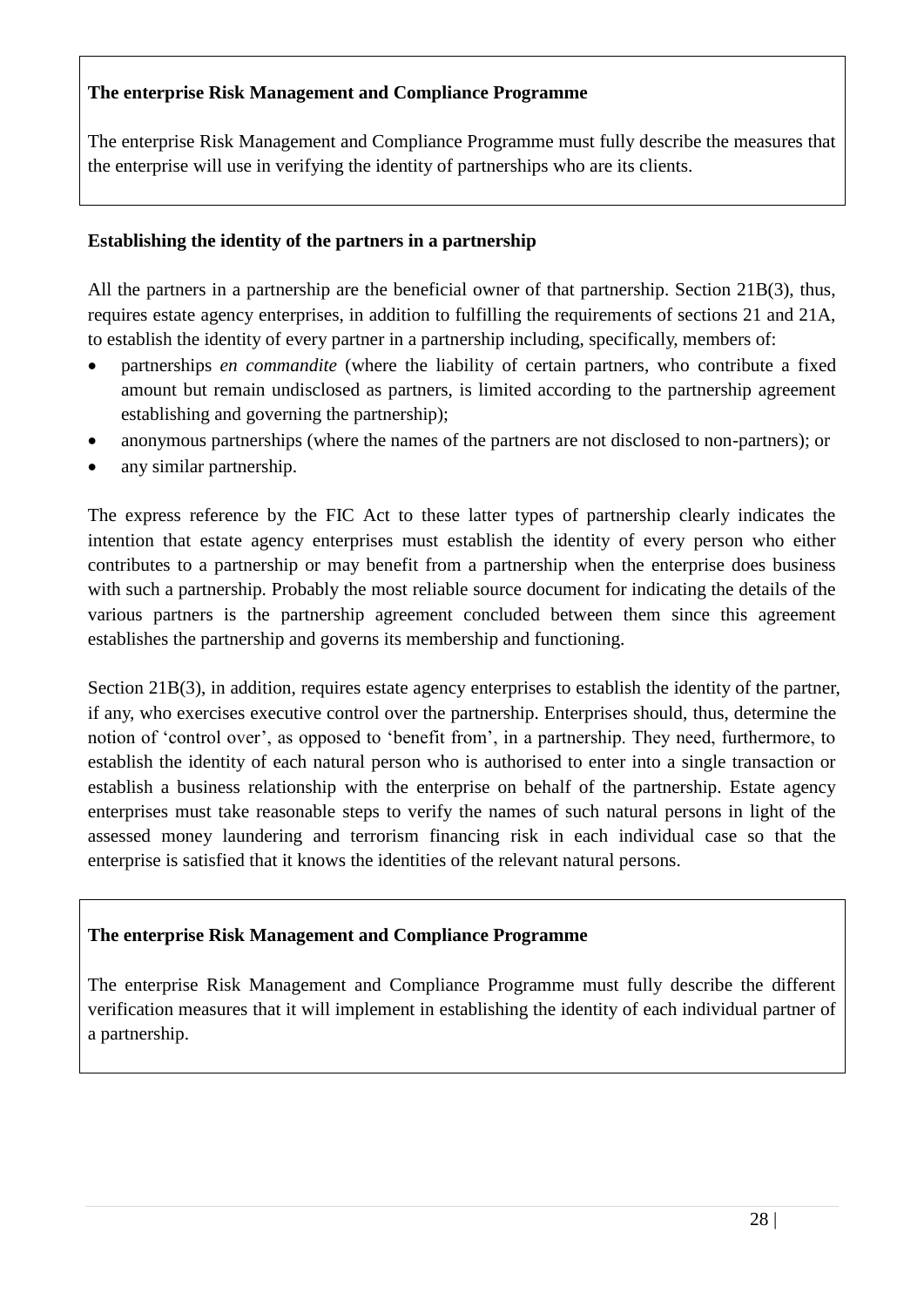# **Trusts**

Since trusts, like partnerships, are not incorporated entities, they have no legal personality. A trust may be a trust *inter vivos* or created during the lifetime of a person or a trust *mortis causa* or created by the will of a person and which comes into effect after the death of the founder of the trust. The administration of trusts is regulated by the Trust Property Control Act of 1988.

The FIC Act defines a 'trust' as any trust contemplated in the Trust Property Control Act excluding, however, trusts established:

- by virtue of a testamentary disposition (*mortis causa*);
- by virtue of a court order;
- in respect of persons under curatorship; or
- by the trustees of a retirement fund in respect of benefits payable to the beneficiaries of that retirement fund.

Section 21B(4) deals with the identification and verification requirements for *inter vivos* trusts*.* It should be noted that until the trust has been registered by the Master of the High Court it can have no legal effect. The trustee(s), similarly, must obtain the authority of the Master of the High Court to perform their functions. Estate agency enterprises must, therefore, establish the unique identifying trust reference number from the Master's Office where the trust was registered. If the enterprise is dealing with a foreign trust it should obtain a letter of authority, or other official document, from the competent trust registering authority of that foreign jurisdiction.

As always the enterprise must implement reasonable steps to verify the information commensurate with the assessed money laundering and terrorism financing risk in each individual case. Of particular importance would be the trust deed which establishes the trust and governs its functioning together with the information controlled, and documentation issued, by the relevant office of the Master of the High Court.

# **The enterprise Risk Management and Compliance Programme**

The enterprise Risk Management and Compliance Programme must fully describe the measures that it will use to verify the identity of a trust and establish the information required by section 21B of the FIC Act.

The beneficial owner of a trust means all the natural persons who may benefit from the trust arrangement or who may control decisions relating to the management of the trust property or who are otherwise associated with the trust.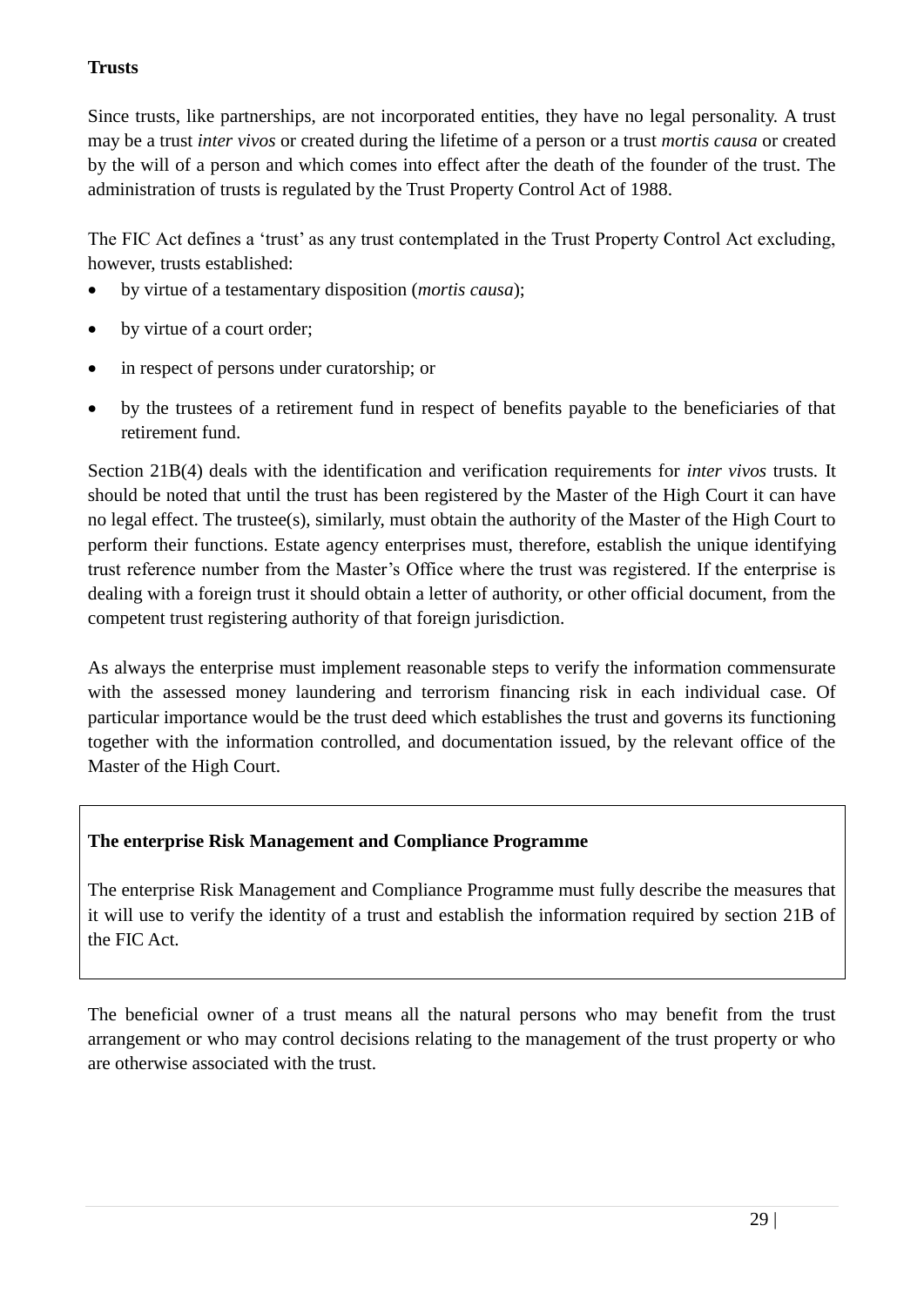### **Section 21B(4) requirements**

Section 21B(4) requires estate agency enterprises, over and above the requirements of sections 21 and 21A, to establish:

- the identity of the founder(s) of the trust;
- the identity of each trustee and each natural person who purports to be authorised to enter into a single transaction or establish a business relationship with the enterprise on behalf of the trust, and
- the identity of each beneficiary referred to by name in the trust deed or other founding instrument in terms of which the trust is created; or
- if the beneficiaries are not referred to by name in the trust deed or other founding instrument in terms of which the trust is created full particulars of how the beneficiaries of the trust are to be determined.

# **The Protection of Personal Information Act of 2013 and its impact on the identification and verification requirements of the FIC Act**

The processing by estate agency enterprises of the personal information of clients for purposes of compliance with the requirements of the FIC Act must be done within the boundaries of the Protection of Personal Information Act (POPI Act).

While the POPI Act does provide for the processing of the personal information of a client for purposes of FIC Act compliance, enterprises should nonetheless exercise caution when verifying the identity of clients by using third party data sources since such data sources may entail the obtaining of personal information about a client without the knowledge or consent of that client as the POPI Act requires.

# **The timing of the verification**

As has been noted, a client's identity and, where applicable, the identity of the beneficial owners and other persons associated with a client, must be verified in the course of the enterprise conducting a single transaction or entering into a business relationship with the client.

An estate agency enterprise may, thus, initiate the processes for the conclusion of a single transaction or for entering into a business relationship while still verifying the identity of the relevant persons. The enterprise must, however, ensure that the verification process is duly finalised prior to concluding a transaction in the course of the resultant business relationship or performing any act designed to give effect to a resulting single transaction.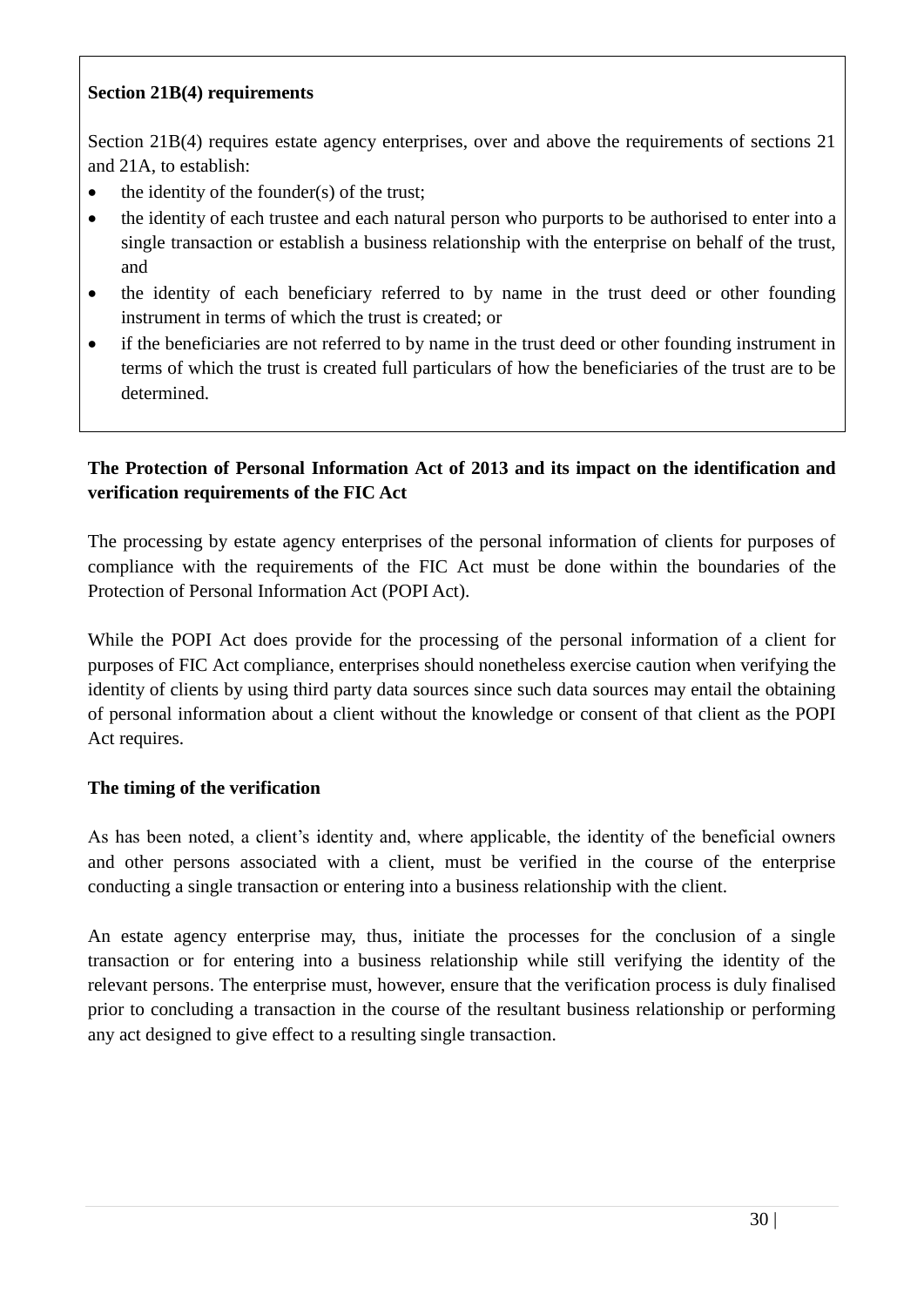Enterprises may, for instance, accept a mandate from a prospective client to:

- establish a business relationship; or
- conclude a single transaction; or
- take any similar preparatory steps with a view to establishing a business relationship or concluding a single transaction;

prior to completing the verification of the identity of the prospective client and any other relevant persons. The estate agency enterprise must, however, be careful, in so doing, not to incur any unmitigated money laundering and terrorism financing risks such as where the enterprise receives funds from a client before completing the verification and which funds may have to be returned or, alternatively, the enterprise makes funds available to a client before the verification process is completed.

# **The enterprise Risk Management and Compliance Programme**

The enterprise Risk Management and Compliance Programme must fully describe the manner and procedures that it will use to identify clients and verify their identities and also provide details of the timing of the verification process as well as of the mitigation of money laundering and terrorism financing risks where a single transaction is conducted or a business relationship is established before completion of the verification.

# **Obtaining and understanding information on the proposed business relationship**

Section 21A requires estate agency enterprises to ascertain from the prospective clients both the nature and intended purpose of a business relationship as well as the source of the funds that the prospective client will use in the course of the business relationship. The purpose of this provision is to ensure that the enterprise clearly understands the nature of the client and of the envisaged business relationship that will be entered into between the client and the enterprise.

Compliance with section 21A ensures that an estate agency enterprise can form a well-founded view concerning the expected frequency and the nature of transactions to be conducted in the normal course of the resulting business relationship. This understanding contributes to a better appreciation by the enterprise of the money laundering and terrorism financing risk associated with that particular business relationship.

In most instances both the purpose and intended nature of the business relationship will probably be self-evident having regard to the nature of the products or services that the client requires from the estate agency enterprise.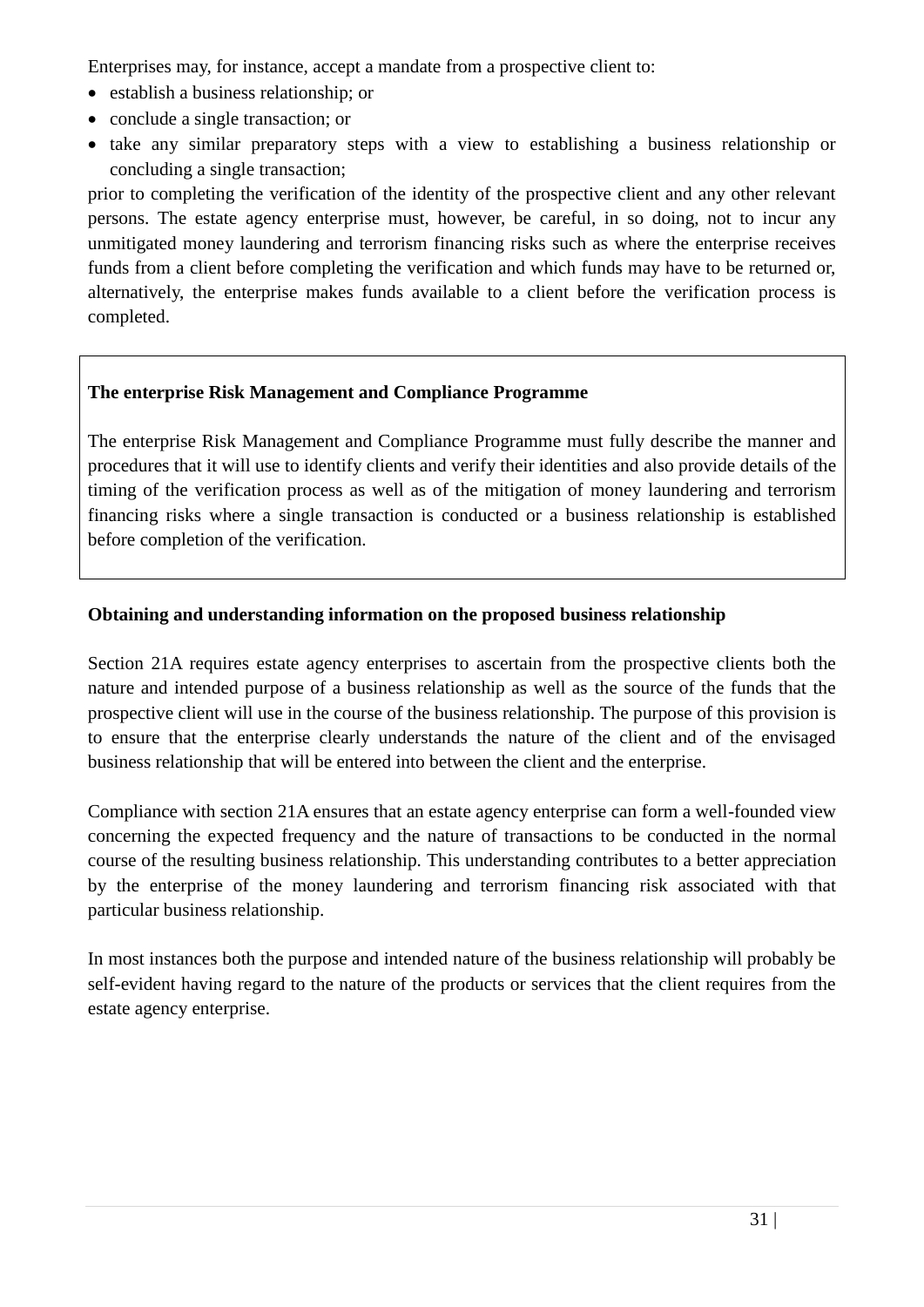### **The enterprise Risk Management and Compliance Programme**

The enterprise Risk Management and Compliance Programme must record the manner and type of the section 21A information that it requires including the nature and details of the enterprise/occupation/employment of the client, the expected source and origin of the funds that are to be used in the business relationship and the anticipated level and nature of the activity to be undertaken in the course of the business relationship.

The information obtained by the enterprise from a prospective client must be sufficient to enable the enterprise to form a clear understanding of both the client and the intended business relationship. The enterprise may accept any information that it obtains at face value as section 21A does not require the enterprise further to verify the veracity of that information.

### **Performing an ongoing due diligence**

Section 21C provides for the initiation of ongoing due diligence measures flowing from the obligation of an enterprise to understand the purpose, and intended nature, of a proposed business relationship.

### **Additional section 21C measures**

Such additional due diligence measures might include:

- scrutinising all transactions undertaken throughout the course of a relationship;
- ensuring that the transactions being conducted in the course of a business relationship are consistent with the estate agency enterprise's knowledge of the client and the client's business and risk profile including, where necessary, the source of any funds used; and
- ensuring that the information which an estate agency enterprise has about a client always remains accurate and relevant.

The conduct of an ongoing due diligence helps to identify the activities of clients during the course of the business relationship, especially if there is a suspicion that these activities are not consistent with the estate agency enterprise's knowledge of the client or with the purpose and intended nature of the business relationship.

These activities must also be assessed arising out of the possibility that the enterprise may subsequently have grounds to report a suspicion of a money laundering or terrorist financing to the FIC. Estate agency enterprises should pay particular attention to complex or unusually large transactions as well as to transactions that exhibit unusual patterns or which appear to have no apparent business or lawful purpose.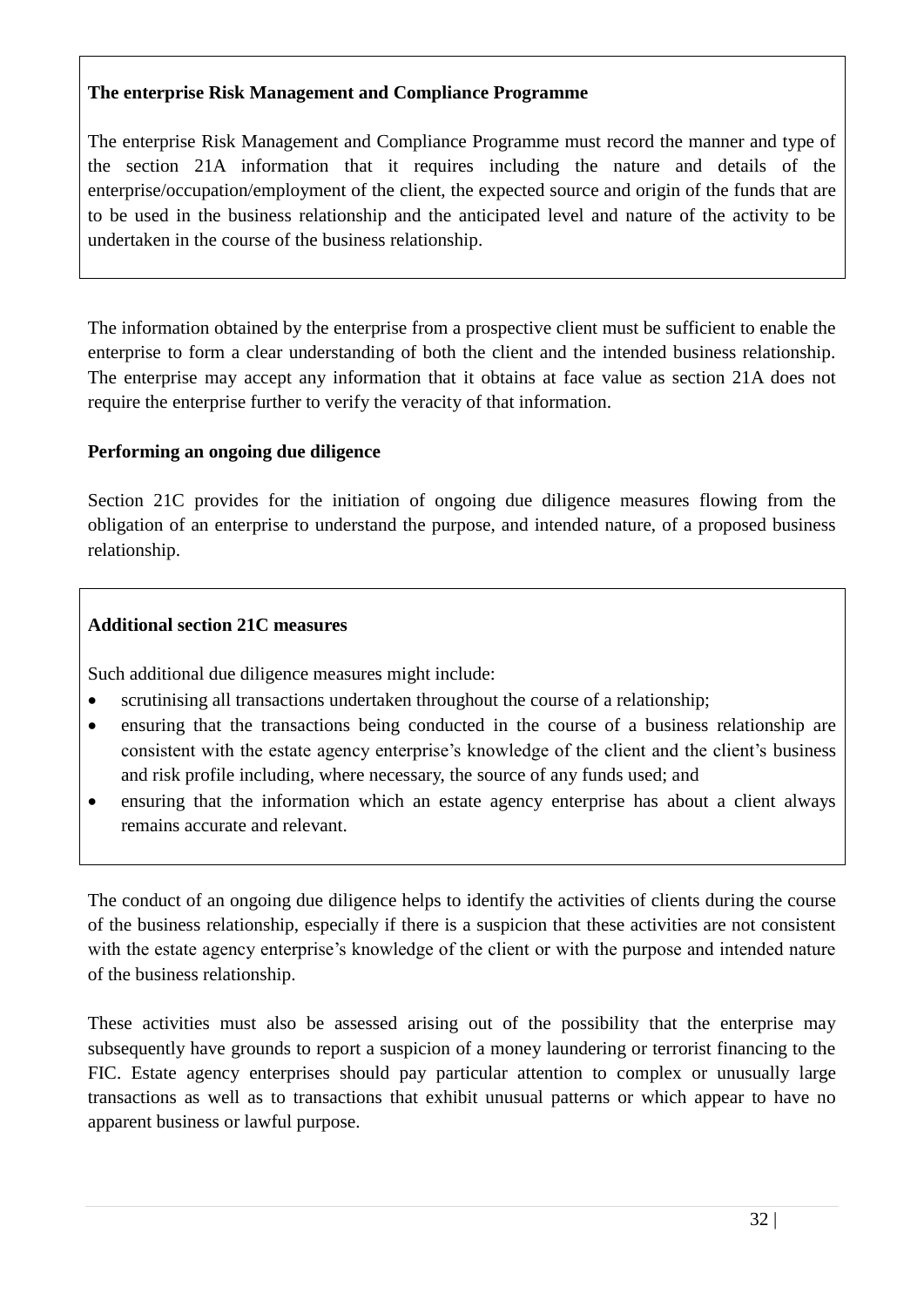The intensity and frequency of any ongoing due diligence measures concerning an established business relationship will be determined by the understanding that the estate agency enterprise has of the money laundering and terrorism financing risks associated with that business relationship.

# **The enterprise Risk Management and Compliance Programme**

The enterprise Risk Management and Compliance Programme must include a full description of how it will initiate and conduct the ongoing due diligence in terms of section 21C; the processes in place for the monitoring of enterprise relationships; the manner in which it proposes examining complex or unusually large transactions and unusual patterns of transactions having no apparent business or lawful purpose; and how it will keep written findings of those transactions.

### **Doubts concerning the veracity of previously obtained information**

Section 21D provides for the measures that estate agency enterprises must take if, during the course of the relationship or where a subsequent suspicion of money laundering or terrorism financing has arisen, they become doubtful of the veracity, or adequacy, of the client due diligence information previously obtained.

Enterprises must, in such event, repeat the section 21 and 21B verification processes in accordance with the enterprise Risk Management and Compliance Programme and, to the extent deemed necessary, re-verify that information.

# **The enterprise Risk Management and Compliance Programme**

The enterprise Risk Management and Compliance Programme must, as required by section 21D, clearly indicate the manner in which, and the processes by which, the enterprise will confirm client information when doubts subsequently arise concerning the veracity of previously obtained information regarding that client.

#### **Inability to conduct a client due diligence**

Section 21E prohibits estate agency enterprises from entering into, or maintaining, business relationships or from concluding single transactions if they are unable to perform the necessary CDD.

In considering the matter an objective approach must be adopted since there may be valid circumstances that make it reasonable for the enterprise to delay the discontinuation of a business relationship while actively assisting the client to remedy the failure. The reasonableness or otherwise of such a delay depends on the circumstances of each individual case.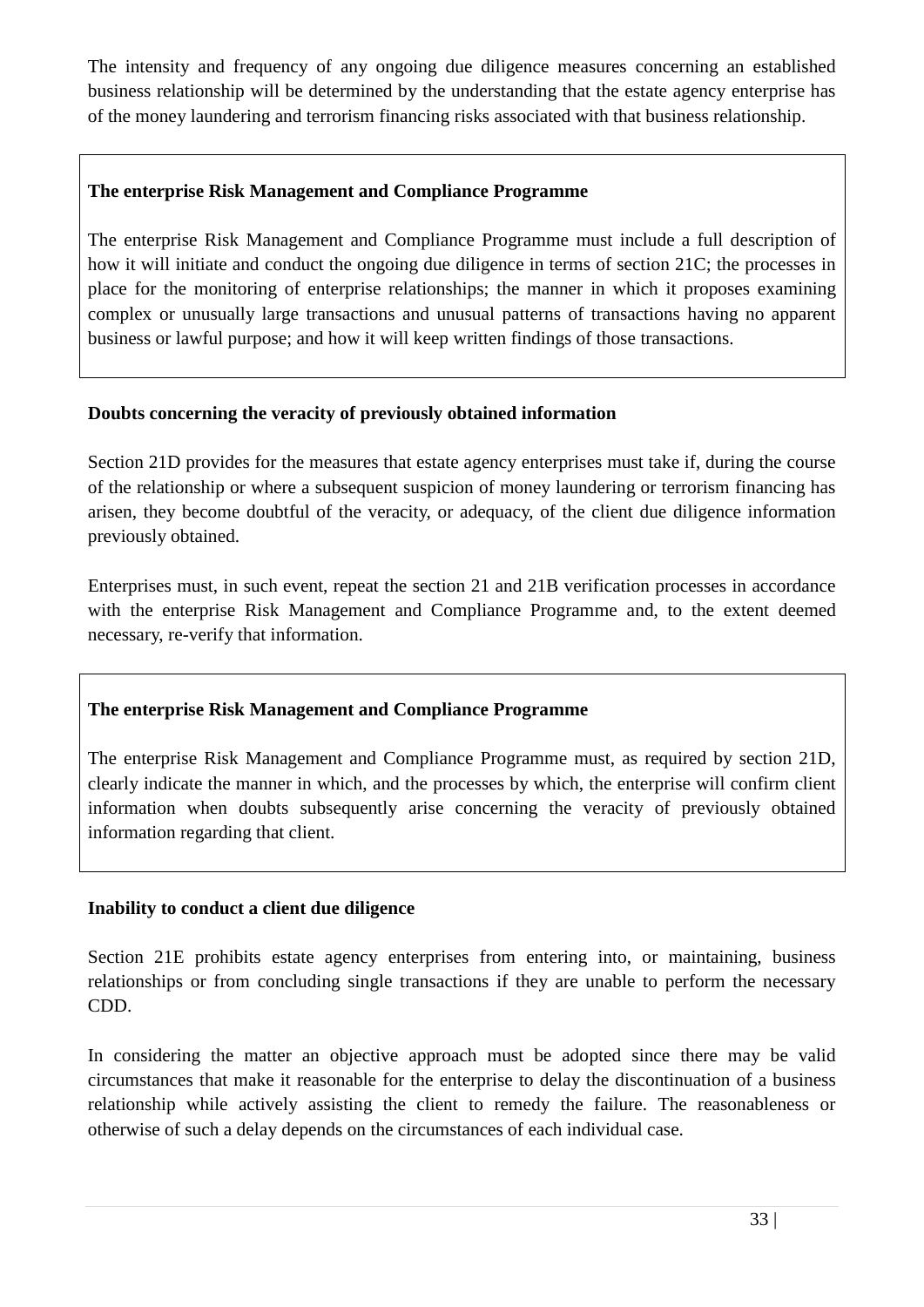If a client refuses to provide any requested documentation or information, the enterprise must advise that client of the potential implications of such failure and give the client adequate time within which to respond. If the client still fails to comply with the request the business relationship must immediately be discontinued.

# **The enterprise Risk Management and Compliance Programme**

The enterprise Risk Management and Compliance Programme must, as required by section 21E, indicate the sequence of attempts to be made to obtain the required CDD information or to apply other CDD measures; the stage in the process when it will conclude that it is not able to conduct an appropriate CDD of the client; and the manner in which it will terminate an existing enterprise relationship when it is unable to complete necessary CDD requirements.

### **Foreign prominent public officials and domestic prominent influential persons**

Sections 21F, 21G and 21H deal with the position of persons occupying prominent positions in the public and private sectors. Estate agency enterprises must establish effective measures to enable them to both know and understand the business of such clients.

# **Business relationships with domestic prominent influential persons are not inherently highrisk**

Since business relationships with domestic prominent influential persons are not regarded as being inherently high-risk, enterprises must consider each such relationship on its own particular merits when determining whether there is any valid reason to conclude that there will be a higher risk of money laundering and terrorist financing abuse. If the enterprise concludes that there will be a higher risk it must apply the same requirements as those prescribed for foreign prominent public officials, as indicated below.

#### **Business relationships with foreign prominent public officials are presumed to be high-risk**

In contradistinction to the situation with domestic prominent influential persons, business relationships with foreign prominent public officials are always presumed to be high-risk. Where estate agency enterprises deal with foreign prominent public officials, or their immediate family members and the known close associates of such prominent public officials, senior management approval must always be initially obtained when establishing the business relationship.

Enterprises must take all reasonable measures to establish, although not necessarily to verify, the source of wealth and of the funds of the client and must conduct an enhanced and ongoing monitoring of the business relationship. All information thus obtained must be included in the client profile that will be used as the basis for the mandatory enhanced and ongoing monitoring.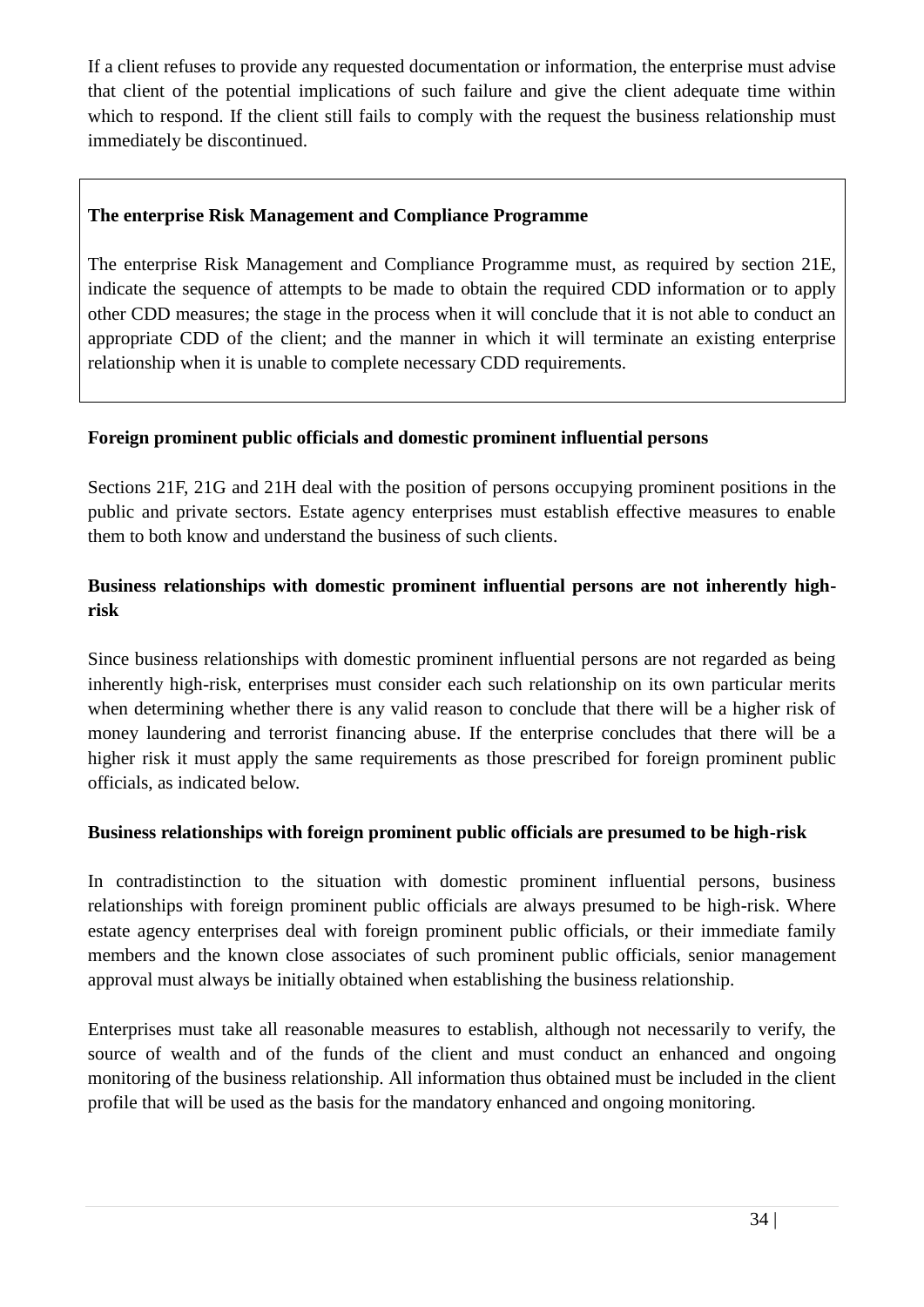The appropriate level of senior management approval that is necessary is determined both by the size, structure and nature of the enterprise as well as the level of increased risk associated with the business relationship. A senior manager who approves a business relationship with a prominent public official must have sufficient seniority and oversight within the enterprise to take informed decisions on issues that directly impact its risk profile.

Senior management must base the decision on whether to approve a business relationship with a prominent person based on the level of money laundering or terrorist financing risk the enterprise might be exposed to if it were to enter into that business relationship and how well equipped the enterprise is effectively to manage that risk.

# **The enterprise Risk Management and Compliance Programme**

The enterprise Risk Management and Compliance Programme must clearly indicate and describe who within the enterprise has the responsibility and authority to take final decisions on entering into business relationships with prominent persons and how the reasons for any decision to approve or refuse to enter into such business relationships are to be fully documented in writing.

When determining the source of wealth estate agency enterprises should consider:

- the funds and property generating the total net worth of the client; and
- the origin and the means of transfer of funds involved in the transaction such as, for example, occupation, enterprise activities, proceeds of sale, corporate dividends, etc.

Schedule 3A lists the positions of domestic prominent influential persons.

# **Domestic prominent influential persons in terms of Schedule 3A**

The Schedule 3A list includes:

- the President or Deputy President;
- a government minister or deputy minister;
- the Premier of a province;
- a member of the Executive Council of a province;
- an executive mayor of a municipality;
- a leader of a political party, namely, the person identified by the party to occupy the position of the highest level of authority in the party;
- a member of the royal family or senior traditional leader;
- the head, accounting officer or chief financial officer of a national or provincial department of government;
- the municipal manager of a municipality;
- the chairperson of the controlling body, the chief executive officer or a natural person who is the accounting authority, the chief financial officer or the chief investment officer of a public entity listed in Schedule 2 or 3 of the Public Finance Management Act;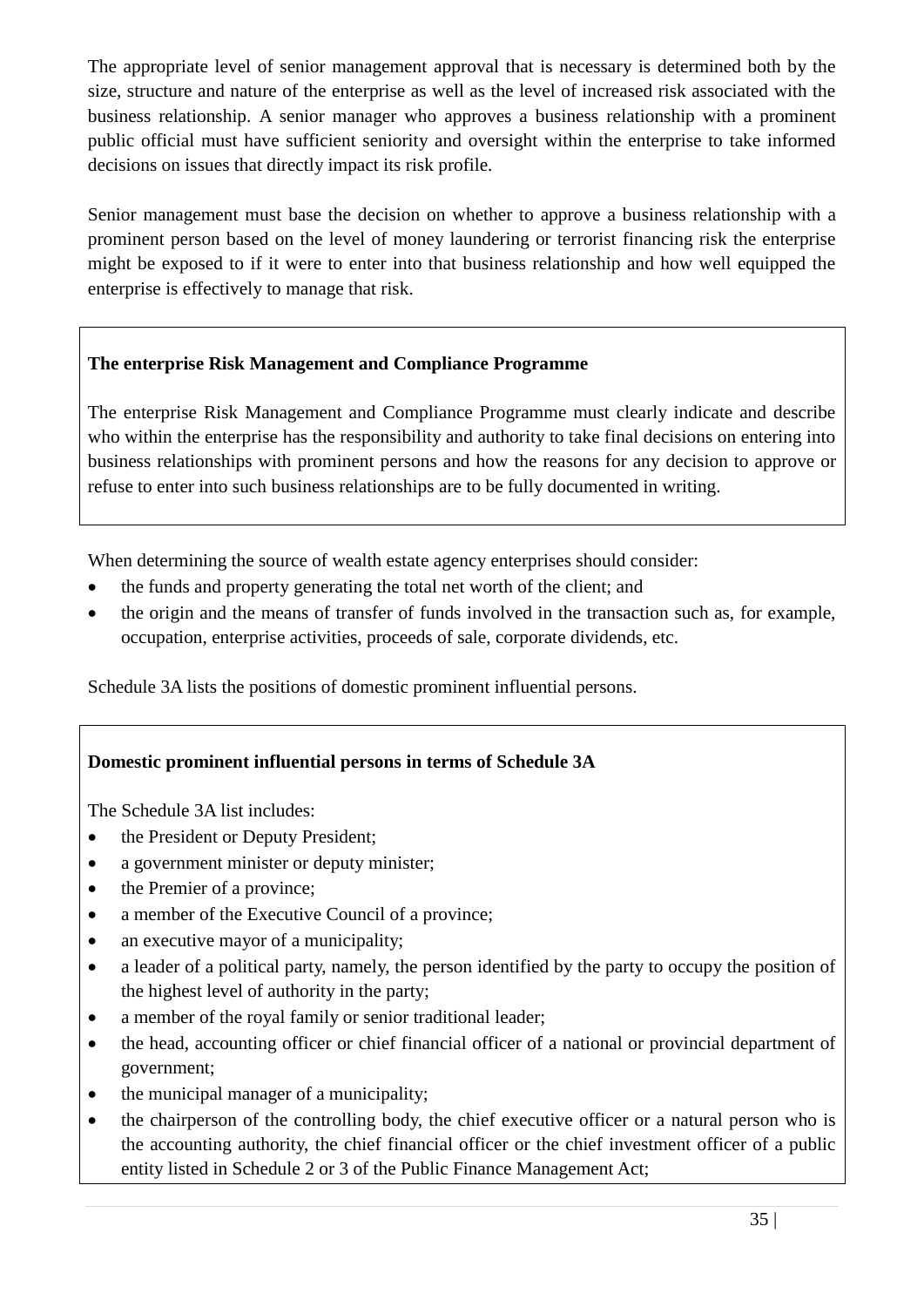- the chairperson of the controlling body, chief executive officer, chief financial officer or chief investment officer of a municipal entity;
- a constitutional court judge or any other judge;
- an ambassador or high commissioner or other senior representative of a foreign government based in South Africa;
- an officer of the South African National Defence Force above the rank of major-general;
- the chairperson of the board of directors, chairperson of the audit committee, chief executive officer or chief financial officer of a company which provides goods or services to an organ of state;
- the head, or other executive directly accountable to that head, of an international organisation based in South Africa.

Foreign prominent public officials include:

- the Head of State or head of a country or government;
- member of a foreign royal family;
- government minister or equivalent senior politician or leader of a political party;
- senior judicial officials;
- senior executives of state owned corporations; or
- high-ranking members of the military.

The client is the most valuable source of information in determining whether that person occupies a prominent position. If there is either a need to conduct a more thorough check or there seems to be a likelihood that an enterprise will have prominent persons as clients, estate agency enterprises can augment the information obtained from the client by utilising commercially available information sources providing information on prominent and politically exposed persons.

The use of commercially available information sources to establish whether a person occupies a prominent position will not, however, grant automatic indemnity from regulatory action relating to FIC Act compliance obligations by the enterprise. It remains fully the responsibility of the enterprise to ensure that any commercial databases used to identify persons in prominent positions are sufficiently comprehensive to detect such persons and are functionally usable for that purpose.

# **Dealing with a family member or known close associate of prominent persons**

Estate agency enterprises must also determine whether they are dealing with a family member or known close associate of a prominent person regardless of whether or not the prominent person is a client of the enterprise. There is generally less information available to enterprises concerning family members and known close associates of prominent persons. This makes the determination of whether a client, or prospective client, falls within these categories more challenging for the enterprise. Enterprises should refer to what is publicly known of a prominent person's sphere of influence to determine if a client is a family member or known close associate of a prominent person.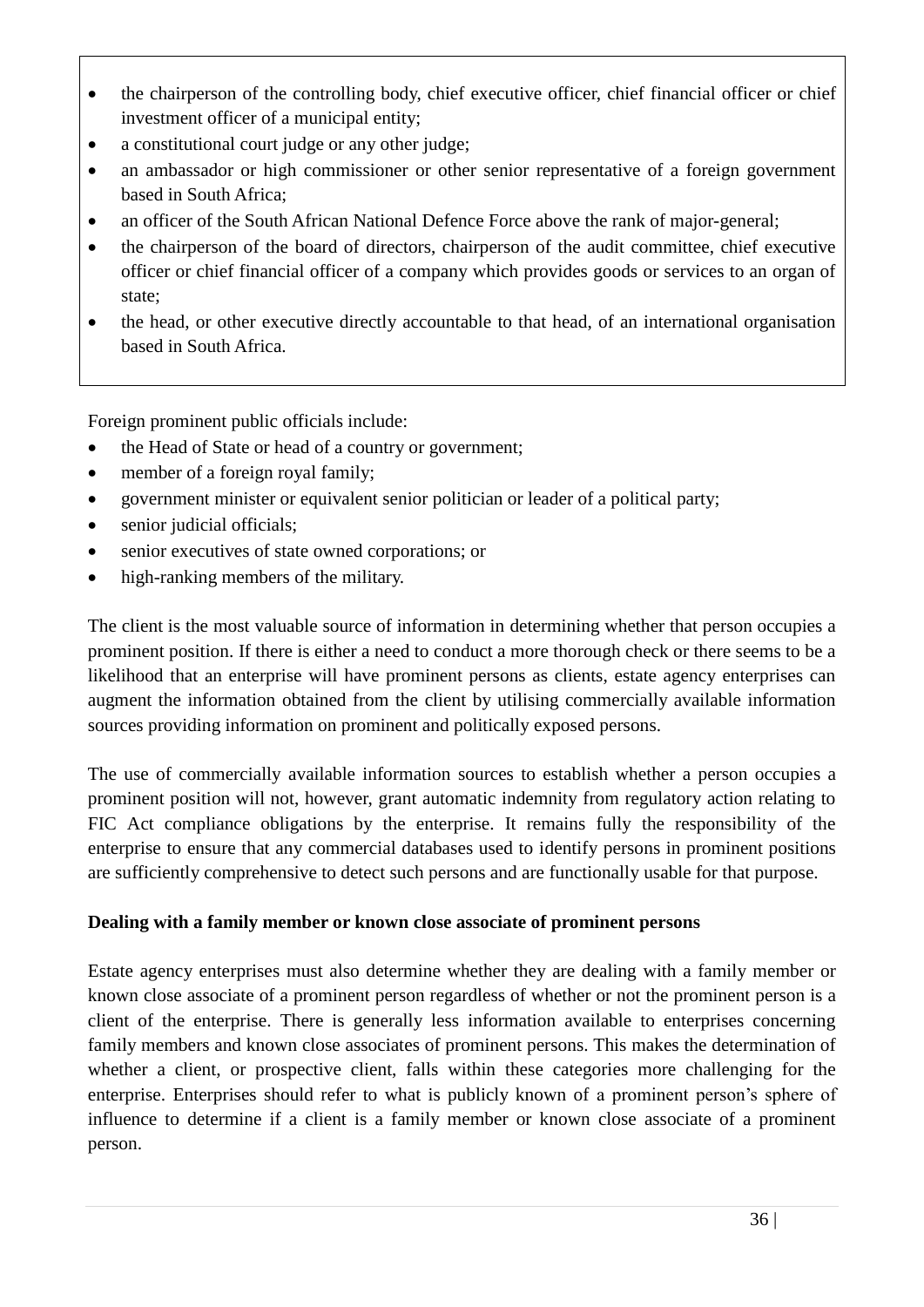# **Determining family members or known close associates of prominent persons**

Enterprises can also:

- make use of commercially available sources of information outlining associations of prominent persons;
- monitor the media;
- use credible third-party sources of information and information that is available from other enterprises within the same group which are doing enterprise in other countries; and
- apply existing processes in place for the ongoing monitoring of business relationships.

It may happen that an existing client was not a prominent person, or immediate family member or known close associate of a prominent person, at the commencement of the business relationship but subsequently fits into one of these categories. An estate agency enterprise may also later become aware that a client is a family member or close associate of a prominent person after that person became a client of the enterprise. This may emerge, for instance, when the enterprise conducts its on-going due diligence of existing clients. Enterprises should, therefore, continually be alert to public information in respect of any possible status changes of clients.

# **The enterprise Risk Management and Compliance Programme**

The enterprise Risk Management and Compliance Programme must indicate how the enterprise will determine whether a prospective client is a foreign prominent public official or a domestic prominent influential person, including the sources of information that it will use in this regard; and how the money laundering and terrorist financing risks associated with enterprise relationships with officials and persons will be assessed and mitigated, including the processes that will be implemented for existing clients where the status of the client as a prominent person has changed after the commencement of the relationship with the client or where the enterprise was not previously aware of the client's status as a family member or close associate of a prominent person.

# **Record-keeping**

Record-keeping is an essential component of any successful system to combat money laundering and terrorist financing. The records of the identity of clients, and their transaction activities, will sometimes be the only available evidentiary trail to assist law enforcement authorities in the detection, investigation and prosecution of illicit flows of funds and the subsequent confiscation of those criminal funds.

Record-keeping and CDD measures are the joint elements that bring greater transparency to the financial system. It is for this reason that the FIC Act requires estate agency enterprises to retain full records concerning their client identification and transaction activities.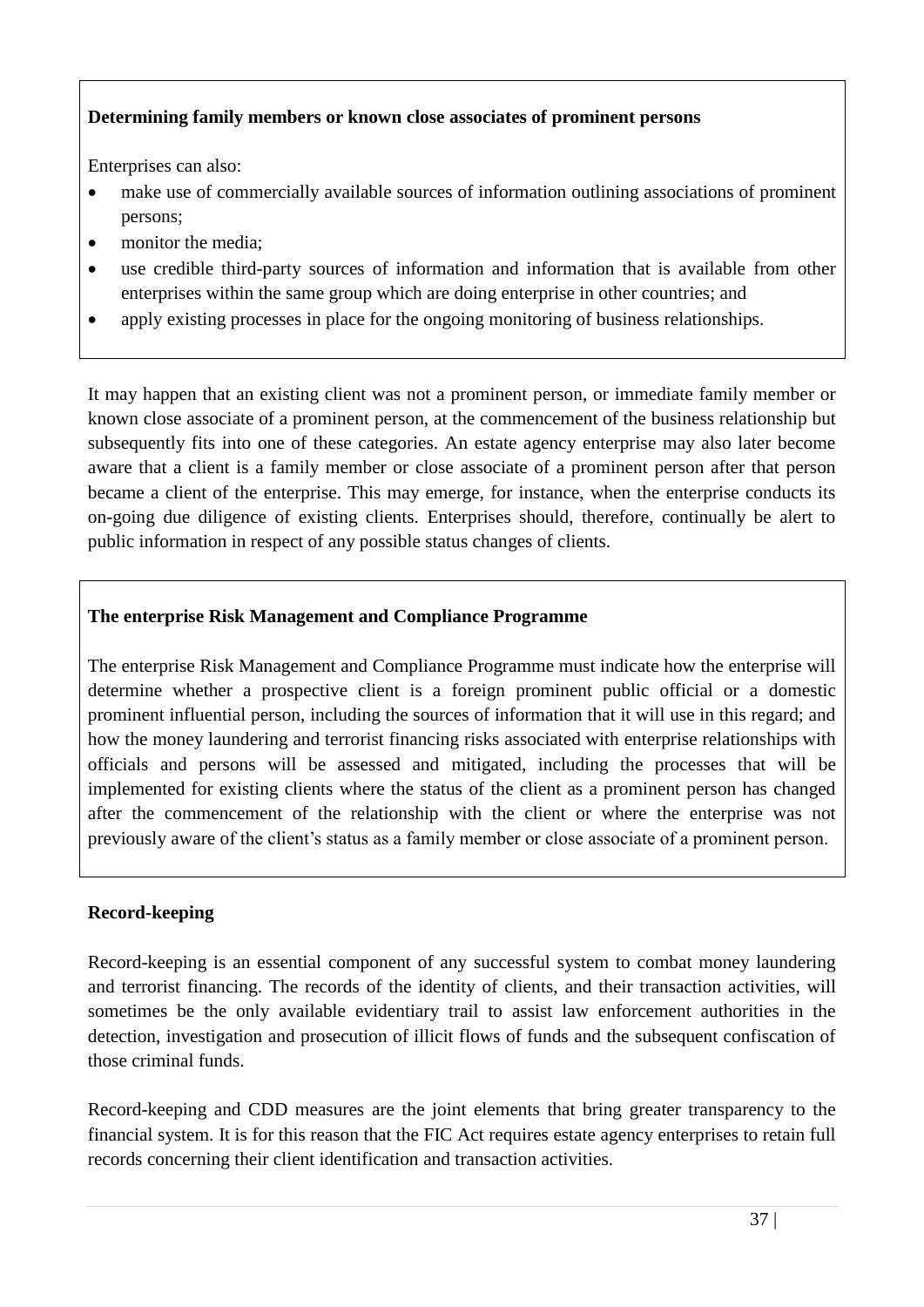Compliance with record-keeping requirements ensures that adequate information is captured by estate agency enterprises to reconstruct a trail of transactions and assist investigators to determine the flows of funds. Enterprises must fully understand their reporting obligations under the FIC Act when they determine the internal processes and systems that are required for record-keeping purposes. They must ensure that all relevant information is readily available and that reporting under the FIC Act is neither unduly delayed nor impeded due to a lack of available information.

The record-keeping requirement does not depend on risk levels but is applicable to the CDD, business transactions and other information collected, whatever the range of this information may be, by the enterprise.

### **The enterprise Risk Management and Compliance Programme**

The enterprise Risk Management and Compliance Programme must reflect all elements of the enterprise record management processes necessary to give effect to the requirements of the FIC Act.

### **Retaining client due diligence records**

Section 22 requires estate agency enterprises to keep client due diligence records. Enterprises must, consequently, keep records of all the information pertaining to a client that was obtained for compliance with sections 21 to 21H, including a copy of, or references to, information provided to, or obtained by, the enterprise to verify the identity of the client.

#### **Keeping transaction records**

In terms of section 22A estate agency enterprises must keep transaction records of both single transactions and transactions concluded in the course of the business relationship with a client. Enterprises must, thus, keep records of every transaction it has with its clients. The transaction records must be sufficient detailed to enable the transaction to be reconstructed.

#### **Transaction records**

The necessary transaction records will include such information as the:

- amount of the transaction;
- currency of the transaction;
- date of the transaction;
- parties to the transaction;
- nature of the transaction;
- pertinent or relevant enterprise correspondence; and
- identifying particulars of all accounts and account files in respect of the transaction if the enterprise provided account facilities.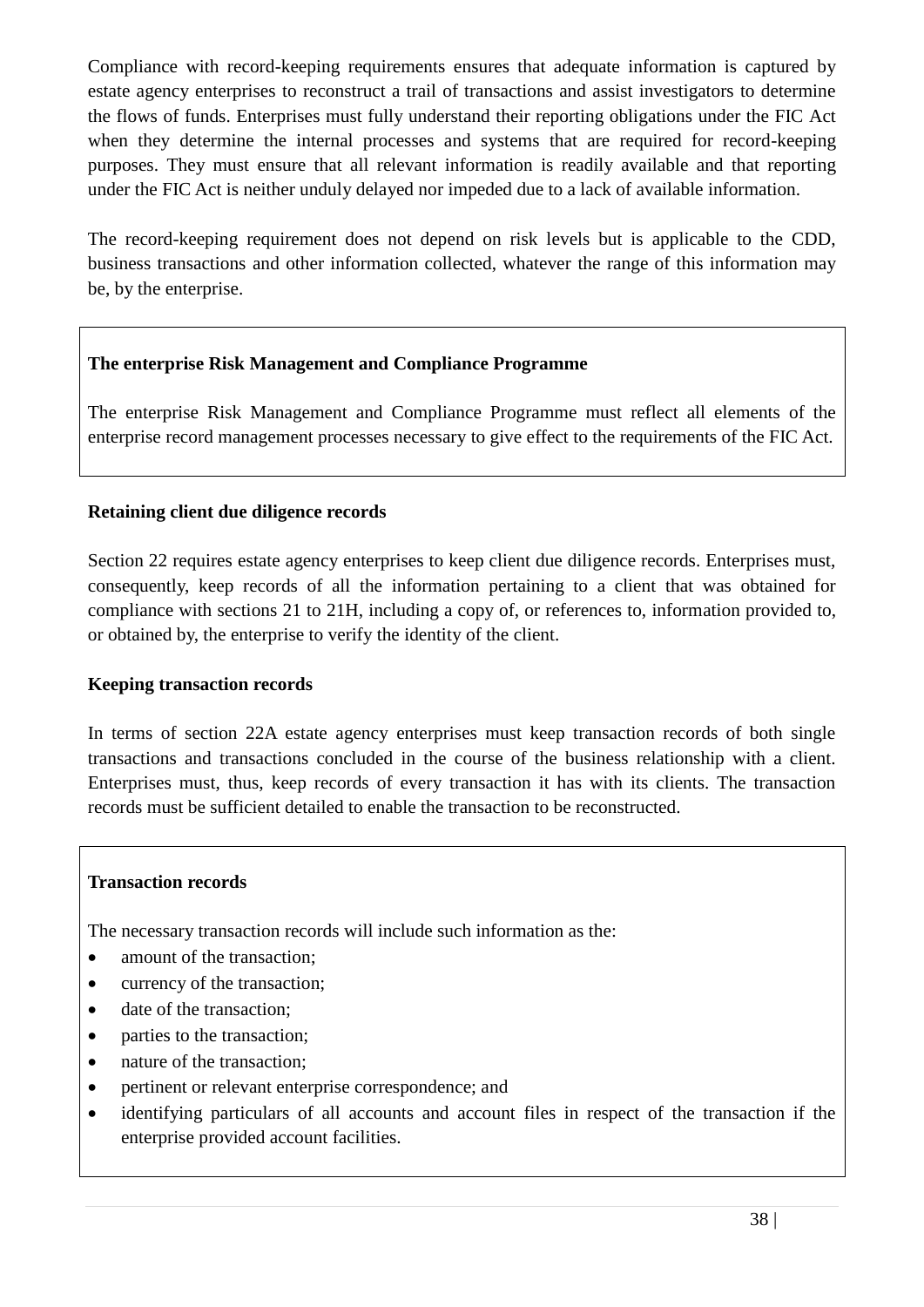#### **How records must be kept**

Since the FIC Act does not prescribe the manner in which records must be kept they may be stored in accordance with an estate agency enterprise's established record management system including maintaining and storing the original documents, making and keeping a photocopy of original documents, scanning the original documents or storing the original documents in a computerised or electronic format.

Electronic format mechanisms useful for the storage of records include:

- internal networks;
- physical storage devices such as hard drives, CDs, DVDs, memory sticks, etc.:
- cloud storage;
- electronic document repositories; and
- fintech capabilities.

### **Implementing an appropriate record management system**

In implementing an appropriate record management system estate agency enterprises must ensure that:

- they have unencumbered access to the relevant records;
- the records are readily available to the FIC and the Estate Agency Affairs Board, as the supervisory body, when required;
- the records can be reproduced in a legible format; and
- the FIC and the EAAB are provided with the details of the third party who is storing the records if they are stored off-site.

The records should include sufficient detail to facilitate their easy identification including, for instance, reference numbers on documents or letters, details of relevant dates, such as date of issue or expiry, and details of the issuer or writer of the record. Estate agency enterprises must ensure that records are stored in a safe, secure and tamper-proof environment and that safeguards are created to prevent any unauthorised access to original records and/or to electronically stored information.

Estate agency enterprises operating in groups of companies may implement group-wide recordkeeping policies including the centralised storage of records bearing in mind that the same recordkeeping principles will still be applicable.

Estate agency enterprises utilising the services of commercial third parties or intra-group centralised data for the storage of records must conduct regular assessments of such service providers to test their controls and business processes so as to be able to assure the FIC and the EAAB that they have easy access to and can and speedily retrieve any required data and/or documents.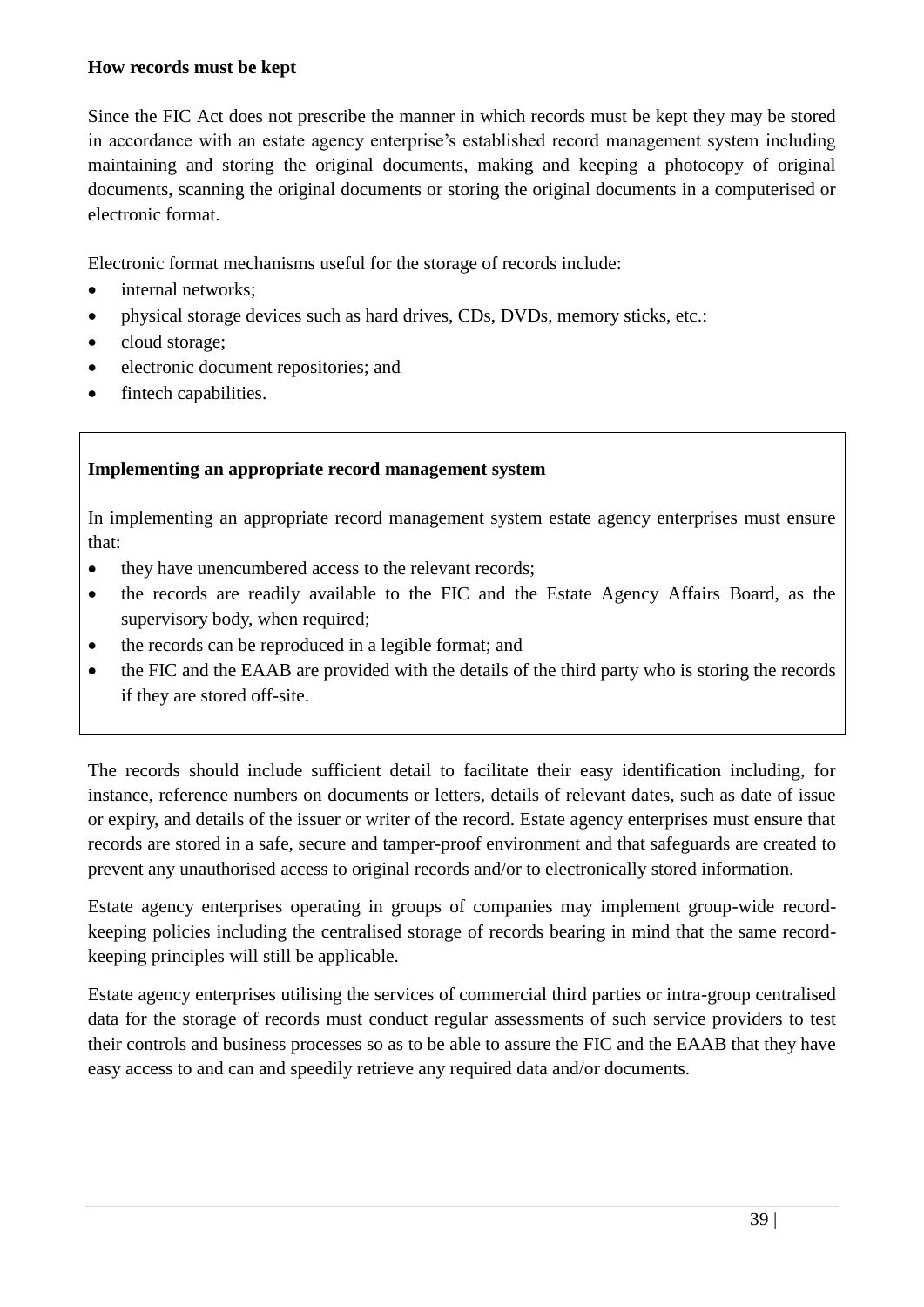#### **The period for which records must be kept**

- Section 22 records in respect of the establishment of a business relationship must be kept for a period of at least five years calculated from the date when the business relationship was terminated.
- Section 22A records of transactions concluded must be kept for at least five years as from the date on which the transaction in question was concluded.
- Records of a transaction or activity giving to a section 29 report must be kept for at least five years as from the date on which the section 29 report was submitted to the FIC.
- Estate agency enterprises must keep records which, to their knowledge, relate to ongoing investigations until such time as the relevant law enforcement agency has confirmed in writing that the matter has been finalised.

# **The enterprise Risk Management and Compliance Programme**

The enterprise Risk Management and Compliance Programme must fully detail the record management system it uses in compliance with the requirements of the FIC Act.

### **The Risk Management and Compliance Programme (RMCP)**

Section 42 obliges estate agency enterprises to:

- develop;
- document;
- maintain; and
- implement;

a Risk Management and Compliance Programme.

The ability effectively to apply a risk-based anti-money laundering and terrorist financing approach largely depends on the quality of the Risk Management and Compliance Programme. The RMCP must sufficiently address, and counter, the money laundering and terrorist financing risks faced by the enterprise.

It must be borne in mind that a Risk Management and Compliance Programme comprises not only policy documents but also the procedures, systems and controls to be implemented by and within the enterprise. The Risk Management and Compliance Programme is, essentially, the foundation of all efforts by estate agency enterprises to comply with the FIC Act on a risk-sensitive basis.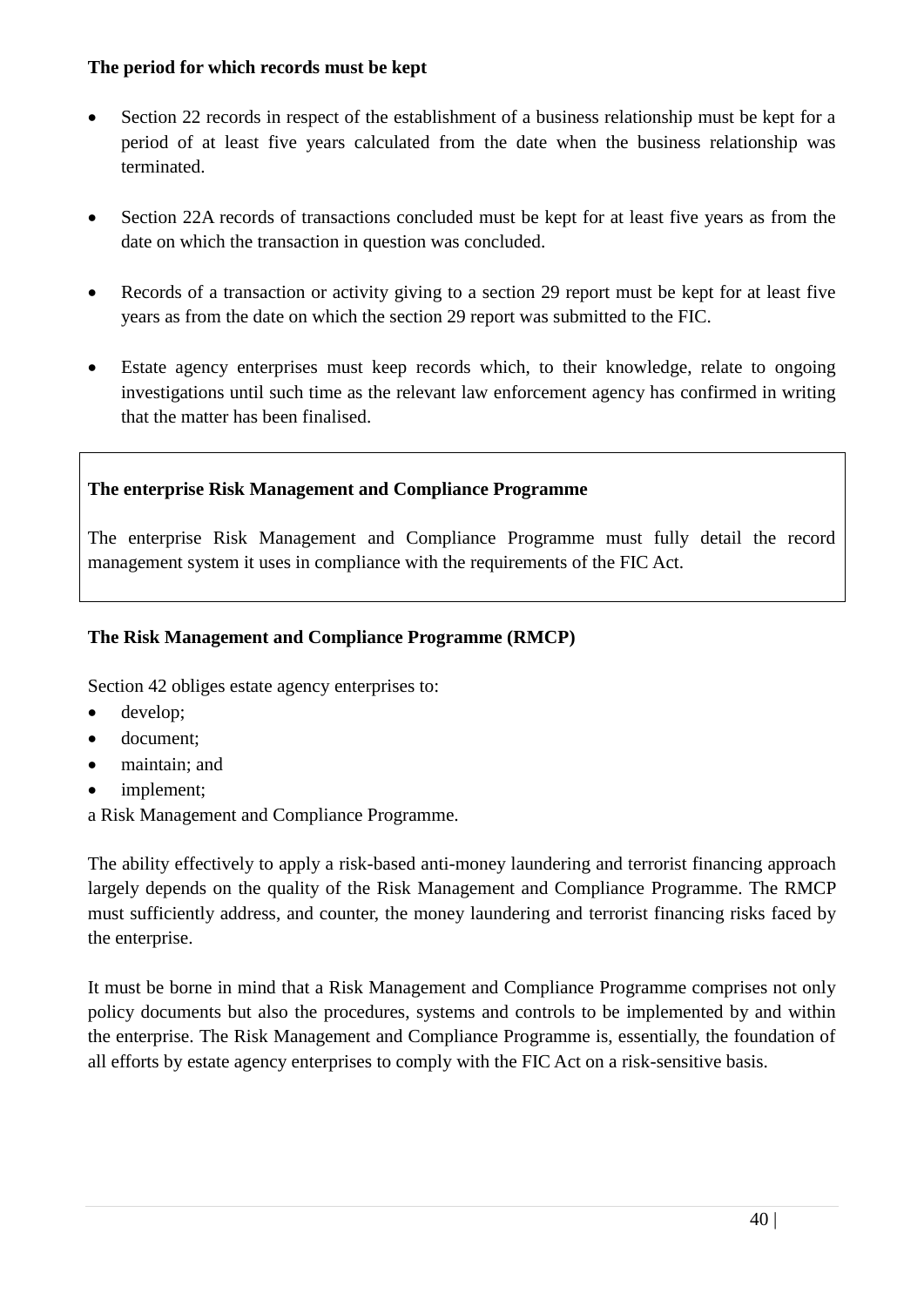#### **Assisting the enterprise to comply with the Risk Management and Compliance Programme**

In terms of section 42A the board of directors of an estate agency enterprise, which is a legal person having a board of directors, or the senior management of such an enterprise that does not have a board of directors, is required to ensure compliance by the enterprise, its management and staff, with the provisions of the FIC Act as well as the enterprise Risk Management and Compliance Programme.

An estate agency enterprise that is a legal person is required to:

- have a compliance function that assists either the board or senior management, as the case may be, in ensuring that the enterprise fully complies with the provisions of the FIC Act and the enterprise Risk Management and Compliance Programme; and
- assign a person having sufficient competence and seniority to ensure the effectiveness of the enterprise compliance function.

If the estate agency enterprise is a partnership it must appoint a person, or persons, with sufficient competence to assist the enterprise in complying with the provisions of the FIC Act and its Risk Management and Compliance Programme. In the case of an enterprise that is a sole proprietorship, the sole proprietor will assume responsibility for ensuring compliance with the FIC Act and the Risk Management and Compliance Programme.

### **Responsibility for compliance with the Risk Management and Compliance Programme**

The board of directors, senior management or the person with the highest level of authority within the enterprise bears the ultimate responsibility of ensuring that it maintains an effective internal anti-money laundering and counter-terrorist financing structure through the application of an appropriate Risk Management and Compliance Programme. The board of directors and/or senior management should, therefore, not only insist on but also create a corporate culture of strict compliance within the enterprise.

The policies, procedures and processes of the enterprise must be:

- designed to limit and control the risks of money laundering and terrorist financing;
- fully consistent with the law; and
- fully adhered to by all enterprise management and staff.

The board of directors and/or senior management should not only be fully engaged in the necessary decision-making processes but also take full ownership of the risk-based measures adopted by the enterprise as it is they who will be held accountable if the Risk Management and Compliance Programme, or its application by the enterprise, is either inadequate or not fit for purpose.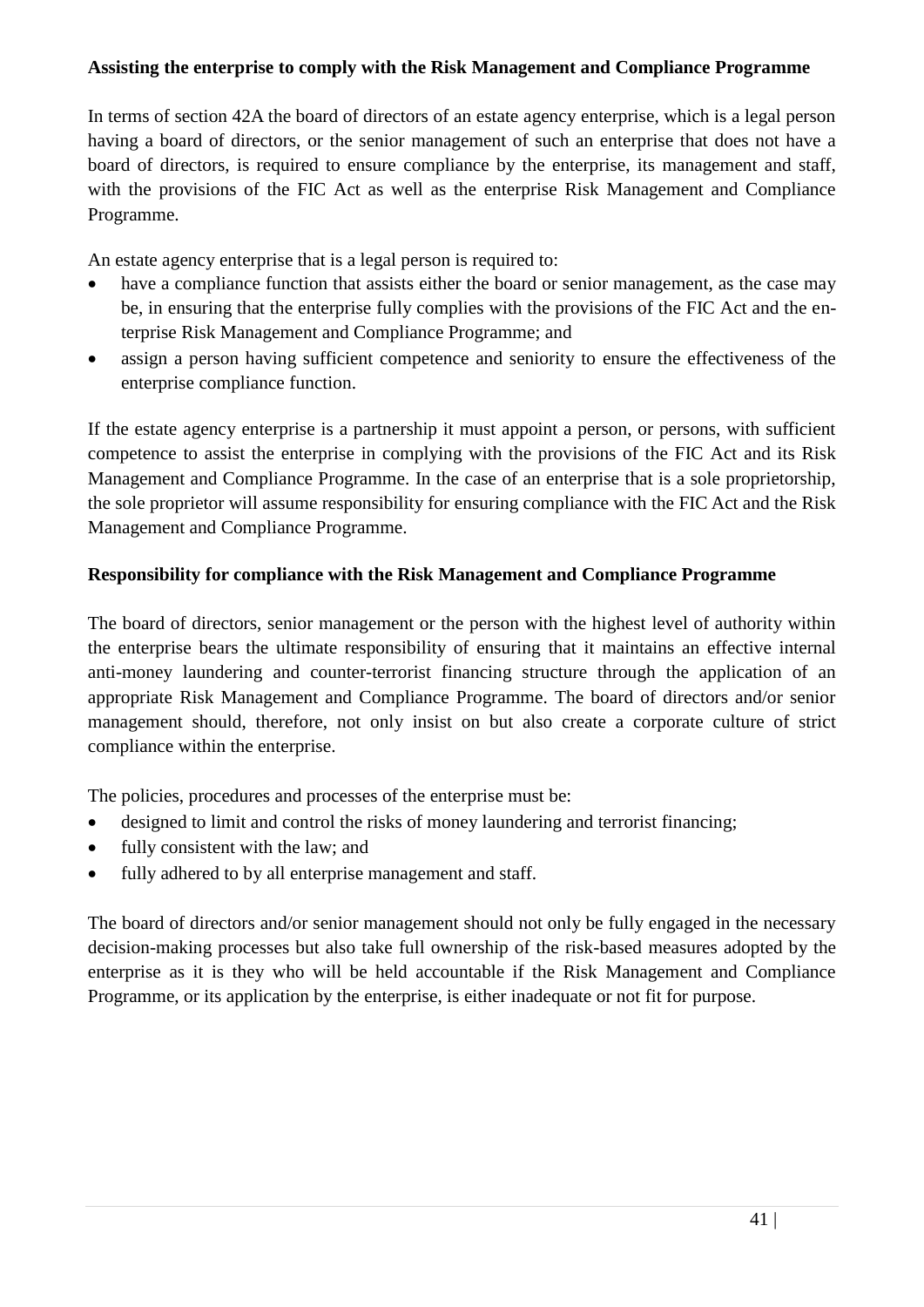#### **Requirements of the Risk Management and Compliance Programme**

The Risk Management and Compliance Programme must:

- describe the accountability of the board of directors or senior management;
- appoint a person with adequate seniority and experience to ensure compliance with the FIC Act;
- indicate how the function of managing the establishment and maintenance of effective antimoney laundering and counter-terrorist financing systems and controls will be discharged within the enterprise.

The Risk Management and Compliance Programme must also cover, among others, the:

- appropriate training on money laundering and terrorist financing so that management and employees are aware of, and understand, their legal and regulatory responsibilities and their role in handling criminal property and money laundering/terrorist financing risk management;
- appropriate provision of regular and timely information to the board of directors or senior management relevant to the management of the money laundering and terrorist financing risks of the enterprise;
- appropriate documentation in respect of risk management policies and the risk profile of the enterprise in relation to money laundering and terrorist financing including documentation concerning the application by the enterprise of those policies;
- appropriate descriptions of the decision-making processes to apply the different categories of CDD and other risk management measures including the escalation of decision-making to higher levels of seniority in the enterprise, where necessary; and
- appropriate measures to ensure that money laundering risks are taken into account in the dayto-day operation of the enterprise, including in relation to the development of new products, the taking-on of new clients and changes in the enterprise profile of the enterprise.

# **The enterprise Risk Management and Compliance Programme**

The enterprise Risk Management and Compliance Programme must clearly indicate the processes adopted and implemented by the enterprise to ensure full compliance with the requirements of the FIC Act in respect of the maintenance and implementation of such Risk Management and Compliance Programme.

# **The Risk Management and Compliance Programme must be commensurate with the size, complexity and the nature of the enterprise**

The Risk Management and Compliance Programme of an enterprise must be commensurate with its size and complexity and the nature of the enterprise. A suitable Risk Management and Compliance Programme for an enterprise that does not offer a very wide range of products or services or does not deal with a diverse range of clients might, for instance, be relatively simple in contrast to that of a more complex enterprise. The Risk Management and Compliance Programme of an enterprise must indicate if any of the elements described in section 42 are not applicable to that enterprise and, if so, provide reasons why such processes are not applicable.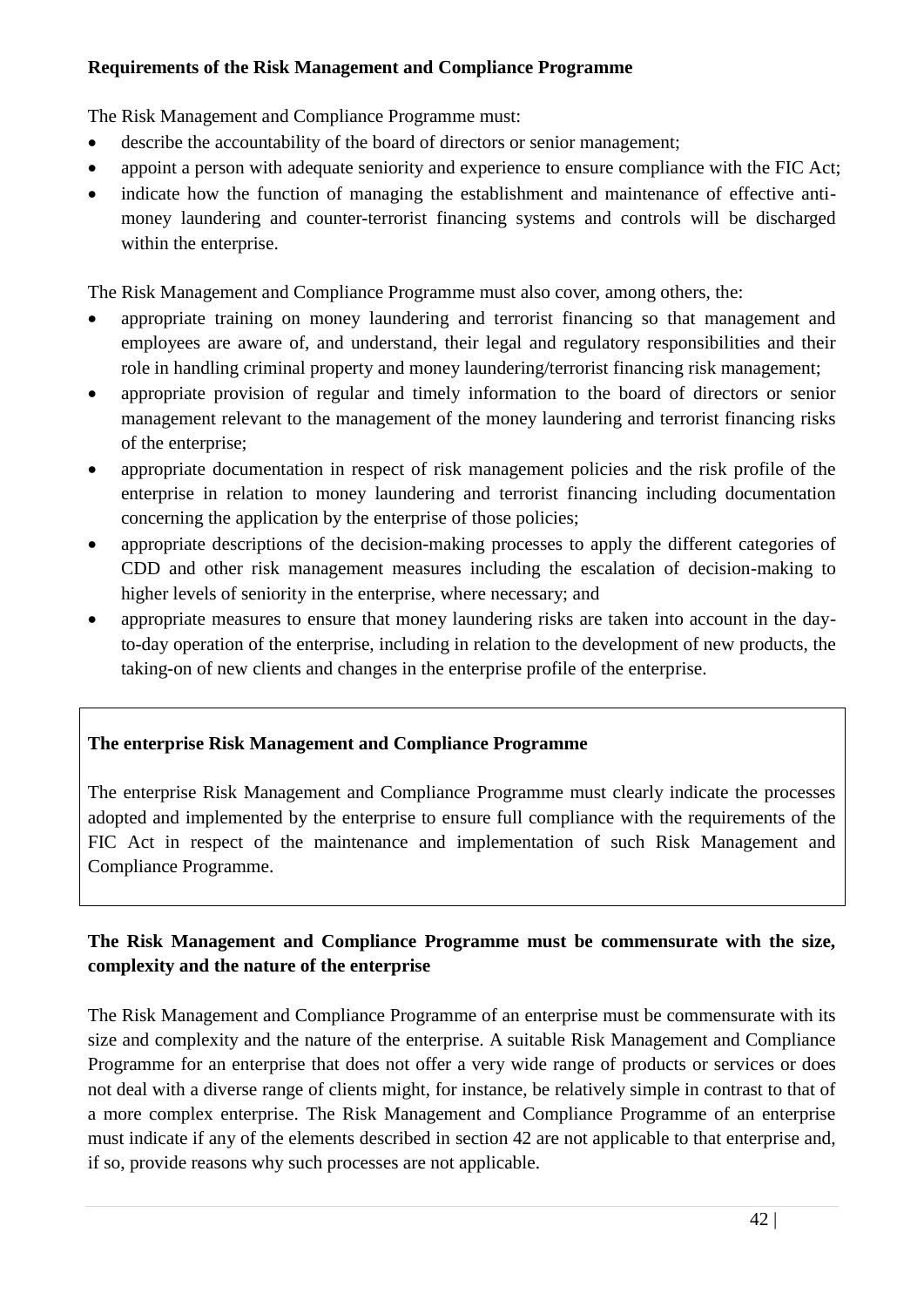### **Factors impacting the nature and extent of internal systems and controls**

The nature and extent of the internal systems and controls of an estate agency enterprise which form part of its Risk Management and Compliance Programme will depend on many factors including:

- the nature, scale and complexity of the business of the enterprise;
- the diversity of enterprise operations including geographical diversity;
- the client, product or services profile of the enterprise;
- the distribution channels used by the enterprise;
- the volume and size of enterprise transactions; and
- the degree of risk associated with each area of enterprise operations.

Estate agency enterprises operating in groups of companies may implement group-wide Risk Management and Compliance Programmes while taking care to ensure that the various elements of group-wide Risk Management and Compliance Programmes, including internal processes, systems and controls, are appropriate for the various different entities comprising the group and, where necessary, are adequately tailored in this respect.

#### **Communication and review of the Risk Management and Compliance Programme**

It is essential that the content and purpose of the Risk Management and Compliance Programme of an enterprise be widely communicated throughout the enterprise to increase the effectiveness of the implementation of the RMCP. Estate agency enterprises must also review their Risk Management and Compliance Programmes at regular intervals to ensure that they remain relevant to the operations and identified risks of the enterprise.

# **The enterprise Risk Management and Compliance Programme**

The enterprise Risk Management and Compliance Programme must clearly indicate how the enterprise will communicate the programme to management and staff.

The risk officer appointed by the enterprise is tasked with ensuring that management and staff are fully aware of all relevant FIC Act compliance functions. The enterprise RMCP must, accordingly, be freely accessible to all enterprise staff members so that they are aware of its contents, requirements, policies and procedures and appropriate training must be regularly provided.

#### **Training relating to anti-money laundering and counter-terrorist financing compliance**

Section 43 of the FIC Act mandates estate agency enterprises to provide ongoing training to all employees to enable such employees to comply with the provisions of the FIC Act and the Risk Management and Compliance Programme applicable to such employees.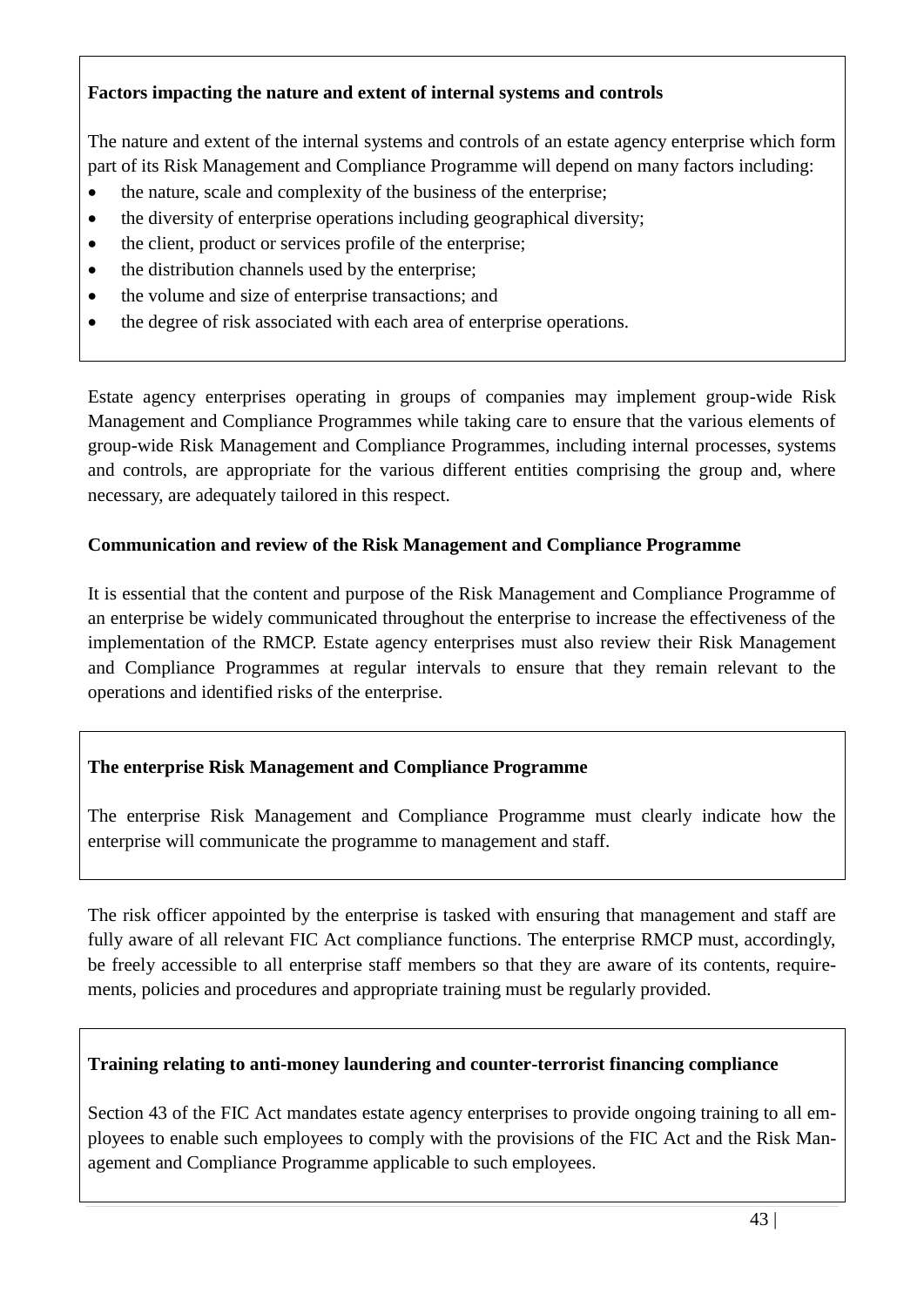### **The enterprise Risk Management and Compliance Programme**

The enterprise Risk Management and Compliance Programme must clearly indicate how the enterprise intends providing ongoing training to its employees to enable them to comply with the provisions of the FIC Act.

### **Implementation of the United Nations Security Council Resolutions on the freezing of assets**

The FIC is responsible for administering targeted financial sanctions (TFS) measures adopted by the United Nations Security Council (UNSC). FATF recommendation 7, in fact, requires member countries to implement the targeted financial sanctions proposed by the UNSC for the combating the financing of the proliferation of weapons of mass destruction.

Targeted financial sanctions generally restrict the sanctioned persons and entities from access to funds and property under their control and from receiving financial services relating to such funds and property. The FIC Act requires estate agency enterprises to freeze property and transactions pursuant to any financial sanctions imposed in UNSC resolutions.

The Minister of Finance may publish a notice of the adoption of the UNSC Resolution in the Government Gazette while the Director of the FIC may likewise publish a sanctions list notice indicating the persons who are subject to the sanction measures. The notices remain in effect indefinitely unless they are revoked when longer necessary to give effect to the applicable UNSC resolutions. The notices by the Minister and the Director are public statements so that estate agency enterprises who have clients or prospective clients listed in the notices are thereby notified of the relevant sanctions. Enterprises which have sanctioned persons or entities as clients should draw the attention of the persons or entities concerned to the relevant sanctions notice.

The acquisition, collection or use of the property of persons or entities whose names appear in the sanctions list is prohibited. No financial services and/or products may be provided to those persons or entities. Estate agency enterprises may not transact with sanctioned persons or entities or process transactions for such persons or entities. The status quo, as it existed when the sanction in relation to the property or funds of the sanctioned persons or entities was imposed, must be maintained so that financial services may not be provided to the persons or entities concerned.

Estate agency enterprises must report the property in the possession or under the control of the enterprise which is owned or controlled by or on behalf of persons or entities identified in the sanctions list to the FIC. Estate agency enterprises that may come into contact with sanctioned persons or entities must screen those clients and prospective clients against the relevant sanctions lists at the time of the client-take-on process and subsequently as and when the UNSC adopts new targeted financial sanctions measures or expands existing ones.

Estate agency enterprises must, therefore, determine whether their client base or intended target market is likely to include sanctioned persons or entities. Doing so assists enterprises to determine the level of effort and resources required to ascertain whether any sanctioned persons or entities are clients or prospective clients of the enterprise.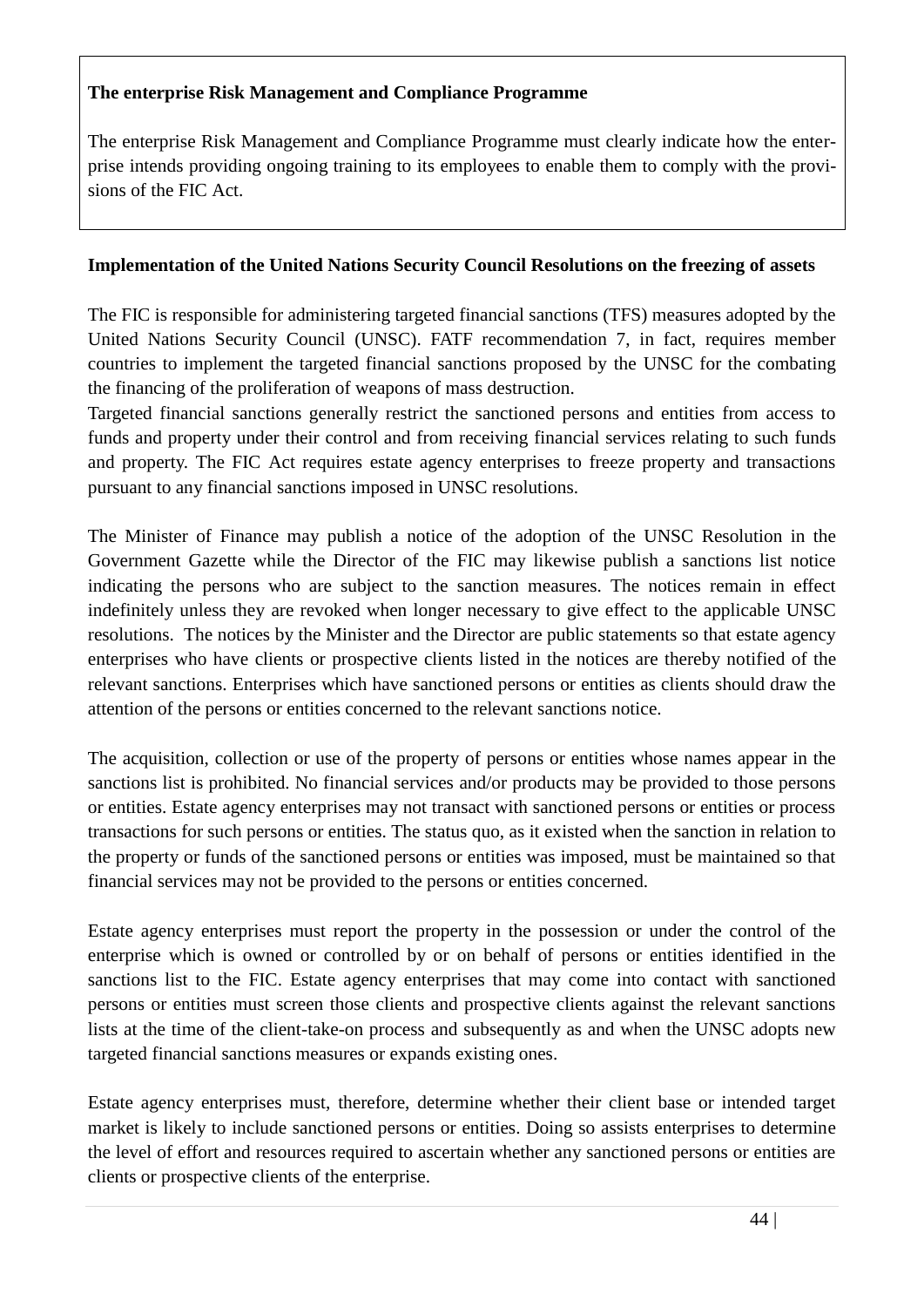Enterprises having enterprise relationships with foreign persons and entities are likely to be more vulnerable to dealing with sanctioned persons and entities than those that do not. Section 49A makes any failure to comply with targeted financial sanctions obligations by an enterprise a criminal offence. An averment by the enterprise that it relied on a commercially available screening capability or that it considered the risk of being exposed to targeted financial sanctions-related obligations as low is not an acceptable defence in response to any criminal charge.

### **Obtaining an updated sanctions list**

The FIC maintains an updated sanctions list, which may be accessed from its website, reflecting the available identity particulars of persons and entities contained in the notices published by the Minister and the Director.

### **Reporting suspicious or unusual transactions to the FIC**

Section 4 of the Prevention of Organised Crime Act, 21 of 1998, has criminalised money laundering, that is to say, the performance of any act regarding property that may result in the concealment or in disguising the nature and/or source of the proceeds of crime. South African law, in addition, provides for various additional control measures to facilitate the detection and investigation of money laundering. This specifically includes the FIC Act which is based on the following underlying principles, namely, that:

- intermediaries in the financial system must know with whom they are doing enterprise;
- the audit trail of transactions through the financial system must be preserved; and
- possible money laundering transactions must be brought to the attention of the FIC and the investigating authorities.

The FIC, as established by the FIC Act, is the government agency that collects, analyses and interprets information disclosed to, and obtained by, it to advance the fight against money laundering and terrorist financing. Section 29 provides that all suspicious or unusual activities and transactions must be reported to the FIC in the prescribed form.

Estate agency enterprises, as accountable institutions, are required to cooperate with the FIC in preventing money laundering and terrorist financing activities. Such reporting, in fact, is an essential element in the fight against money laundering and the combating of terrorist financing.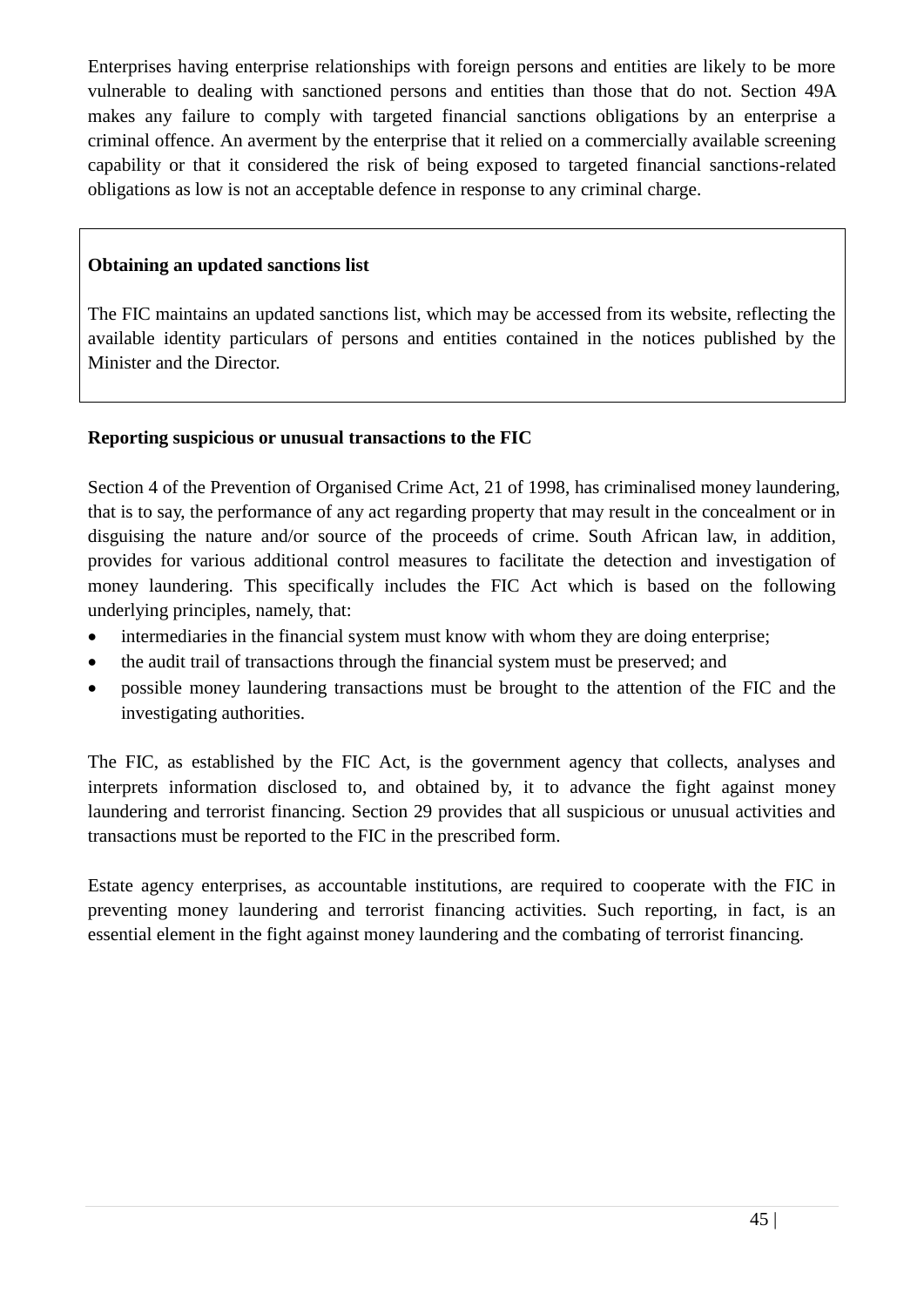# **FATF guideline**

The Financial Action Task Force has provided the following guidance in respect of the reporting of suspicious transactions:

"If a financial enterprise suspects or has reasonable grounds to suspect that funds are the proceeds of a criminal activity, or are related to terrorist financing, it should be required, by law, to report promptly its suspicions to the financial intelligence unit (FIU)".

The FIC Act imposes an obligation to report suspicious and unusual transactions and activities on any person who:

- carries on a business;
- is in charge of a business;
- manages a business; or
- is employed by a business.

As the term "business" is not defined in the FIC Act, its ordinary meaning, within the context of the FIC Act, is adopted, namely, that a business is any commercial activity or business excluding a charitable undertaking or a public sector enterprise. Any person who is associated with a commercial undertaking, whether as owner, manager or employee of that undertaking, is therefore obliged to report suspicious or unusual transactions and activities to the FIC.

#### **Reporting suspicious and unusual transactions and activities**

This reporting obligation arises when a person either knows of certain facts or ought reasonably to have known, or suspected, the existence of such facts.

An owner, manager or employee of a business undertaking will report to the FIC if that person:

- becomes aware of something; or
- circumstances arise in which that person can reasonably be expected to be aware of something; or
- circumstances arise in which that person can reasonably be expected to suspect something.

According to section 29(1) the "something" referred to could relate to:

- situations concerning the business itself; or
- situations concerning transactions to which the business is a party; or
- situations concerning an activity which does not involve a transaction between two or more parties; or
- the proceeds of an unlawful activity or activities; or
- an offence relating to the financing of terrorist and related activities; or
- the structuring of a transaction and/or activity which is so conducted as to avoid creating a reporting duty under the FIC Act.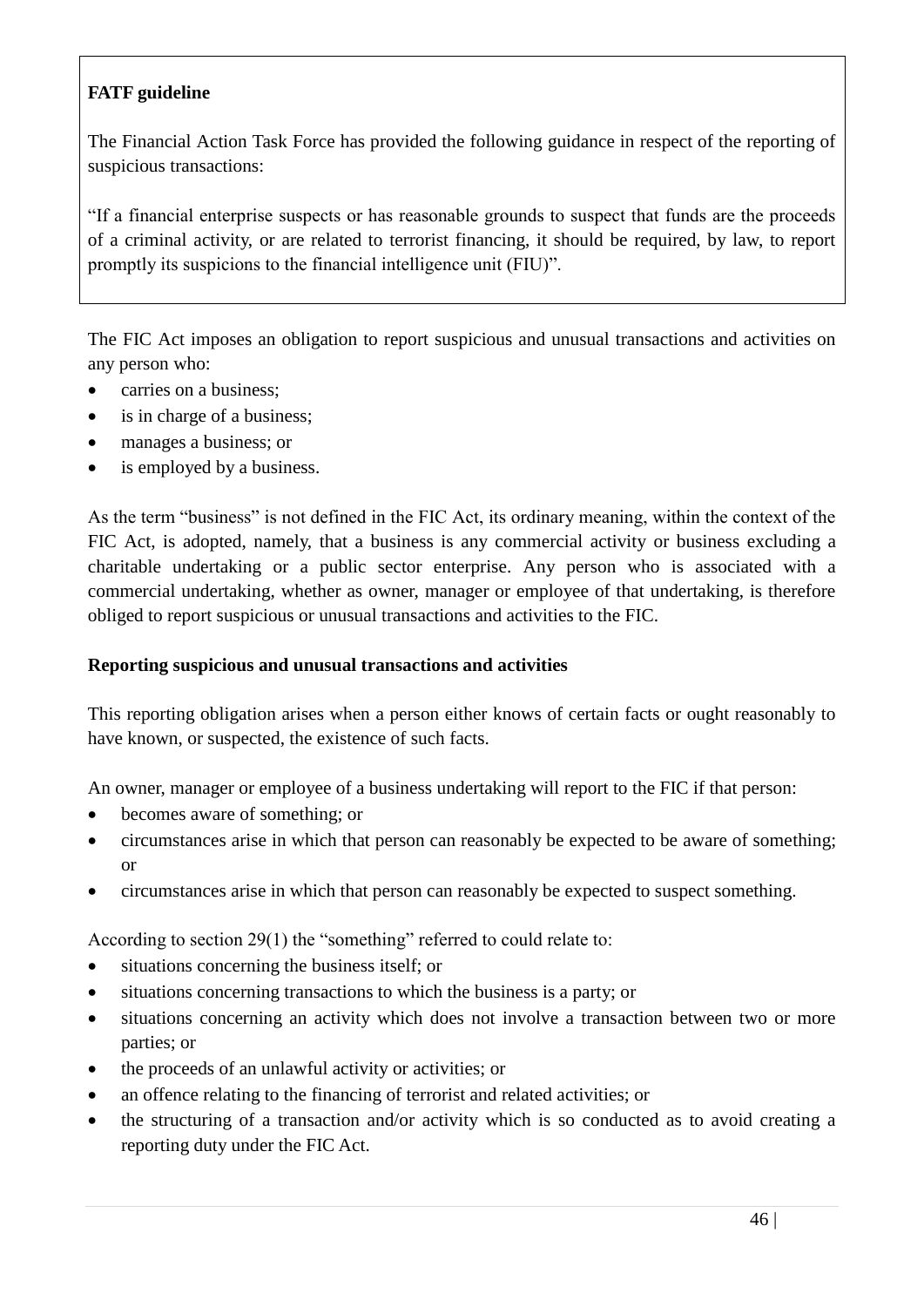#### **Proceeds of unlawful activity**

The concepts of "proceeds of unlawful activity" and "unlawful activity" are, for purposes of the FIC Act, defined with reference to the Prevention of Organised Crime Act. Thus the "proceeds of unlawful activity" means:

- any property or any service, advantage, benefit or reward;
- which was derived, received or retained, directly or indirectly, in South Africa or elsewhere;
- at any time before, or after, the commencement of the Prevention of Organised Crime Act;
- in connection with, or as a result of, any unlawful activity carried on by any person.

*"*Unlawful activity*"* means any conduct that constitutes a crime, or which contravenes any law, whether that conduct occurred in South Africa or elsewhere.

Section 29 refers to the making of reports in connection with suspicions concerning the proceeds of unlawful activities and money laundering or terror financing offences, as opposed to criminal activity in general. The FIC Act does not require that reports be made concerning suspected crimes or unlawful conduct by persons which are not money laundering or terrorist financing activities.

Say, for instance, a fraudulent cheque was presented to a bank for payment. This would constitute the crime of fraud and, while the matter would be reported to the criminal authorities, it would not be reported to the FIC. If the fraudulent cheque was actually paid by the bank then the moneys received become the proceeds of fraud. Any subsequent transactions involving those funds are transactions relating to the proceeds of unlawful activities and, possibly, money laundering transactions. Now a suspicious transaction report to the FIC is required.

# **Suspicion of unlawful or money laundering activities**

The reporting requirement applies if there is a mere suspicion of unlawful activities or money laundering. As the concept of 'suspicion' is not defined in the FIC Act the ordinary meaning of the term must be applied. Suspicion is largely subjective in nature involving the perception, or belief, that something is wrong, even if this perception is not empirically proved. Suspicion might also include the view that something seems to be possibly, or probably, wrong without any valid proof that this is so. The concept of suspicion can, therefore, best be summarised as ''I suspect but cannot prove''.

Suspicion arises when the circumstances of a matter raise questions or cause a feeling of discomfort, apprehension or mistrust. While suspicion is subjective, section 29(1) of the FIC Act does create an element of objectivity in stating that the enterprise concerned "ought reasonably to have known or suspected" the existence of an unlawful state of affairs.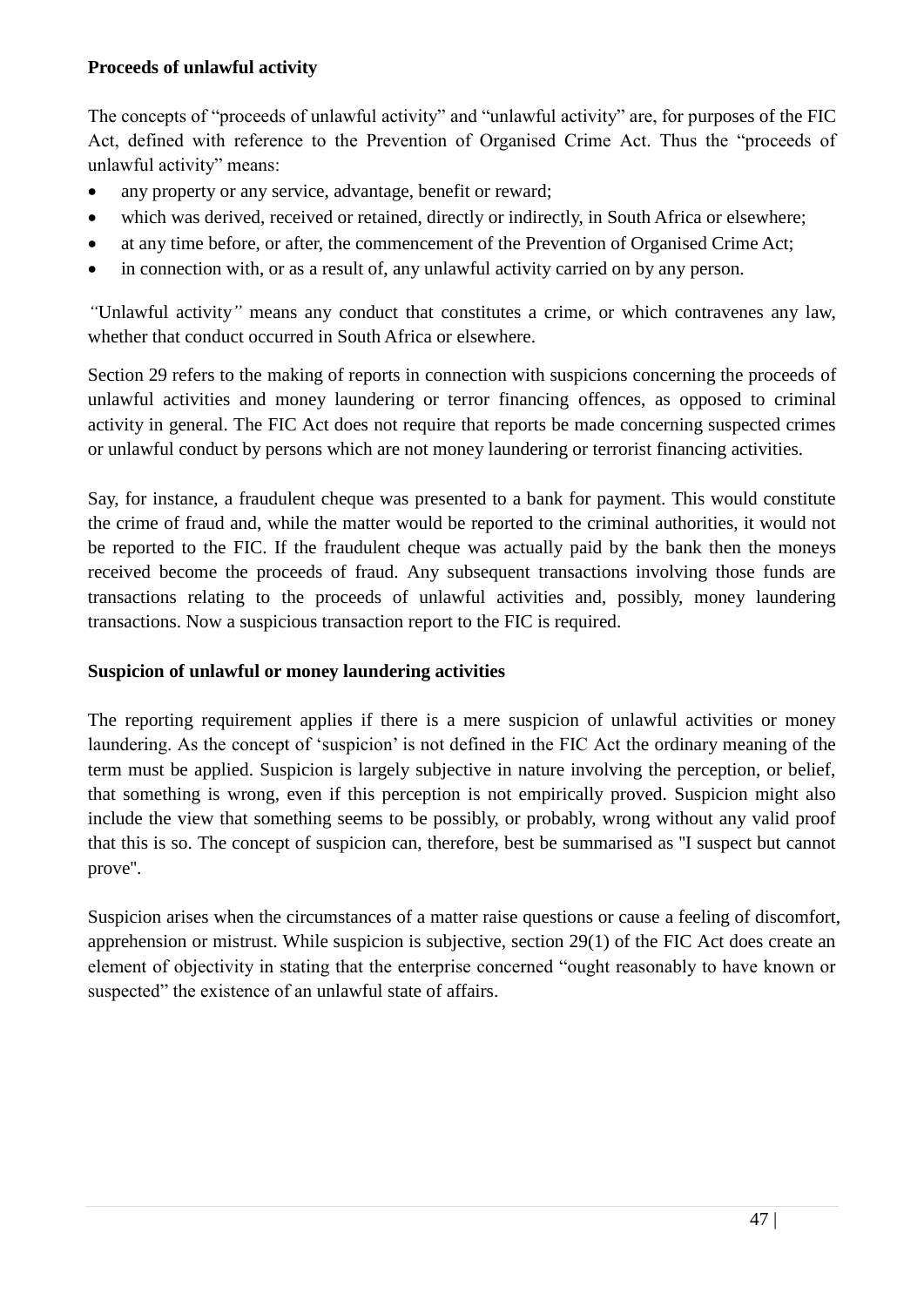#### **Ought reasonably to have known or suspected**

Section 1(3) of the Prevention of Organised Crime Act elaborates the concept of "ought reasonably to have known or suspected" by providing that a person ought reasonably to have known, or suspected, a fact if:

- a reasonably diligent and vigilant person;
- with the same knowledge, skill, training and experience;
- as well as the knowledge, skill, training and experience that may reasonably be expected of a person in the same position;
- would have known or suspected that fact.

When considering whether a particular situation is suspicious all known circumstances relating to that situation must be assessed in the context of the usual enterprise practices and systems of the sector concerned. A suspicious situation might well involve several factors which, on their own, seem not to be significant but, when taken together, are sufficient to arouse suspicion.

The situation must be evaluated having regard to the nature of the enterprise concerned as well as usual transactions expected in a business of that nature. Account must also be taken of the suspicious person's enterprise, financial history, background and behaviour.

# **When the transaction must be reported**

In terms of *s*ection 29(1):

- if a person knows, or suspects, that there is no apparent business, or lawful, purpose giving rise to the transaction; or
- the transaction appears to be unusual within the context of the sector; or
- it is unclear whether or not the purpose of the transaction is lawful;

the transaction must be reported to the FIC.

In identifying situations of this nature all background knowledge and information on the purpose of a particular transaction must be applied. The transaction should be evaluated against such relevant factors as its size and complexity as well as the client's enterprise, financial history, background and behaviour.

# **Suspicious activity reports, terrorist financing activity reports and transaction reports**

Both suspicious or unusual transactions and activities must be reported to the FIC. The reports submitted will, therefore, either be activity reports, such as suspicious activity reports (SARs) and terrorist financing activity reports (TFARs), or transaction reports, such as suspicious and unusual transaction reports and terrorist financing transaction reports.

A suspicious activity report is submitted concerning the proceeds of unlawful activities or money laundering activity in respect of activities not involving a transaction between two or more parties or in respect of a transaction, or a series of transactions, where enquiries were made but are not yet concluded.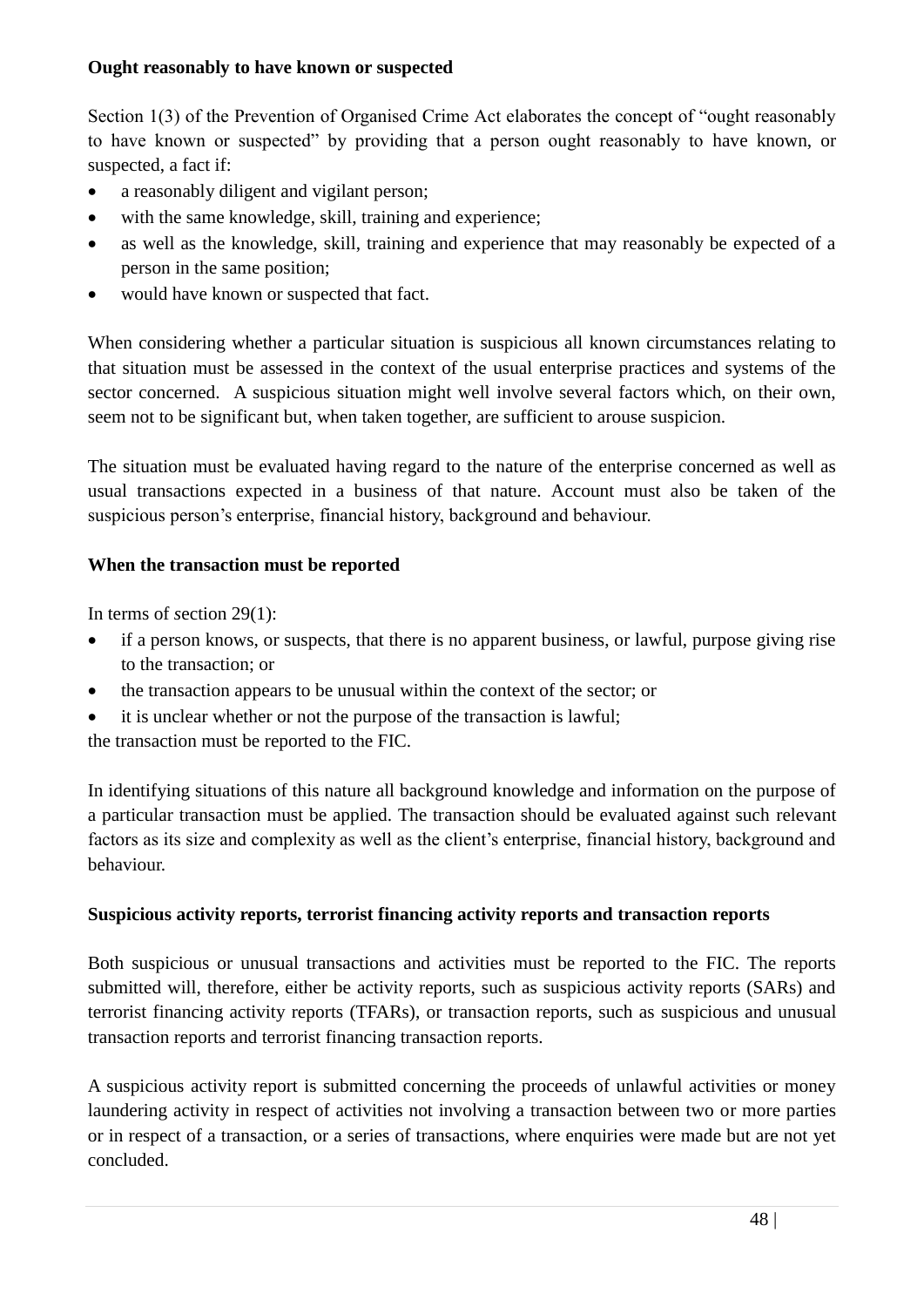A terrorist financing activity report will, similarly, be submitted in respect of the financing of terrorism and related activities not involving a transaction between two or more parties or concerning a transaction, or a series of transactions, about which enquiries were made but not yet concluded.

### **Enquiries made but not yet concluded**

Examples of enquiries made, but not yet been concluded, could concern aborted, incomplete, attempted, interrupted or cancelled transactions such as:

- a potential client refuses to provide the necessary client identification and verification documentation required by the FIC Act and the transaction does not proceed;
- a person attempts to deposit cash at the branch office of an estate agency enterprise and, upon enquiry as to the source of funds, refuses to provide any information and, now put on guard, does not deposit the cash as was intended;
- a person asks an estate agent whether it is possible to purchase a property and register it the name of a relative to hide assets from the SA Revenue Service but does not proceed with the transaction.

If undoubtedly suspicious transactions of this nature were concluded it is probable that the enterprise would have been used to facilitate money laundering. The matters, consequently, would have had to be reported to the FIC.

#### **Suspicious or unusual transaction reports**

Completed transactions to which the enterprise is a party necessitate the submission of a suspicious or unusual transaction report (STR) to the FIC. This applies whether in respect of a particular transaction or a whole series of transactions, such as, for instance:

- a transaction, or series of transactions, with the enterprise that has, or have, no apparent business or lawful purpose or that may be relevant to an investigation by the SA Revenue Service into tax evasion; or
- a client who, during the course of one day, deposits cash amounts of R5 000 at various branches of the enterprise in a total amount exceeding the cash threshold reporting amount of R24 999.00 so as, apparently, to avoid triggering a cash threshold report.

Completed, or not yet completed, transactions of this nature undoubtedly raise serious questions or, at the very least, give rise to a sense of discomfort, apprehension or mistrust. It would, therefore, be necessary to furnish the required reports regarding the matters to the FIC.

# **Indicators of reportable transactions**

The FIC has furnished the following list of indicators for use as examples of the various factors that must be considered when evaluating particular transactions. The FIC cautions, however, that the indicators provided are neither exhaustive nor do they cover all possible situations.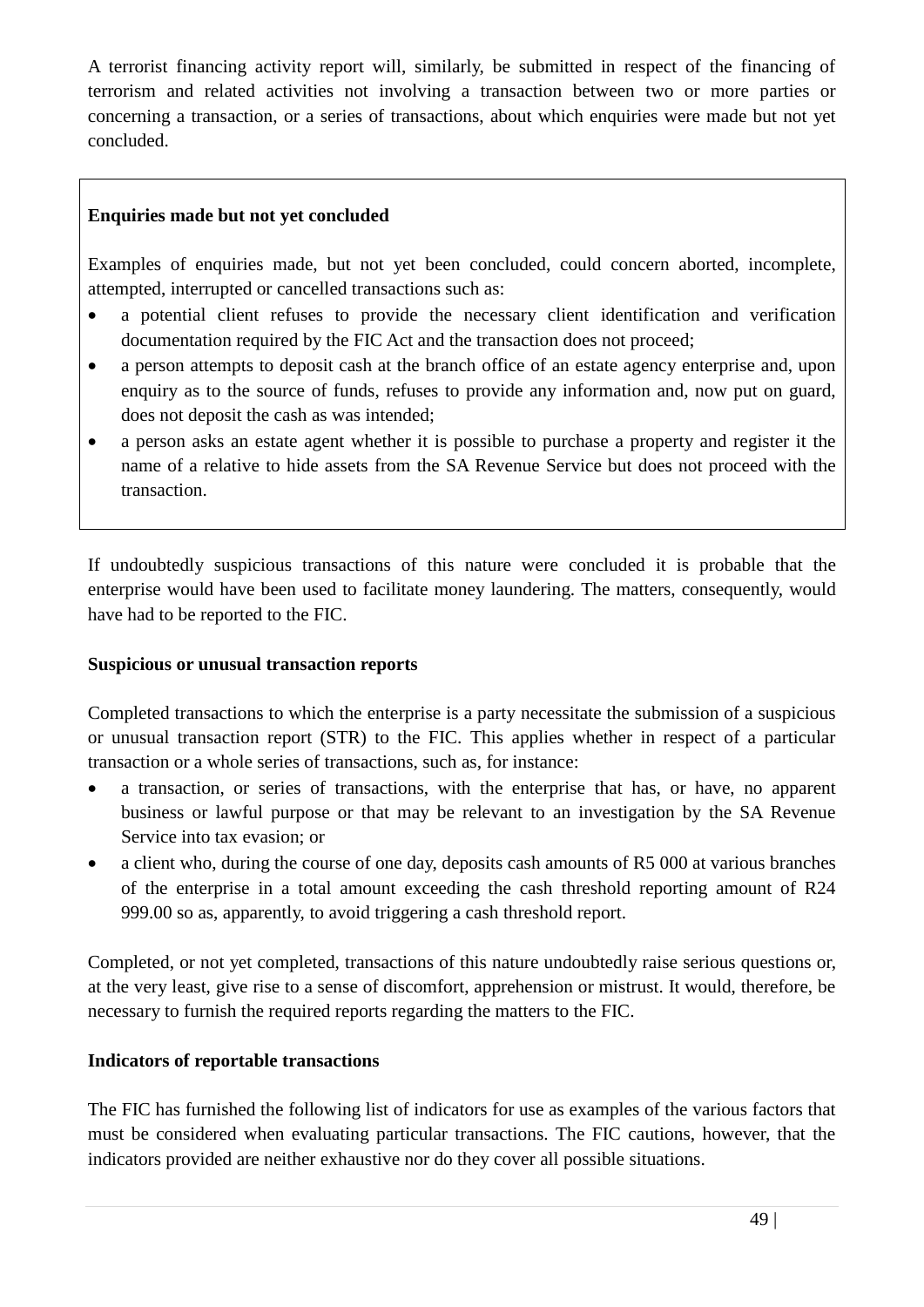The indicators provided must also not be viewed in isolation but should be considered in light of all circumstances relevant to the particular transactions.

### **Unusual transactions**

- Deposits of funds with a request for their immediate transfer elsewhere.
- Unwarranted and unexplained international transfers.
- The payment of commissions or fees that appear to be excessive in relation to those normally payable.
- Transactions that do not appear to be in keeping with normal industry practices.
- The purchase of commodities at prices significantly above or below market prices.
- Unnecessarily complex transactions.
- Unwarranted involvement of structures, such as trusts and corporate vehicles, in transactions.
- Transactions that seem to be unusually large or otherwise inconsistent with the client's financial standing or usual pattern of activities.
- Buying or selling securities with no apparent concern for making a profit or avoiding a loss.
- Performing similar transactions (i.e. cash deposits) at multiple branches of the same enterprise on the same enterprise day.
- Performing transactions in a manner that attempts to conceal the underlying client and/or ultimate beneficiary of the transaction.
- An unwarranted desire to involve entities in foreign jurisdictions in transactions.

# **No monetary threshold in reporting suspicious or unusual transactions**

There is no monetary threshold where the reporting of suspicious or unusual transactions is concerned. Once it has been determined that the situation is suspicious and that the transaction, or activity, relates to the proceeds of unlawful activities, money laundering or terror financing, that transaction or activity must be reported to the FIC – irrespective of the amount involved in the transaction.

Estate agency enterprises, like all accountable institutions, are obliged to monitor, detect and report suspicious or unusual transactions to the FIC. The FIC, to this end, recommends that estate agents map and document their estate agency products and services as this will assist them in identifying, and monitoring, potential money laundering and terrorist financing risks associated with the estate agency sector.

# **Situations where a suspicion may arise regarding particular activities**

The FIC has also furnished a list of possible indicators appropriate to situations where a suspicion may arise regarding particular activities. These indicators, once again, must not be viewed in isolation but considered together with all circumstances relevant to the particular transaction or transactions.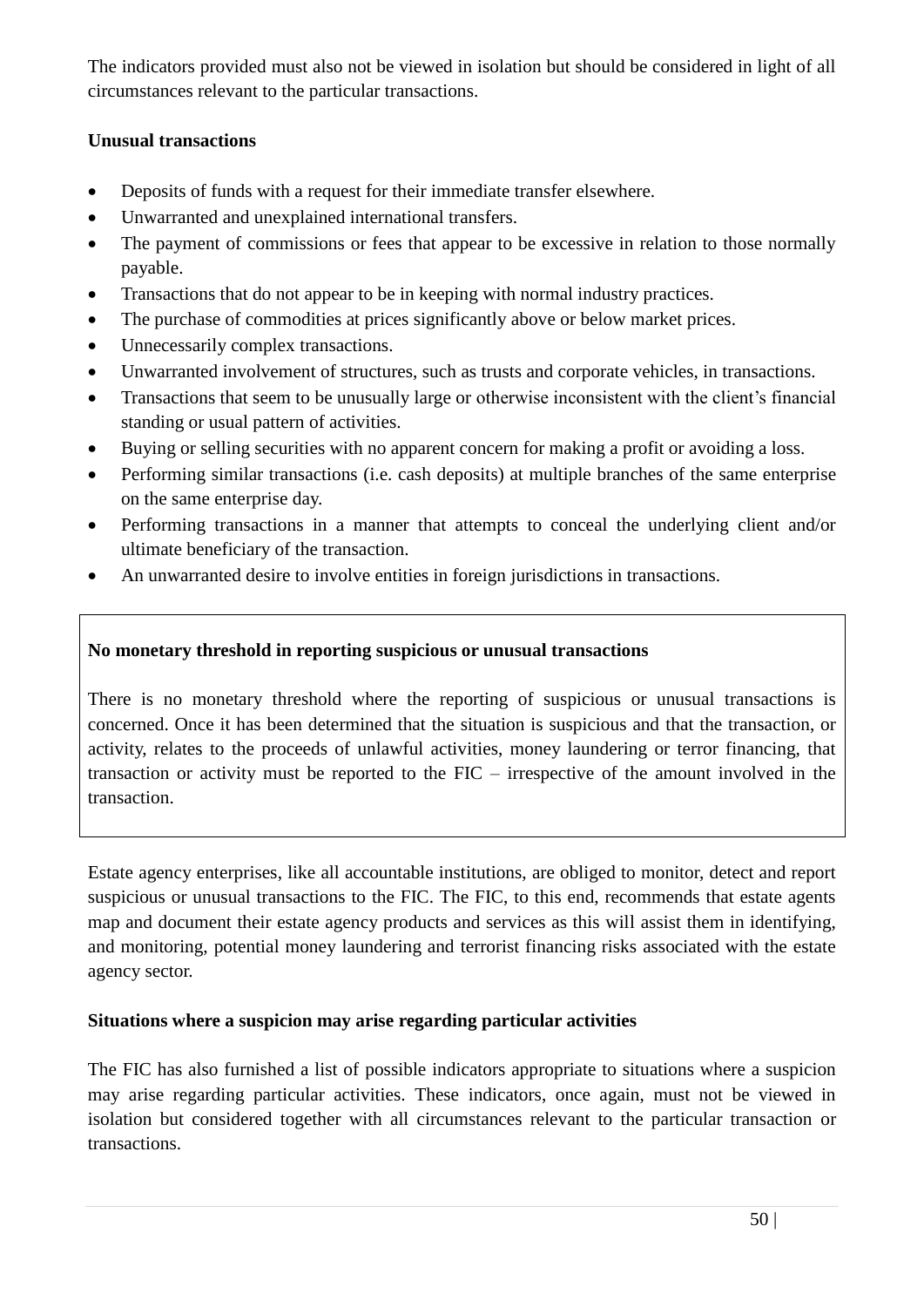### **Unusual enterprise**

- A lack of concern about high commissions, fees, penalties etc., incurred as a result of a particular type of transaction or particular method of transacting.
- An attempt to conceal the underlying client performing the transaction and/or the ultimate beneficiary thereof.
- A client attempts to perform a transaction, which is interrupted, cancelled and/or reversed and which does not seem to have any apparent business purpose.

### **Knowledge of reporting or record-keeping requirements**

- A client attempts to convince an employee of the business not to complete any documentation required for the transaction.
- A client makes inquiries indicative of a desire to avoid reporting.
- A client has unusual knowledge of the law relating to suspicious transaction reporting.
- A client seems to be very conversant with money laundering or terrorist financing activity issues.
- A client is quick to volunteer information that the funds are clean and/or are not being laundered.

### **Identification**

- The use of a seemingly false identity in connection with any transaction, including the use of aliases and a variety of similar, but different, addresses and, in particular, the opening or operating of a false name account.
- Opening accounts using false or fictitious documents.
- A client provides doubtful or vague identification information.
- A client refuses to produce personal identification documents.
- A client changes a transaction after being requested to provide a form of identification.
- A client only submits a copy of personal identification documents.
- A client wants to establish identity by using something other than that client's own personal identification documents.
- A client's supporting documentation lacks important details such as contact particulars.
- A client inordinately delays presenting corporate documents.
- All identification presented is foreign or cannot be verified for some reason.

#### **General**

- A client provides insufficient, vague or suspicious information concerning a transaction.
- Accounts that show unexpectedly large cash deposits and immediate withdrawals.
- A frequent exchange of small denomination notes for larger denomination notes.
- Involvement of significant amounts of cash in circumstances difficult to explain.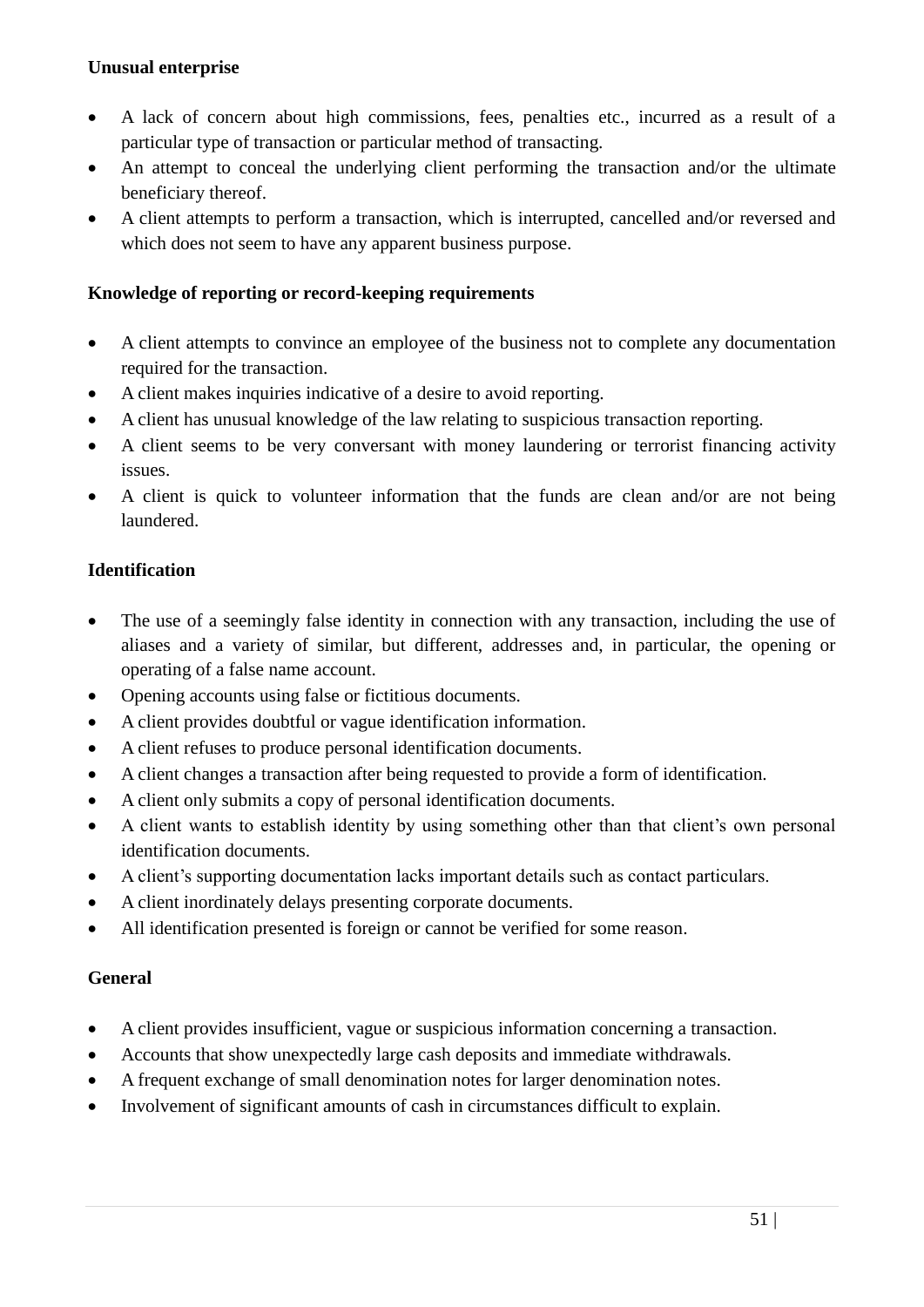#### **Terrorism financing and activity reports**

In terms of section 28A estate agency enterprises are required to file a report with the FIC if that enterprise:

- knows that it possesses or controls property linked to terrorism; or
- to entities that are sanctioned by the Protection of Constitutional Democracy against Terrorist and Related Activities Act, 3 of 2004 (the POCDATARA Act).

#### **Knowledge of the origin and ownership of the property is based on fact**

Knowledge of the origin and ownership of the property should be based on fact with reference to an objective set of circumstances or facts. Section 28A, thus, applies to a purely factual situation, namely, that an estate agency enterprise has property in its possession or under its control that is linked to terrorism.

This situation must immediately prompt a report to the FIC. It is not necessary for there to be any activity relating to that property for the triggering of the report. An estate agency enterprise which files a report in terms of section 28A(1)(a) must objectively know that it possesses or controls property linked to terrorism.

### **Section 4 of the POCDATARA Act**

It is to be underscored that section 4 of the POCDATARA Act expressly prohibits persons from dealing with:

- property associated with acts of terrorism;
- persons or organisations that carry out acts of terrorism; or
- entities that are sanctioned pursuant to the POCDATARA Act.

Any dealings with property identified in a section 28A report will, thus, also constitute a contravention of section 4 of the POCDATARA Act.

When an estate agency enterprise files a section 28A report the result will be the freezing of the property concerned. The enterprise must, in addition, forthwith cease to conduct business with the relevant entity. After having filed a section 28A report section 4 of the POCDATARA Act, in fact, makes it an offence for the estate agency enterprise to continue in any way to deal with the property.

#### **The enterprise Risk Management and Compliance Programme**

The enterprise Risk Management and Compliance Programme must indicate the processes for dealing with instances where the enterprise is aware that it possesses or controls property linked to terrorism or to entities that are sanctioned by the POCDATARA Act, the filing of the section 28 report with the FIC and the subsequent freezing of the relevant property.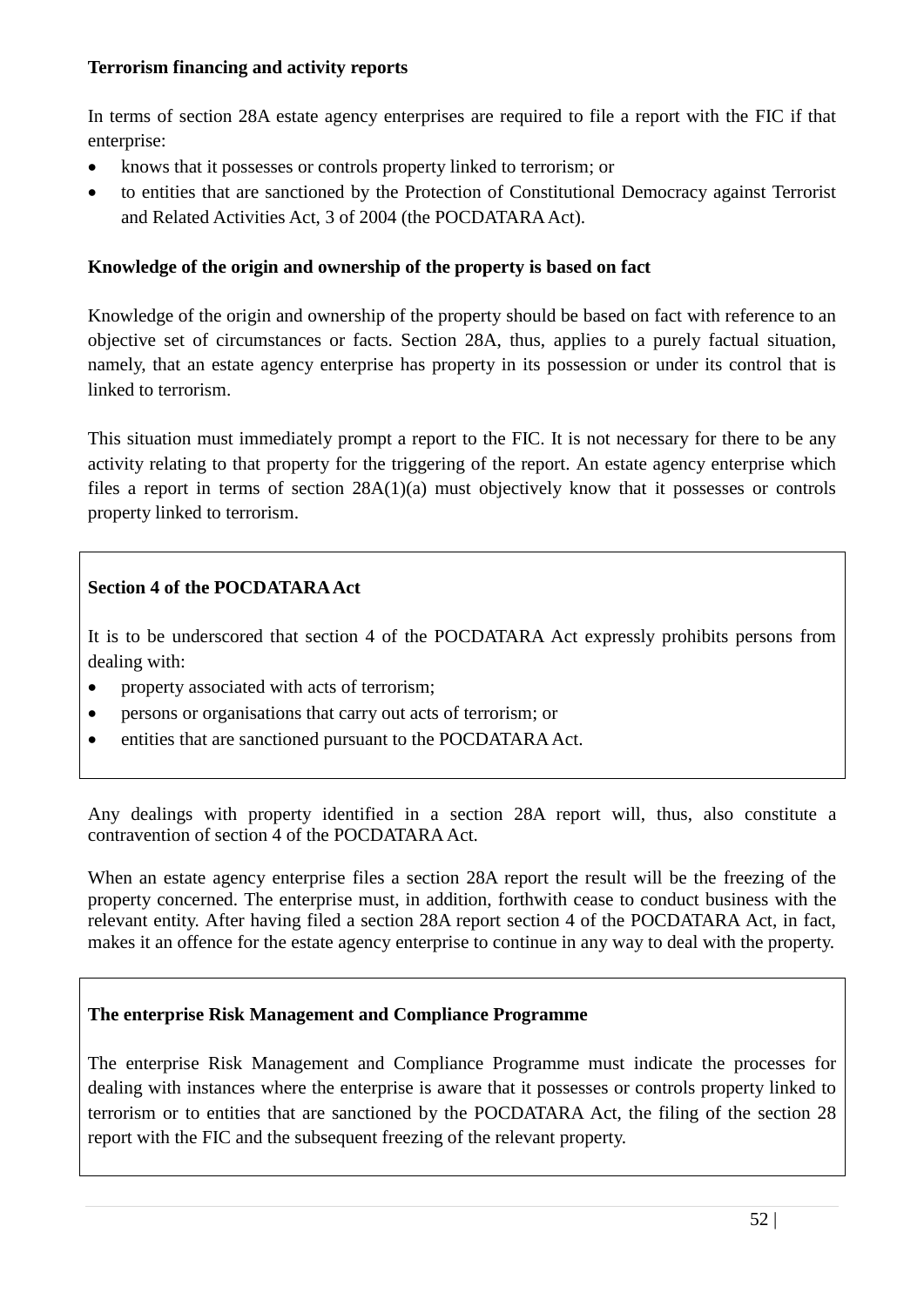#### **Submitting multiple reports to the FIC**

It could sometimes be necessary for an estate agency enterprise to complete and submit reports to the FIC under both sections 28A and 29 in respect of the same client. The section 29 report would refer to the transaction or activity that the enterprise believes to be suspicious or unusual while the section 28A report would be in respect of property which is under the control of the enterprise and which the enterprise knows is connected to the financing of terrorist activities. It is also possible that a cash transaction which exceeds the prescribed cash threshold amount will be reportable to the FIC in terms of both sections 28 and 29.

# **The UN 1267 lists**

Section 25 of the POCDATARA Act requires the President to give notice, by proclamation in the Government Gazette, of any entity designated by the United Nations Security Council (the UNSC) for the purposes of combatting or preventing terrorist and related activities. The UNSC publishes such sanction lists ("UN 1267 lists") in this respect. The UN 1267 lists may be accessed by enterprises from [https://www.un.org/sc/suborg/en/sanctions/1267/aq\\_sanctions\\_list.](https://www.un.org/sc/suborg/en/sanctions/1267/aq_sanctions_list)

To determine if they are dealing with a person appearing on the UN1267 list, estate agency enterprises must "screen" client(s) against the list. If a client's name appears on the UN1267 list the enterprise must ensure that it is an exact match. In so doing the enterprise should make use of all available information and, in addition, conduct such further research as may be necessary. If the enterprise determines that it does control relevant property it must report full particulars of the type of property concerned, including a description of the property, in the section 28 report to the FIC.

# **The enterprise Risk Management and Compliance Programme**

The enterprise Risk Management and Compliance Programme must indicate the measures in place for the enterprise to determine if it is dealing with a person who is on the UN1267 list and to establish the particulars and description of the property linked to terrorism or to entities sanctioned by the POCDATARA Act.

Failure to file a section 28A report with the FIC is an offence in terms of section 51A of the FIC Act. An estate agency enterprise that does not have the required measures in place may also be guilty of an offence in terms of section 4 of the POCDATARA Act.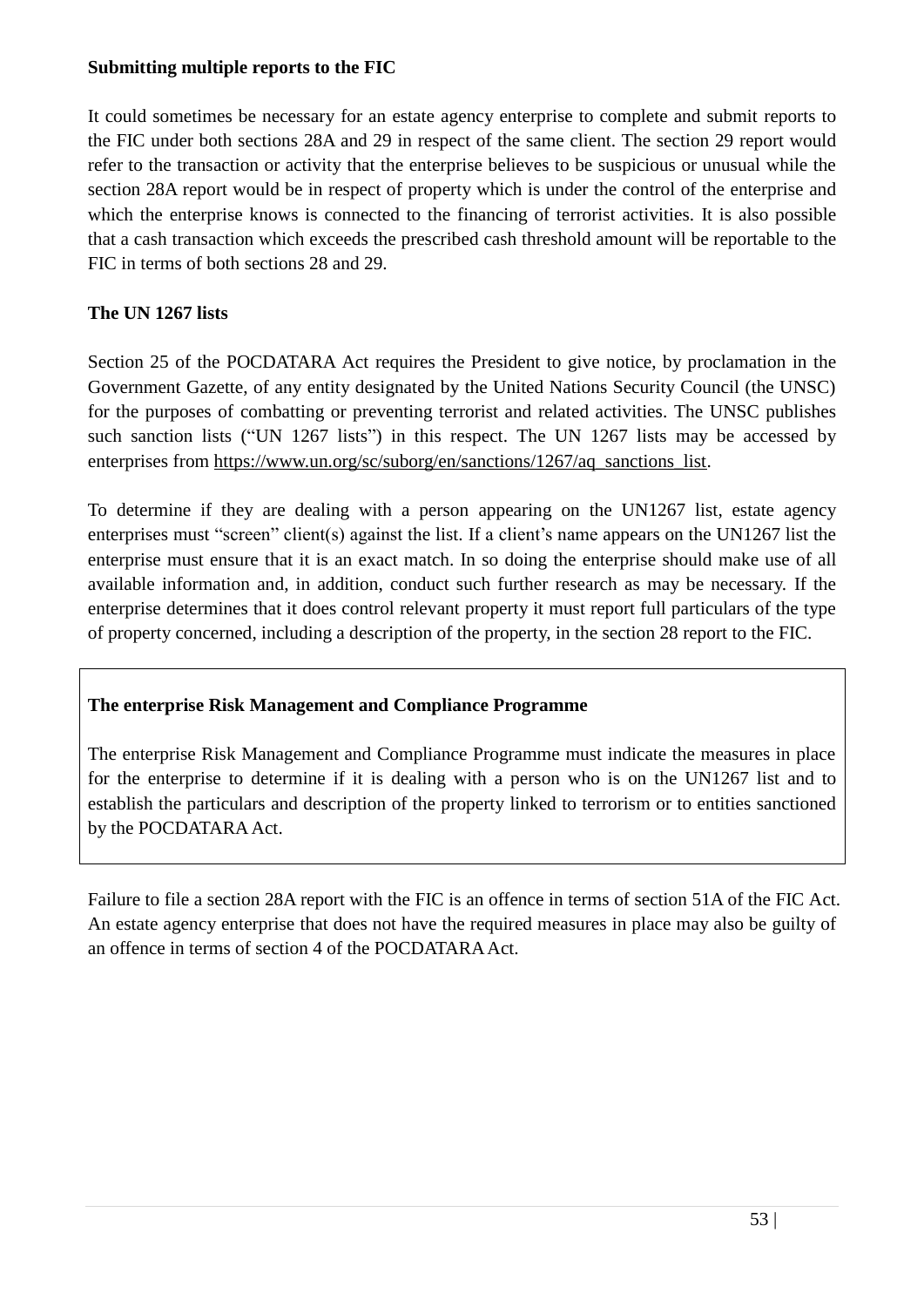### **Possible measures to counter the financing of terrorism**

Possible measures that may be implemented, if required, to counter the financing of terrorism include the:

- automated real time screening of client databases at client take-on;
- ongoing screening of existing client databases to detect potential matches when there are changes to the UNSC sanction lists or to the status of existing client identification information; and
- screening of cross border payments by financial institutions, where applicable.

The effectiveness of screening processes is dependent on an efficient client identification and verification programme.

### **The enterprise Risk Management and Compliance Programme**

The enterprise Risk Management and Compliance Programme must indicate the measures in place to enable the enterprise to counter the perceived risk of being abused to finance terrorism or to promote the activities of terrorist organisations.

### **After having reported a transaction**

After having reported a suspicious or unusual transaction to the FIC an estate agent may continue with, and finalise, that transaction (section 33) unless the FIC issues a written instruction to the estate agent not to proceed with the transaction (section 34). The FIC may issue a written instruction, known as an 'intervention order', to the estate agent not to proceed with a transaction, or proposed transaction or any other transaction in respect of the funds affected by that transaction or proposed transaction, for a prescribed period. The intervention order remains valid for the period specified in the order.

#### **The FIC may request additional information**

After having received a section 29 report the FIC may request further information. In such a case the reporter must furnish the additional information that has been requested in accordance with the terms of the request.

In terms of section 37(1) a duty of secrecy or confidentiality may not prevent an enterprise or person from complying with the obligation to file a section 29 report. Section 37(2) does, however, protect the common law right of legal professional privilege as between an attorney and the attorney's client, or a third party and an attorney, for the purposes of legal advice or litigation which is pending, contemplated or has commenced.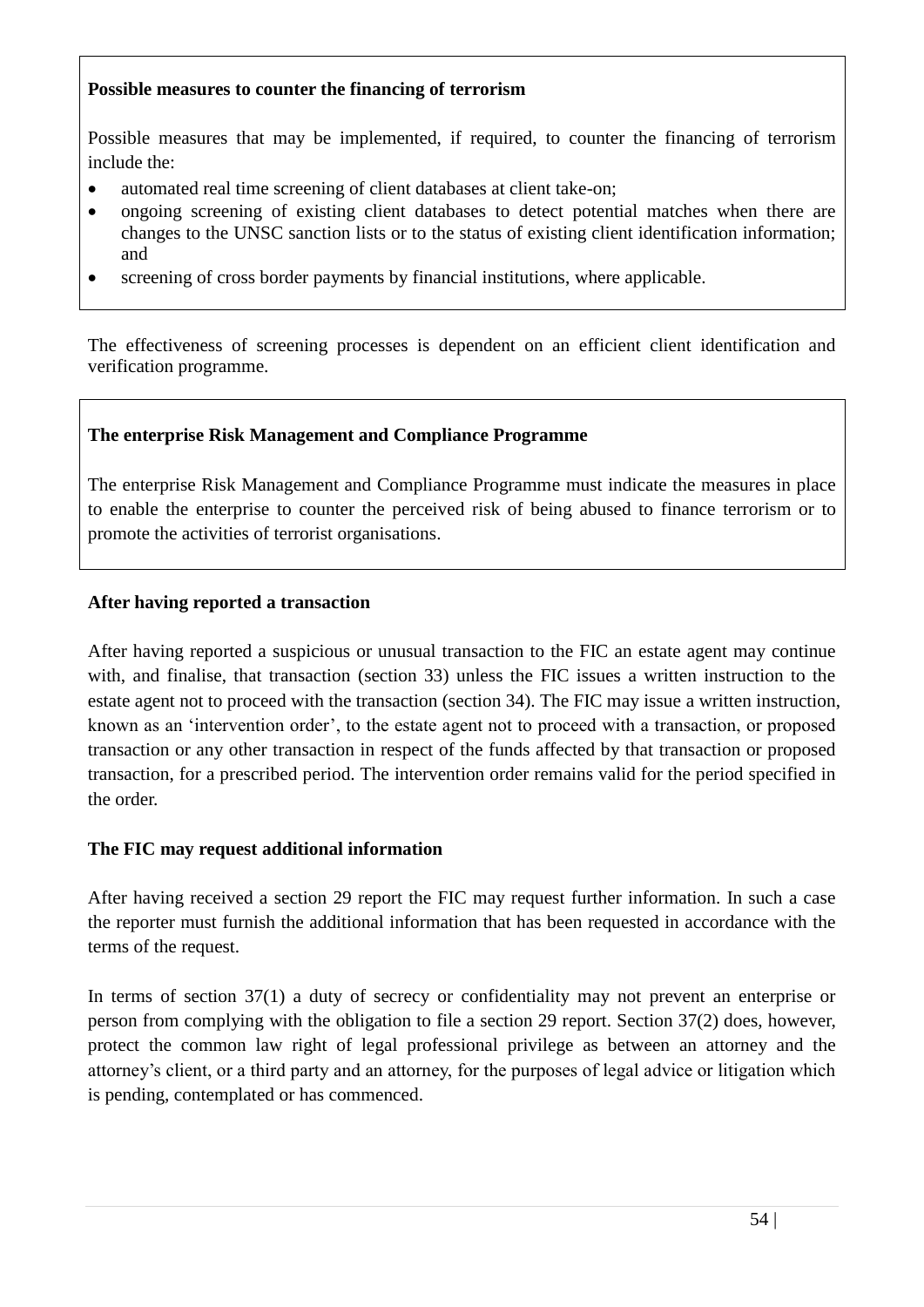#### **Protection of persons who have submitted reports to the FIC**

The FIC Act does protect persons who have submitted reports to the FIC. No criminal or civil legal action may be instituted against any person who, in good faith, has duly complied with FIC reporting obligations. The FIC Act also protects the identities of persons who have made reports. A reporting person cannot be forced to give evidence in any criminal proceedings concerning the report but may voluntarily choose to do so. If the reporting person elects not to testify, evidence regarding that person's identity is not admissible in any ensuing criminal proceedings.

# **Confidentiality of reports**

A person who had made a report may not inform anyone, including the client or any other person associated with the reported transaction, of either the content of the report or the fact that a report was made to the FIC. The FIC Act, furthermore, prohibits a reporter or any other person who knows or suspects that a report was made from disclosing any information regarding that report save for information disclosed:

- to comply with the provisions of the FIC Act;
- for purpose of legal proceedings, including any proceedings before a judge in chambers;
- in terms of an order of court.

Any contravention of this prohibition is a criminal offence for which a maximum penalty of imprisonment for a period of fifteen years or a maximum fine of R100 million may be imposed.

A person who has made a report to the FIC may not inform anyone, including the client or any other person associated with the reported transaction, of the content of the report or even that such a report was made unless the information disclosed was done:

- within the scope of the powers and duties of that person in terms of any legislation;
- for the purpose of carrying out the provisions of the FIC Act;
- for the purpose of legal proceedings, including any proceedings before a judge in chambers;
- in terms of an order of court.

A contravention of this prohibition is a criminal offence for which a maximum penalty of imprisonment for a period of fifteen years or a maximum fine of R100 million may be imposed.

A person who should have reported suspicious or unusual transactions to the FIC and who is charged with a failure to do so, can raise the defence that such person duly complied with the Risk Management and Compliance Policy relating to the reporting of information or that the person reported the matter internally to the person responsible for ensuring FIC compliance. An employee who is required to report the matter to a superior, and has proof of having done so, will have a valid defence to such a charge.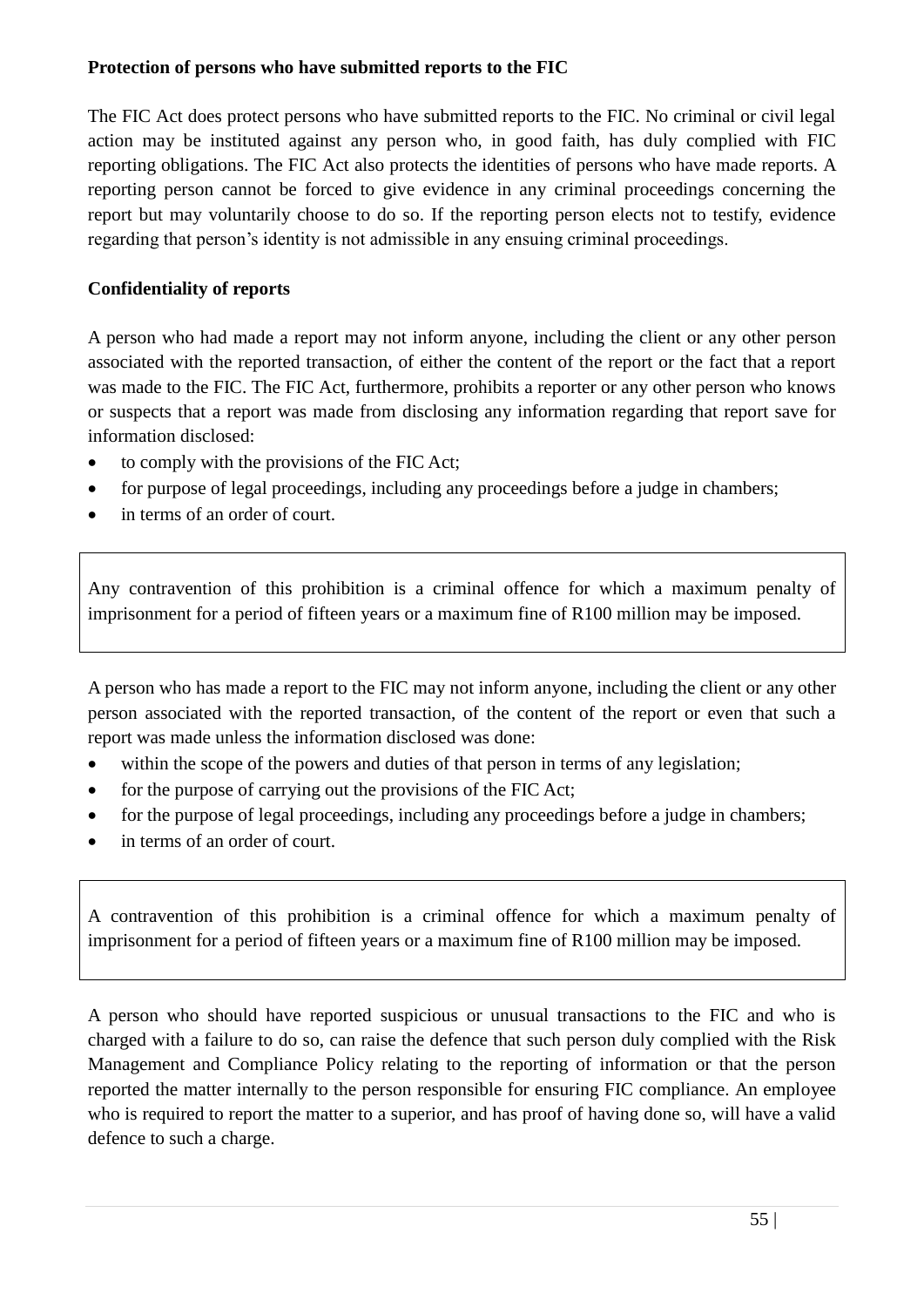In many situations a suspicious or unusual transaction or activity report may imply that the enterprise is dealing with the proceeds of unlawful activities falling within the scope of the money laundering offences provided for in the Prevention of Organised Crime Act. That Act, therefore, grants certain defences to such persons, which allows them freely to report their suspicions to the FIC while still being able to carry on their business activities without being exposed to any criminal liability.

# **Reactive rather than proactive reporting**

There will be cases where reactive, rather than proactive, reporting to the FIC occurs. This generally happens when a report is lodged with the FIC only after an external prompt to do so was received.

### **External prompts that may result in reactive reporting**

External prompts of this nature may arise after:

- receiving a subpoena in terms of the Criminal Procedure Act, or a similar process, to provide evidence concerning matters relating to business dealings with a particular client;
- receiving a request to confirm whether a person is a client of a business in terms of section 27 of the FIC Act in respect of a particular client;
- receiving an intervention order in terms of section 34 of the FIC Act in connection with a transaction involving a particular client;
- receiving a monitoring order in terms of section 35 of the FIC Act concerning the transactions of a particular client;
- receiving enquiries from government agencies, such as investigating authorities or the South African Revenue Service, about a particular client;
- discovering adverse information while conducting an on-going due diligence of clients;
- seeing information in the media that may adversely affect a particular client.

The occurrence of these external factors is likely to contribute to a suspicion or a sense of unease regarding the transaction and may result in the reactive lodging of a report. Such external factors must be considered with all the other factors impacting the particular transaction, or series of transactions as the external factors alone may not constitute sufficient reason to submit a report to the FIC in the absence of any suspicion regarding the transaction.

#### **Lodging reports with the FIC**

Section 29 reports must be filed with the FIC electronically by using the internet-based reporting portal provided for this purpose. Persons required to make reports should access the FIC website at [www.fic.gov.za](http://www.fic.gov.za/) for this purpose. It is to be underscored that section 29 reports should never, under any circumstances, be posted to the FIC.

Section 29 reports must be sent to the FIC as soon as possible but within no more than fifteen days after a person has become aware of the facts giving rise to the raising of the suspicion.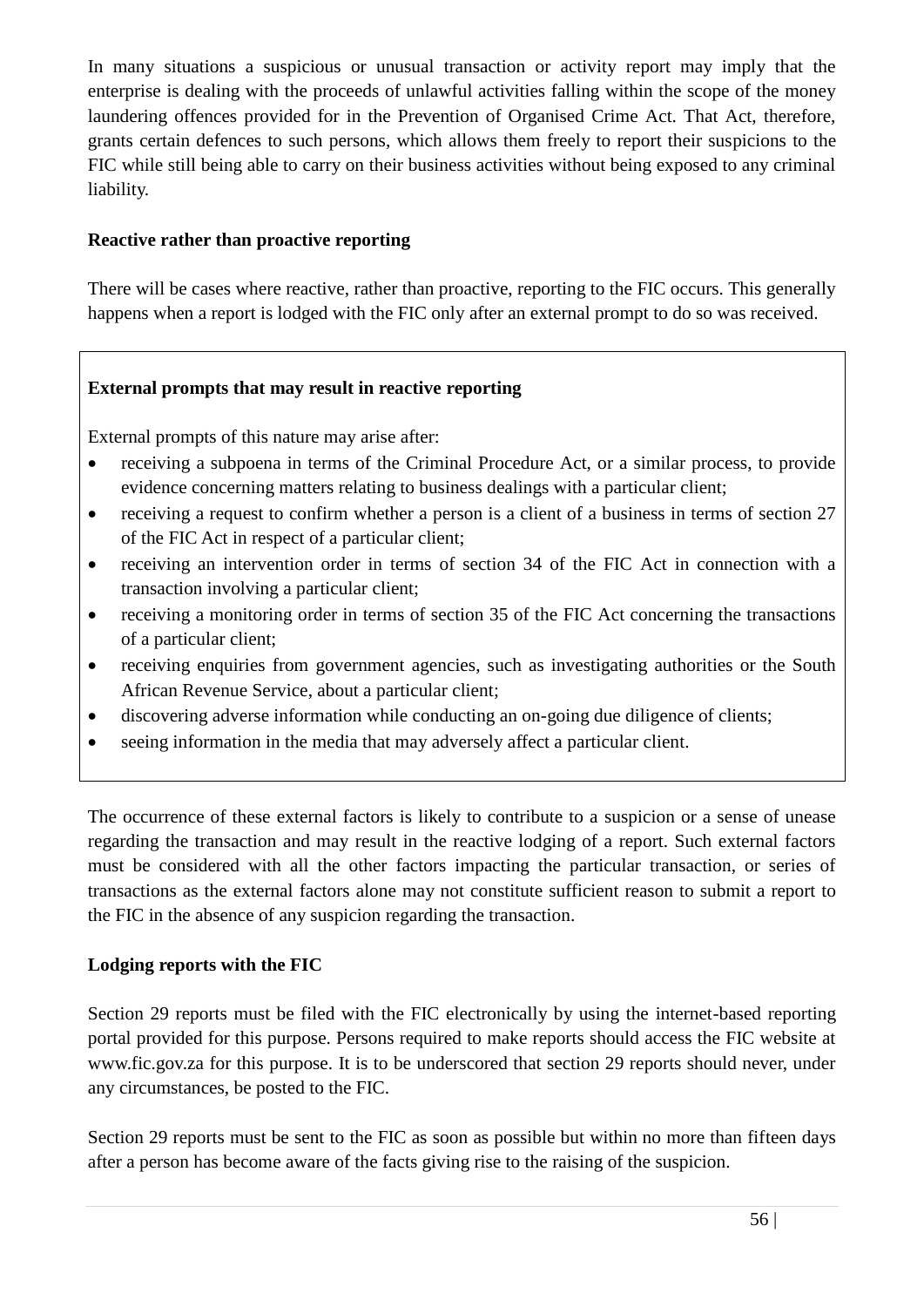The fifteen day period commences when a person became aware of the facts which eventually resulted in the report and may be even before a suspicion was fully formed. The fifteen day period includes any time necessary to complete internal transactional monitoring alert system processes and/or internal investigation and review processes required by the enterprise Risk Management and Compliance Policy.

The FIC will only condone the late submission of a section 29 report in exceptional cases. If it is apparent that it will not be possible timeously to submit the section 29 report, a written application for condonation of the late filing should immediately be made to the FIC. The application must provide sound reasons why the deadline cannot be met and give an indication as to when it is envisaged that the report will be submitted to the FIC.

When submitting a section 29 report the reporting party must:

- ensure that client information sets are comprehensively completed;
- provide valid ID/Passport information and other necessary client information;
- map and report on transactions where the client's account is debited and/or credited; and
- ensure that an appropriate descriptive narrative for both the "Reason/Reason for Reporting" and "Action/Action Taken" fields on the reporting form is completed.

Enterprises must provide all the information in their possession, under their control and available within their various operating systems, to the FIC. Where it is commercial practice for the enterprise to obtain information regarding clients, products, services and transactions, such information will be deemed to be readily available and must be provided to the FIC together with the section 29 report, even if that information was not verified, or otherwise confirmed, at the time when it was obtained.

The FIC reporting platform requires the completion of several mandatory fields. If any these mandatory fields are left blank the section 29 report will not pass a FIC validation check meaning that the reporter will not be able to submit the form. If a reporter does not have the required information to complete a mandatory field this may indicated by stating "not obtained".

After receipt of a section 29 report the FIC will conduct appropriate analytical work on the information provided. If the FIC has a reasonable belief that the information is necessary to investigate suspected unlawful activity the information is referred to the appropriate authority for further investigation, bearing in mind that the personal information of persons involved in making the report is protected from unauthorised disclosure.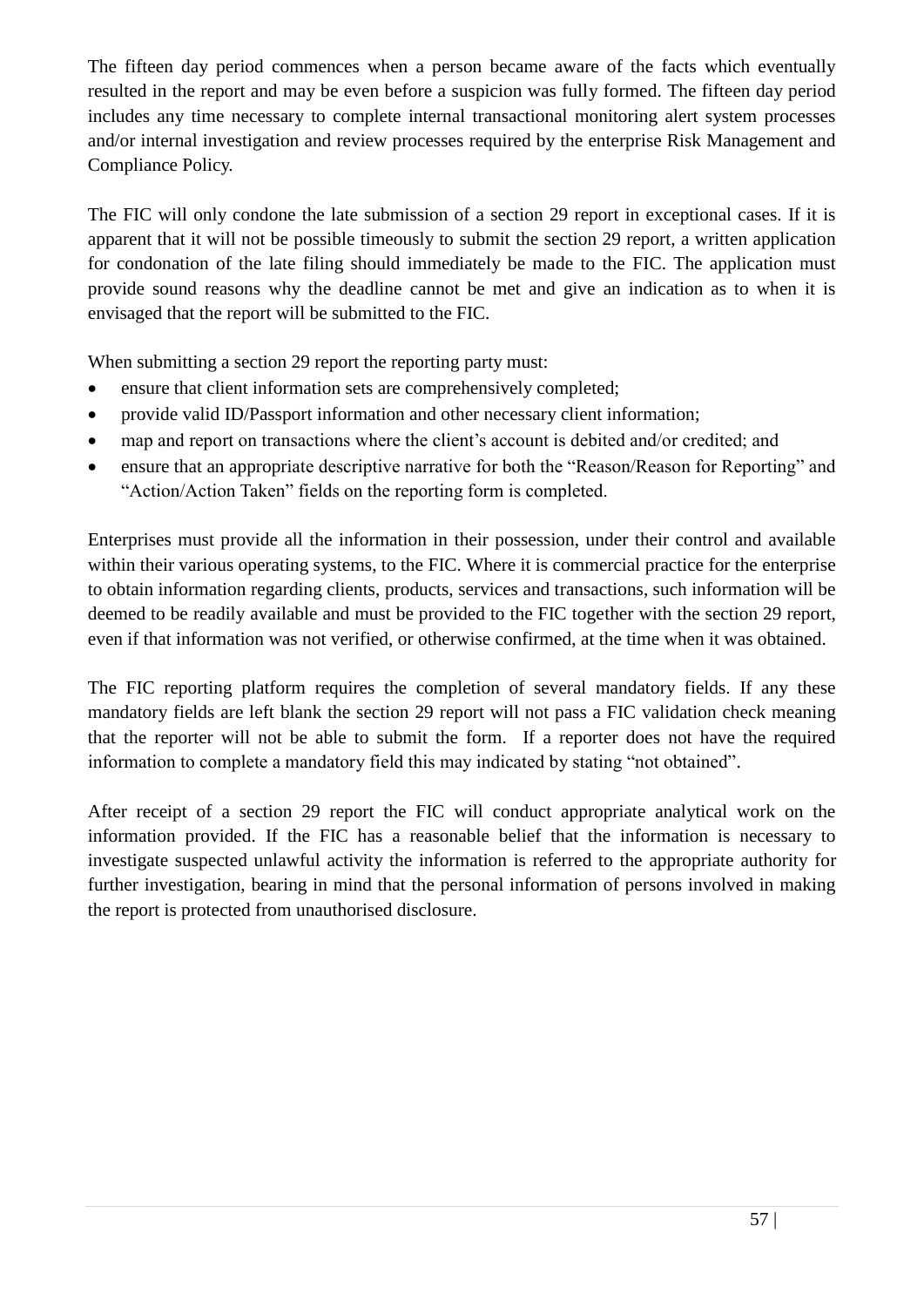### **Cash threshold reporting**

In terms of section 28 accountable institutions, including estate agency enterprises, must report cash transactions above a certain prescribed threshold to the FIC. The reporting obligation arises when a transaction, or series of aggregated transactions, is concluded with a client and cash is either paid, or received, by an estate agency enterprise:

- to, or from, the client; or
- to, or from, a person acting on behalf of the client; or
- to, or from, a person on whose behalf the client is acting;

in an amount, or an aggregated amount, exceeding R24 999,99 being the currently prescribed cash threshold limit.

# **Definition of cash**

'Cash' is defined, in section 1, as coin and paper money of the Republic, or of another country, that is designated as legal tender and that circulates as, and is customarily used and accepted as, a medium of exchange in the country of issue and travellers' cheques.

The definition of cash does not include bearer negotiable instruments, a transfer of funds by bank cheque, bank draft, electronic funds transfer, wire transfer or other written order not involving the physical transfer of cash. These latter methods of transferring funds are not regarded as cash and, as such, are not reportable to the FIC under section 28.

If a transaction is partly a cash transaction then only the cash portion of that transaction must be reported to the FIC if that cash portion exceeds R24 999,99. Physical cash payments presented to, and received by or on behalf of, an estate agency enterprise are also reportable. Where an estate agency enterprise pays a client in physical cash this cash payment is also reportable if the amount paid exceeds R24 999,99.

It is to be underscored that the payment, or receipt, of cash includes paying or receiving cash in person or through a third party.

# **Submission of cash threshold reports to the FIC**

Section 28 reports must be sent the FIC as soon as possible but, in any event, within no more than two days after:

- if a natural person, that person or the employees of that person; or
- if a legal person, the employees or officers of that legal person or other entity;

became aware that a cash transaction, or a series of cash transactions, has exceeded the prescribed threshold of R24 999,99.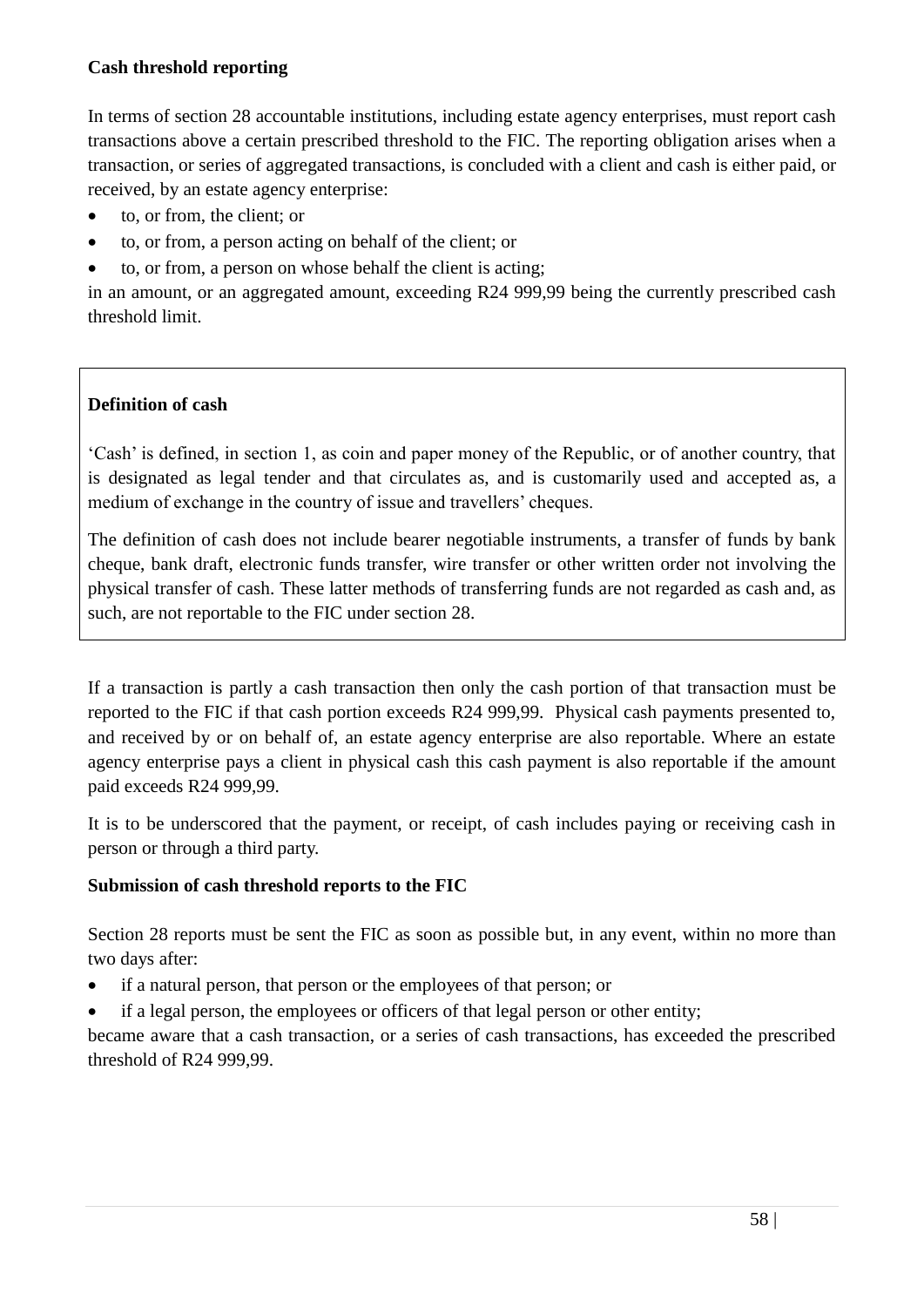#### **Documenting cash threshold reporting procedures**

Estate agency firms must consider, and properly document, their cash threshold reporting and aggregation processes to ensure that they strictly adhere to the two-day reporting time period. They should also conduct reviews and compile sample reports to ensure that their reports properly comply with FIC requirements in this respect.

### **The enterprise Risk Management and Compliance Programme**

The enterprise Risk Management and Compliance Programme must clearly define, formalise, indicate and describe the cash and cash aggregation threshold reporting processes and provide for conducting reviews and compiling sample reports to ensure that cash and cash aggregation threshold reports fully comply with FIC requirements and that the reports include the particularity prescribed in the Money Laundering and Terrorist Financing Control Regulations.

Regulation 22C of the Money Laundering and Terrorist Financing Control (MLTFC) Regulations provides that it is mandatory that the full particulars that the estate agency enterprise is expected to have, or, alternatively, as much of the relevant information as is readily available, be provided.

Where readily available information is concerned, the particulars provided may include information that subsequently became available but which the enterprise may not have obtained when it established a particular person's identity or conducted a particular transaction. In this case the enterprise must provide all information presently within its control and/or which is available within its structures. If it is the commercial practice of an enterprise to obtain certain information in relation to clients, products, services and transactions, that information will be deemed to be readily available to the enterprise and must be provided, where applicable, when submitting a section 28 report to the FIC, even if that information was not verified or otherwise confirmed at the time when it was obtained.

It will be noted that the reporting platform of the FIC contains various mandatory fields that must be completed. The section 28 report will not pass a FIC validation check if these fields are not completed with the result that the reporter will not be able to submit the report. Should the required information not be available the reporter must indicate this fact by entering "not obtained".

# **Aggregate cash threshold reporting**

An estate agency enterprise must report aggregates of smaller amounts which, when taken together, add up to an amount exceeding R24 999,99. The aggregation is also done where a series of smaller and larger amounts (in excess of R24 999.99) appear to be linked. The cash amount can, therefore, be made up of:

- a single cash transaction to the value of R25 000 or more; or
- an aggregation of many smaller amounts which, taken together, have a combined value of R25 000 or more. The aggregation period is not specified but the FIC recommends that a period of at least twenty-four hours be applied when considering aggregation for cash threshold purposes.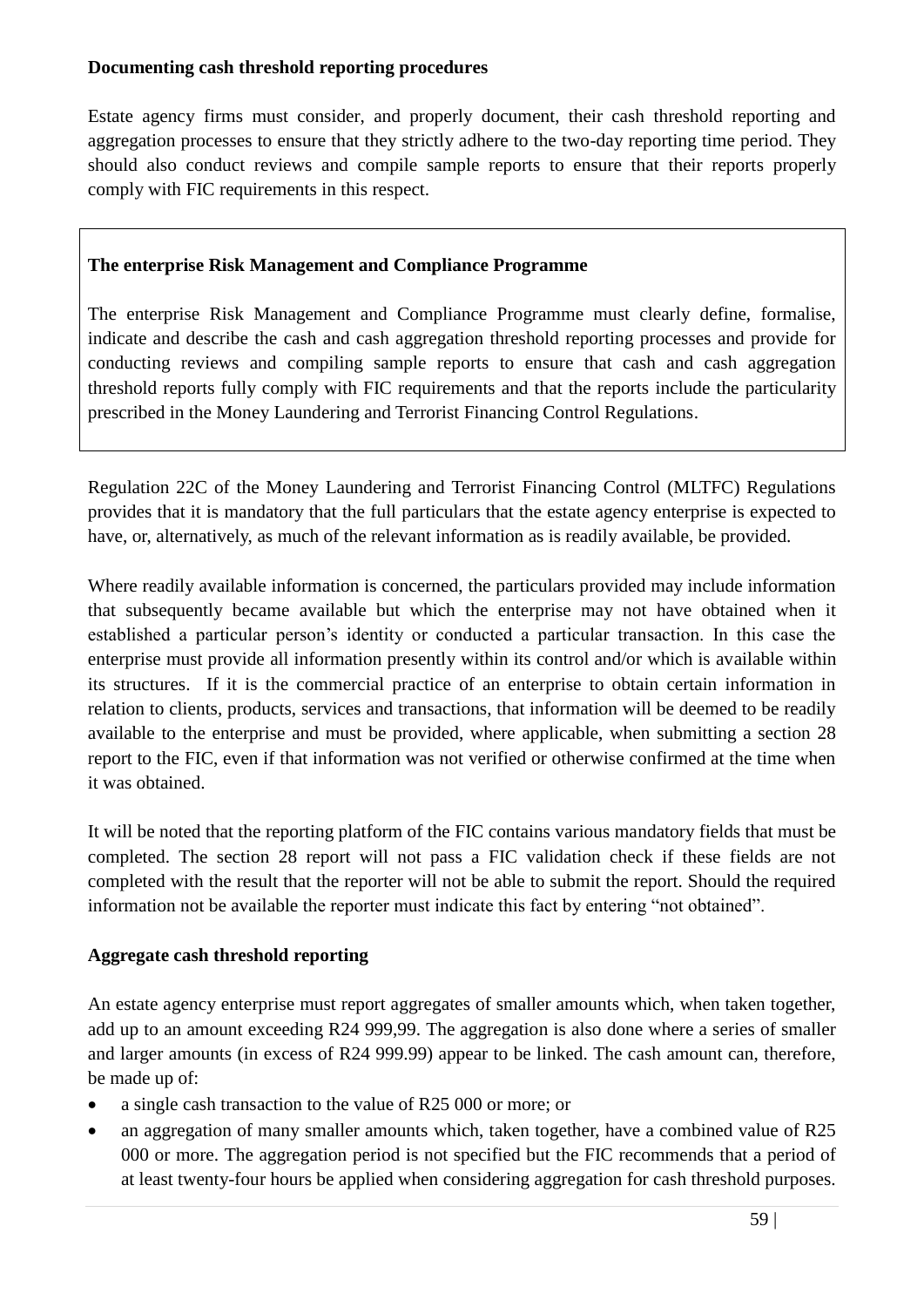Estate agency enterprises must, consequently, ensure they sufficiently define and formalise their internal processes so that they can easily detect, aggregate and report on cash transactions exceeding R25 000 to the FIC. This ensures that enterprises have a consistent and measurable process that can be effectively applied to discharge their section 28 cash threshold reporting obligations.

According to the FIC, some indications that a series of smaller amounts have combined to form an aggregated transaction exceeding R24 999,99 will include:

- the period within which the series of smaller transactions take place;
- the fact that the series of transactions consists of a repetition of the same type of transaction e.g., cash payments or cash deposits; and
- the smaller amount transactions involve the same client or relate to the same enterprise relationship.

# **Individually listing aggregated cash transactions**

Estate agency enterprises must take care to ensure that all aggregated cash transactions are individually listed on the aggregated cash threshold report (CTRA) since it is not permissible to summarise separate transactions as a single combined transaction. Say, for example, a client makes three cash deposits of R10 000 each into the trust account of an enterprise on the same day for three separate transactions.

As the aggregated cash amount is R30 000, which exceeds the cash threshold limit, the estate agency enterprise must submit an aggregated cash threshold report to the FIC listing the three cash deposits separately as follows:

Transaction 1 – cash deposit of R10 000

Transaction 2 – cash deposit of R10 000

Transaction 3 – cash deposit of R10 000

The FIC reporting system will detect the aggregated cash total of R30 000.

It has already been noted that section 29(1)(iii) requires that suspicious or unusual transactions, or a series of such transactions, be reported to the FIC. It is possible, therefore, that a cash transaction exceeding R24 999,99 could give rise to both a section 28 cash threshold report as well as a section 29 suspicious or unusual transaction report. Estate agency enterprises must be mindful of the fact that, while a cash transaction is not reportable in terms of section 28 if the cash value is less than R24 999,99, all cash transactions should, nevertheless, be carefully monitored. If a cash transaction that is less than R24 999,99 nevertheless seems to be suspicious or raises doubts, a section 29 suspicious or unusual transaction report must be submitted to the FIC.

Cash threshold transactions, whether single or aggregated, must be reported to the FIC according to whether cash was received or cash was paid.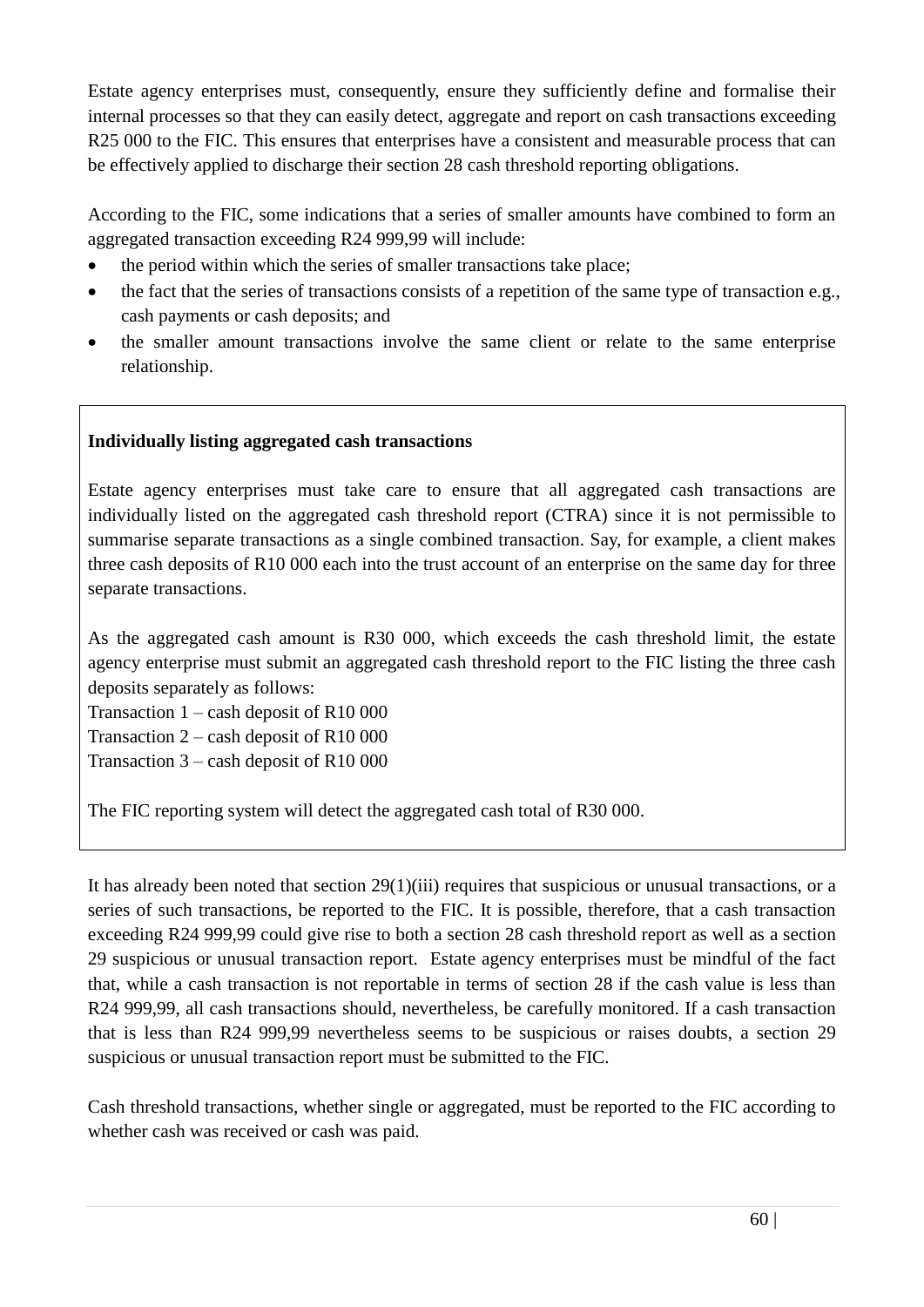### **Reportable cash threshold transactions**

Some examples of reportable cash threshold transactions:

- Say an estate agency enterprise receives a cash amount of R20 000 from a certain client and, on the same day, the enterprise pays a cash amount of R29 000 to that same client in respect of a particular transaction.
- The enterprise then receives a further cash payment of R5 000 on the same day from the client – but this time in respect of a different transaction.
- The enterprise must report both the aggregated amount of cash that was received from the client in respect of both transactions, since the cash amount that was received exceeded the prescribed cash threshold limit and the cash amount of R29 000 that was paid by the enterprise to the client.
- The enterprise would, therefore, be required to submit two cash threshold reports to the FIC. The one report will be an aggregated cash threshold report in respect of the two cash transactions (R25 000) while the second report will be an ordinary cash threshold report in respect of the cash paid (R29 000).

As the above example illustrates it is not only prudent for, but also expected of, estate agency enterprises carefully to monitor their bank accounts on a daily basis to ascertain whether any cash payments have been made or received that exceed the prescribed cash payment threshold. The FIC, indeed, has requested banks to ensure that bank statements issued to their clients clearly refer to cash, as defined in section 1 of the FIC Act.

Doing so should enable banking clients more easily and readily to identify and distinguish all section 29 cash reportable transactions appearing in the bank statement.

# **Cash payments in foreign currency**

Where a cash transaction which exceeds the cash threshold and, therefore, necessitates the submission of a cash threshold report to the FIC, comprises foreign currency, the estate agency enterprise concerned must refer to the exchange rate prevailing at the time when the cash was received to convert the value of the foreign cash payment amount into Rand. The estate agency enterprise may itself determine the source of the exchange rate that is to be used to convert the foreign currency into South African currency.

#### **Cash payments exceeding the threshold**

Section 28(b) deals with instances where cash that exceeds the cash threshold is received from:

- a client: or
- a person acting on behalf of a client; or
- a person on whose behalf a client is acting.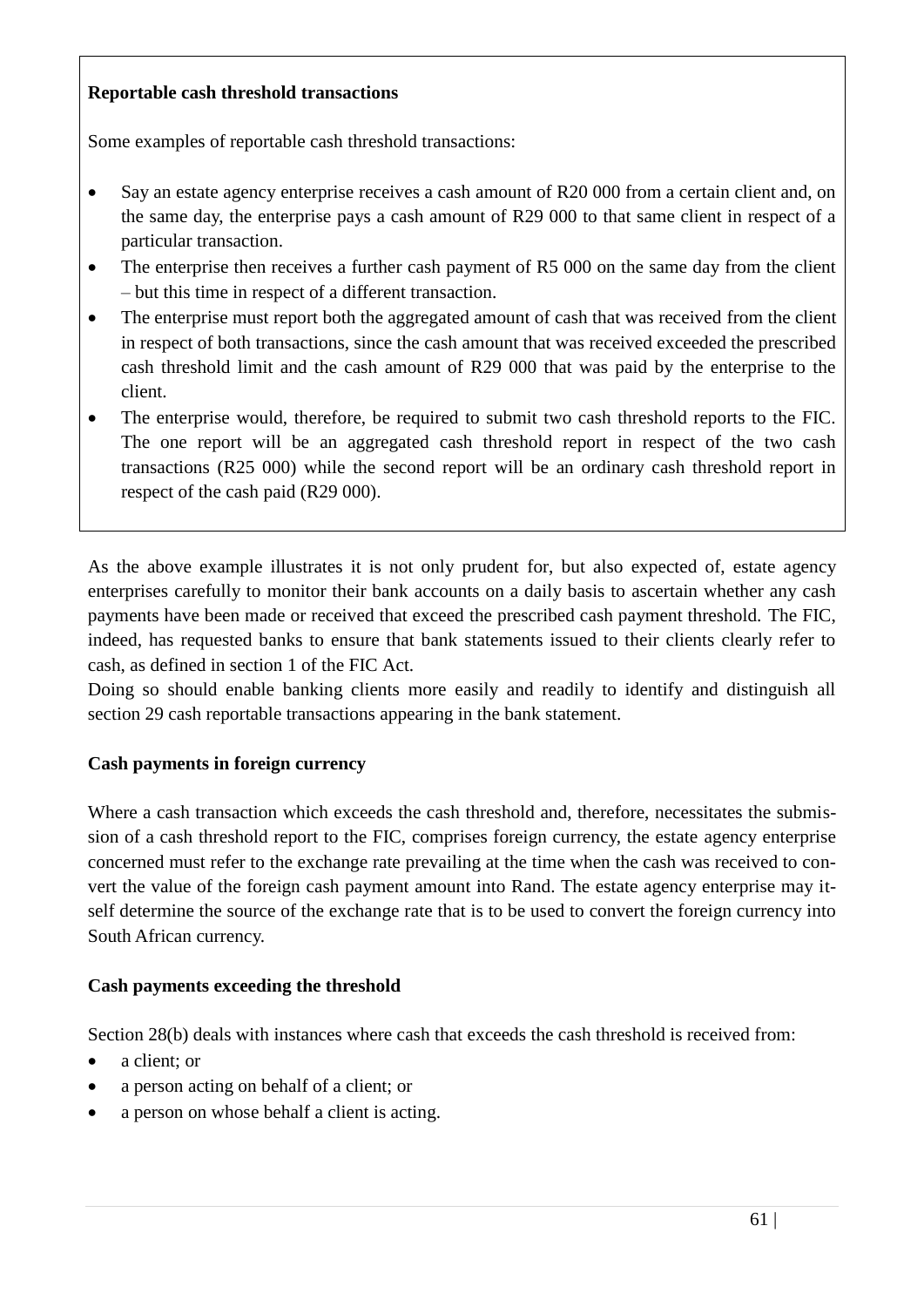Take, for example, the case of a client of an estate agency enterprise who wishes to pay a cash amount of R25 000, as a deposit in respect of a transaction, to the enterprise. The enterprise requests that client to pay the cash sum of R25 000 into its trust account which is held at a particular bank. The client does so and the bank duly receives that cash amount into the trust account of the enterprise. As the bank is an accountable institution, it must submit a section 28 cash threshold report to the FIC. The enterprise then receives either its bank statement or a bank deposit slip from the client reflecting the cash transaction, which exceeded the prescribed cash threshold. Since the estate agency enterprise is also an accountable institution, it is now obliged to submit a section 28 cash threshold report to the FIC. This particular transaction will, therefore, be reported to the FIC by both the bank and the estate agency enterprise.

This example also clarifies the fact that where cash is received or paid by an estate agency enterprise into, or from, an account held in the name of another accountable institution there will be a duty on both of those accountable institutions to report the transaction to the FIC. There will, consequently, frequently be instances where two or more accountable institutions must submit a section 28 report to the FIC in respect of a single transaction that exceeds the prescribed cash threshold.

### **Filing the cash threshold report**

Cash transaction and aggregated cash transaction reports must be electronically filed with the FIC using the internet-based reporting portal provided for this purpose. The portal may be accessed at [www.fic.gov.za.](http://www.fic.gov.za/)

#### **Registering with the FIC**

Estate agency enterprises are reminded that, as accountable institutions, they must register with the FIC. Such registration provides estate agency enterprises with the necessary user credentials for use when electronically submitting cash transaction and aggregated cash transaction reports to the FIC. Enterprises should, accordingly, carefully consider the FIC registration requirements, which can be accessed from the FIC website, and ensure that they fully comply therewith so as to be able to discharge their reporting obligations in terms of section 28.

#### **Using the FIC registration and reporting platform**

The FIC has indicated that following general principles must be considered when using the FIC registration and reporting platform:

- users must be registered on the FIC's registration and reporting platform;
- reporters should save their web reports whilst moving between various sections of the report form and before the report is submitted;
- reporters should monitor the status of their submitted reports to ensure that the reports are successfully processed and that any failures/rejections are immediately remediated;
- reporters should download and save a copy of submitted reports for internal record keeping purposes; and